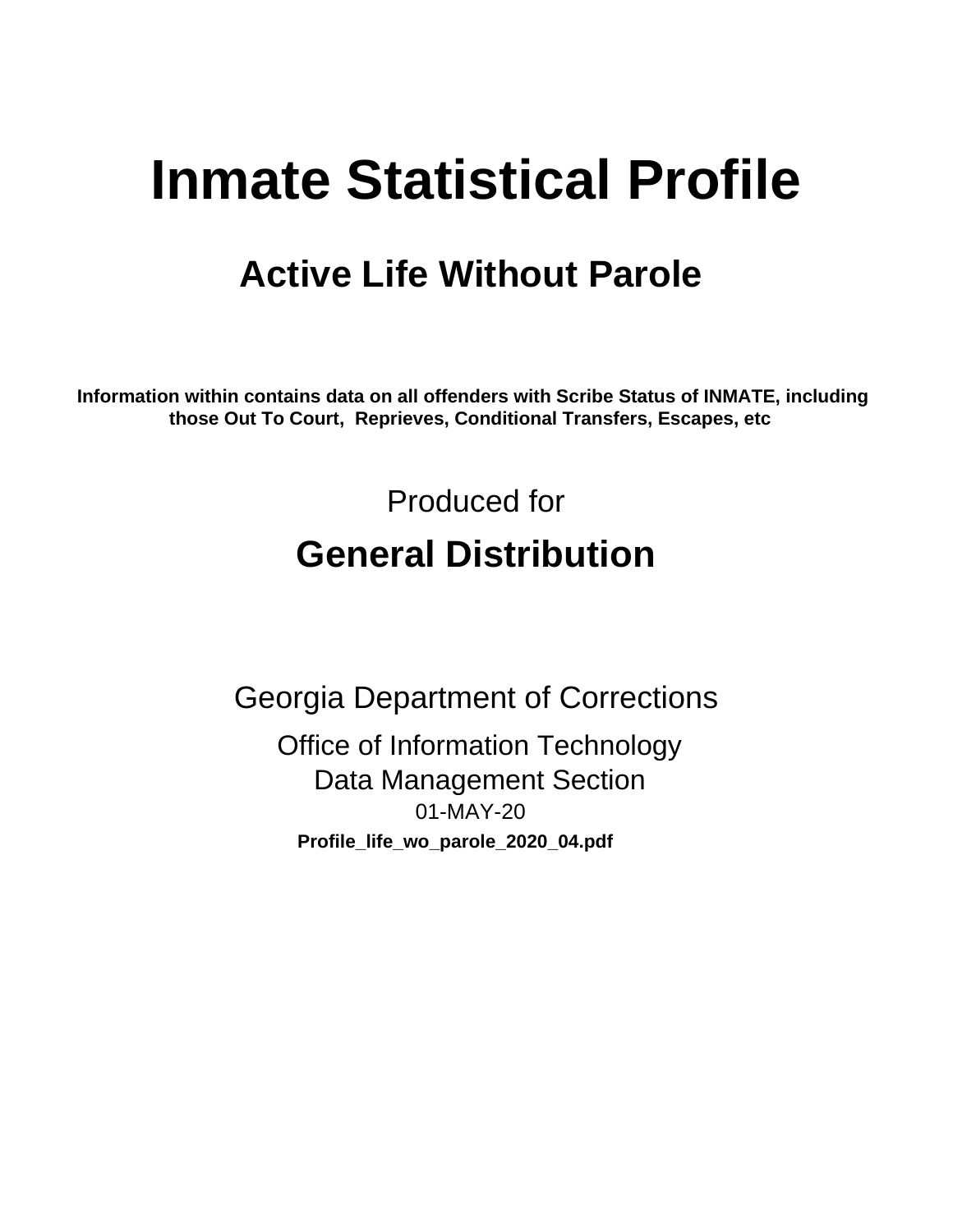#### **Inmate Statistical Profile 01-MAY-20** Contents

**Active Life Without Parole** 

Produced for General Distribution

# **Table of Contents**

|    | <b>Demographic information</b>                                        |
|----|-----------------------------------------------------------------------|
|    | 4 Current age, broken out in ten year age groups                      |
|    | 5 Race group                                                          |
|    | 6 Marital status, self-reported at entry to prison                    |
|    | 7 Number of Inmates with Dependents, self-reported at entry to prison |
|    | 8 Religious affiliation, self-reported at entry to prison             |
|    | 9 Home county - self-reported at entry to prison                      |
|    | 13 Employment status before prison, self-reported at entry to prison  |
|    | 14 Age at admission                                                   |
|    | 16 Height, measured at entry to prison                                |
|    | 17 Weight, measured at entry to prison                                |
|    | 18 Military service                                                   |
|    | <b>Correctional information</b>                                       |
|    | 19 Type of admission to prison                                        |
|    | 20 Current / last supervision level                                   |
|    | 21 Current / last institution type                                    |
|    | 22 Institution type - transitional centers                            |
|    | 23 Institution type - county prisons                                  |
|    | 24 Institution type - state prisons                                   |
|    | 25 Institution type - private prisons                                 |
|    | 26 Institution type - inmate boot camp                                |
|    | 27 Number of disciplinary reports                                     |
|    | 28 Number of transfers                                                |
|    | 29 Number of escapes                                                  |
|    | 30 Time served in current (or last) institution                       |
|    | Educational, psychological and physical information                   |
| 31 | Highest grade level attained                                          |
|    | 32 Culture fair IQ scores                                             |
|    | 33 Wide Range Achievement Test (WRAT) reading score                   |
|    | 34 Wide Range Achievement Test (WRAT) math score                      |
|    | 35 Wide Range Achievement Test (WRAT) spelling score                  |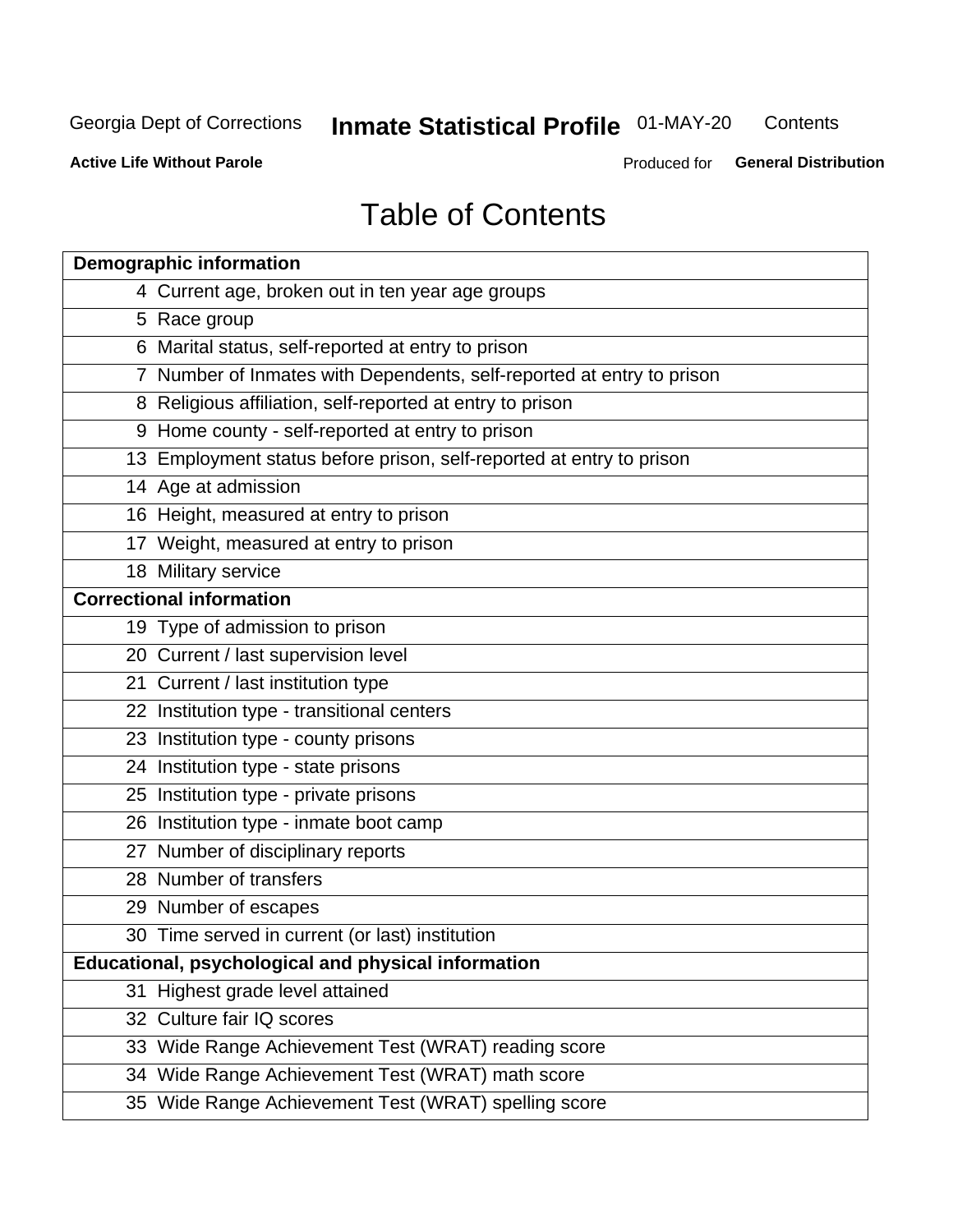# **Inmate Statistical Profile 01-MAY-20**

Contents

**Active Life Without Parole** 

Produced for General Distribution

# **Table of Contents**

| Educational, psychological and physical information              |
|------------------------------------------------------------------|
| 36 Current / last mental health treatment level                  |
| 37 PULHESDWIT medical scale - 'P' overall condition ('P'hysical) |
| 38 PULHESDWIT medical scale - 'U' upper body                     |
| 39 PULHESDWIT medical scale - 'L' lower body                     |
| 40 PULHESDWIT medical scale - 'H' hearing                        |
| 41 PULHESDWIT medical scale - 'E' vision                         |
| 42 PULHESDWIT medical scale -'S' psychiatric                     |
| 43 PULHESDWIT medical scale - 'D' dental                         |
| 44 PULHESDWIT medical scale - 'W' work ability                   |
| 45 PULHESDWIT medical scale - 'I' impairment                     |
| 46 PULHESDWIT medical scale - 'T' transportability               |
| <b>Crimes and criminal history information</b>                   |
| 47 Number of prior Georgia incarcerations                        |
| 48 Prison sentence in years                                      |
| 49 Primary offense, broken out into felonies vs misdemeanors     |
| 50 Primary offense, broken out into six broad crime categories   |
| 51 Primary offense, detailed offense code                        |
| 52 County of conviction of primary offense                       |
| 56 Circuit of conviction of primary offense                      |
| 58 Years served (jail + prison) in this incarceration            |
| <b>Medical information</b>                                       |
| 59 Results of most recent HIV test                               |
| 60 Results of most recent tuberculosis test                      |
| 61 Results of most recent syphilis test                          |
| 62 Results of most recent Hepatitis-C test                       |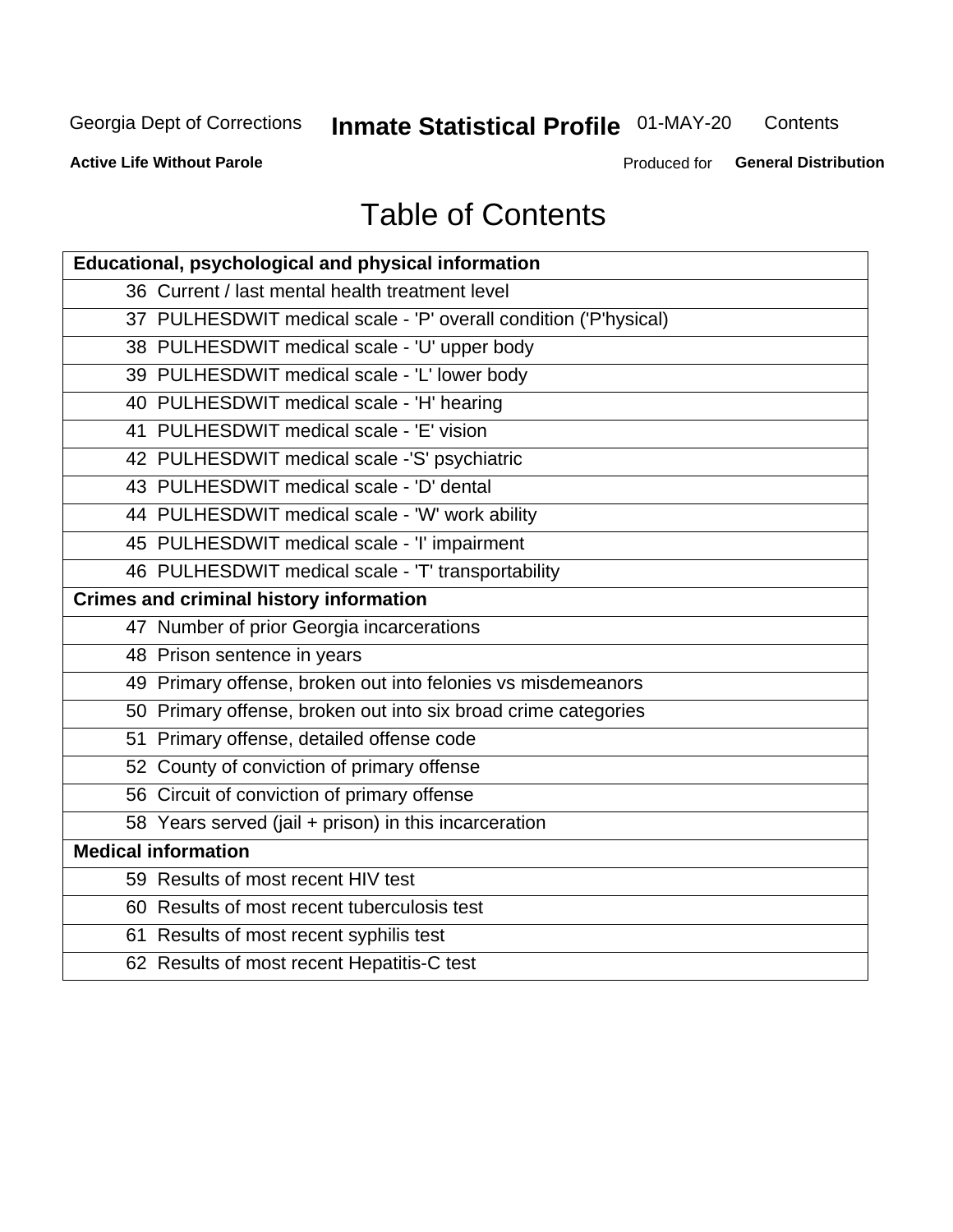## **Active Life Without Parole**

### Produced for General Distribution

## Current age, broken out in ten-year age groups

COL % - percent each COUNT is of its particular column

|                          | <b>Male</b>  |        |         |                 | <b>Female</b> |          |              | <b>Total</b> |
|--------------------------|--------------|--------|---------|-----------------|---------------|----------|--------------|--------------|
| <b>Current Age</b>       | <b>Count</b> | Col %  | Row %   | <b>Count</b>    | Col %         | Row %    | <b>Total</b> | Col %        |
| <b>Teens (1-19)</b>      | ⌒            | 0.13%  | 100.00% |                 |               |          |              | 0.12%        |
| <b>Twenties (20-29)</b>  | 246          | 15.38% | 96.47%  | 9               | 15.52%        | 3.53%    | 255          | 15.39%       |
| Thirties (30-39)         | 450          | 28.14% | 95.74%  | 20 <sub>1</sub> | 34.48%        | 4.26%    | 470          | 28.36%       |
| <b>Forties (40-49)</b>   | 401          | 25.08% | 95.70%  | 18              | 31.03%        | 4.30%    | 419          | 25.29%       |
| <b>Fifties (50-59)</b>   | 321          | 20.08% | 97.57%  | 8               | 13.79%        | $2.43\%$ | 329          | 19.86%       |
| <b>Sixties (60-69)</b>   | 146          | 9.13%  | 97.99%  | 3               | 5.17%         | 2.01%    | 149          | 8.99%        |
| Seventy + (70 and above) | 33           | 2.06%  | 100.00% |                 |               |          | 33           | 1.99%        |
| <b>Total Reported</b>    | 1,599        | 100%   | 96.50%  | 58              | 100%          | 3.50%    | 1,657        | 100%         |

| المستحدث والمتعادل |      |          |      |
|--------------------|------|----------|------|
| $C = 4 - 7$        | ,599 | co<br>วด | .657 |

| Mean<br>(average)      | 43.26 | 40.48 | 43.16 |
|------------------------|-------|-------|-------|
| <b>Median (middle)</b> |       | 39.5  |       |
| Mode (most frequent)   | 39    | JJ    | 39    |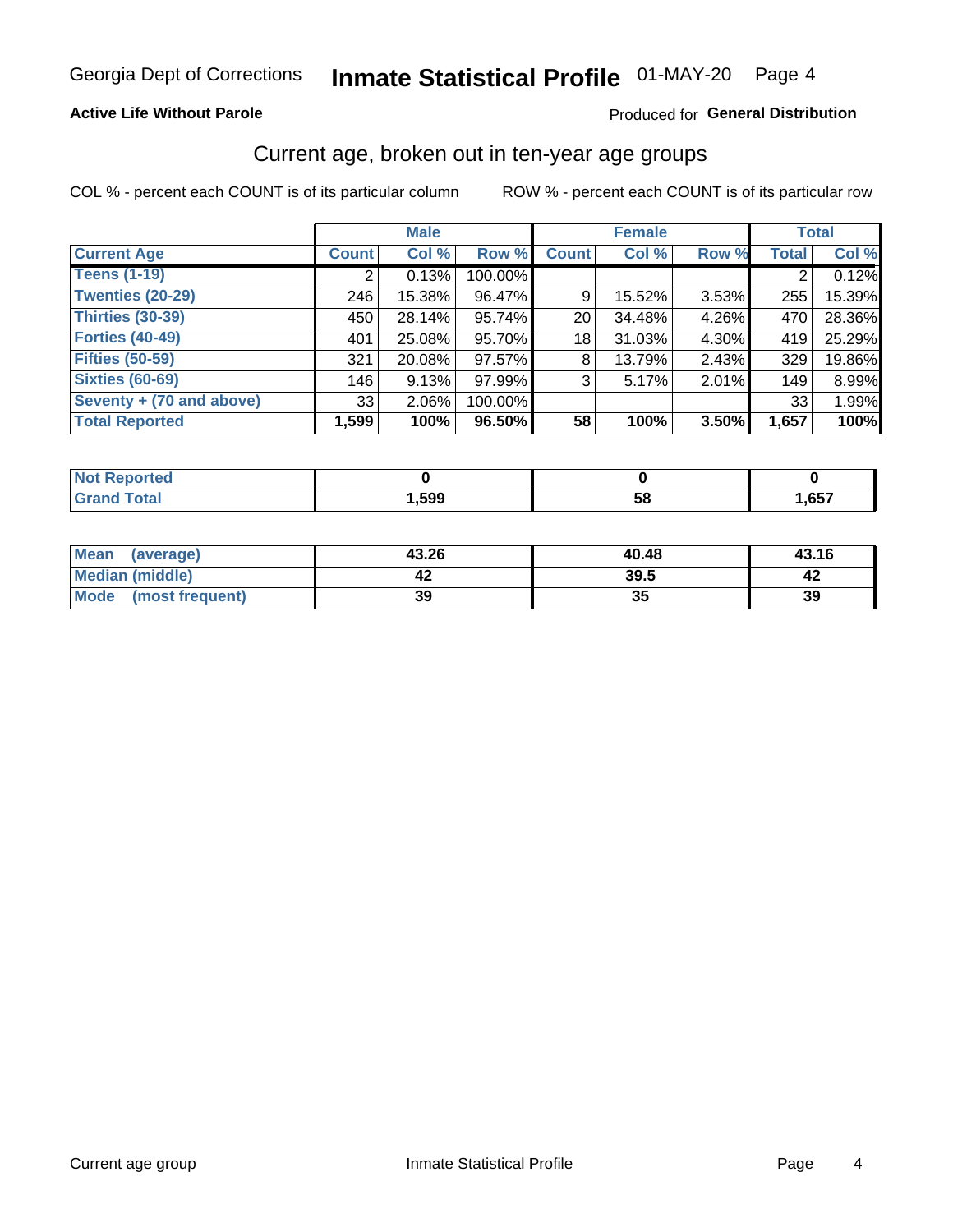#### Inmate Statistical Profile 01-MAY-20 Page 5

## **Active Life Without Parole**

**Produced for General Distribution** 

## Race group

COL % - percent each COUNT is of its particular column

|                       |                        | <b>Male</b>  |          |         | <b>Female</b>      |        |       |       | <b>Total</b> |
|-----------------------|------------------------|--------------|----------|---------|--------------------|--------|-------|-------|--------------|
|                       | <b>Race Group</b>      | <b>Count</b> | Col %    |         | <b>Row % Count</b> | Col %  | Row % | Total | Col %        |
|                       | <b>White</b>           | 335          | 20.95%   | 94.10%  | 21                 | 36.21% | 5.90% | 356   | 21.48%       |
| 2                     | <b>Black</b>           | 1.224        | 76.55%   | 97.22%  | 35                 | 60.34% | 2.78% | 1,259 | 75.98%       |
| 6                     | <b>Asian</b>           | 6            | $.38\%$  | 100.00% |                    |        |       | 6     | $.36\%$      |
| 10                    | <b>Hispanic</b>        | 33           | $2.06\%$ | 94.29%  | ົ                  | 3.45%  | 5.71% | 35    | 2.11%        |
| $12 \,$               | <b>Native American</b> |              | .06%     | 100.00% |                    |        |       |       | .06%         |
| <b>Total Reported</b> |                        | 1,599        | 100%     | 96.5%   | 58                 | 100%   | 3.5%  | 1,657 | 100%         |

| neo         |      |    |      |
|-------------|------|----|------|
| $f = 4 \pi$ | ,599 | 58 | ,657 |

| –•••• |  | M |  |  |  |
|-------|--|---|--|--|--|
|-------|--|---|--|--|--|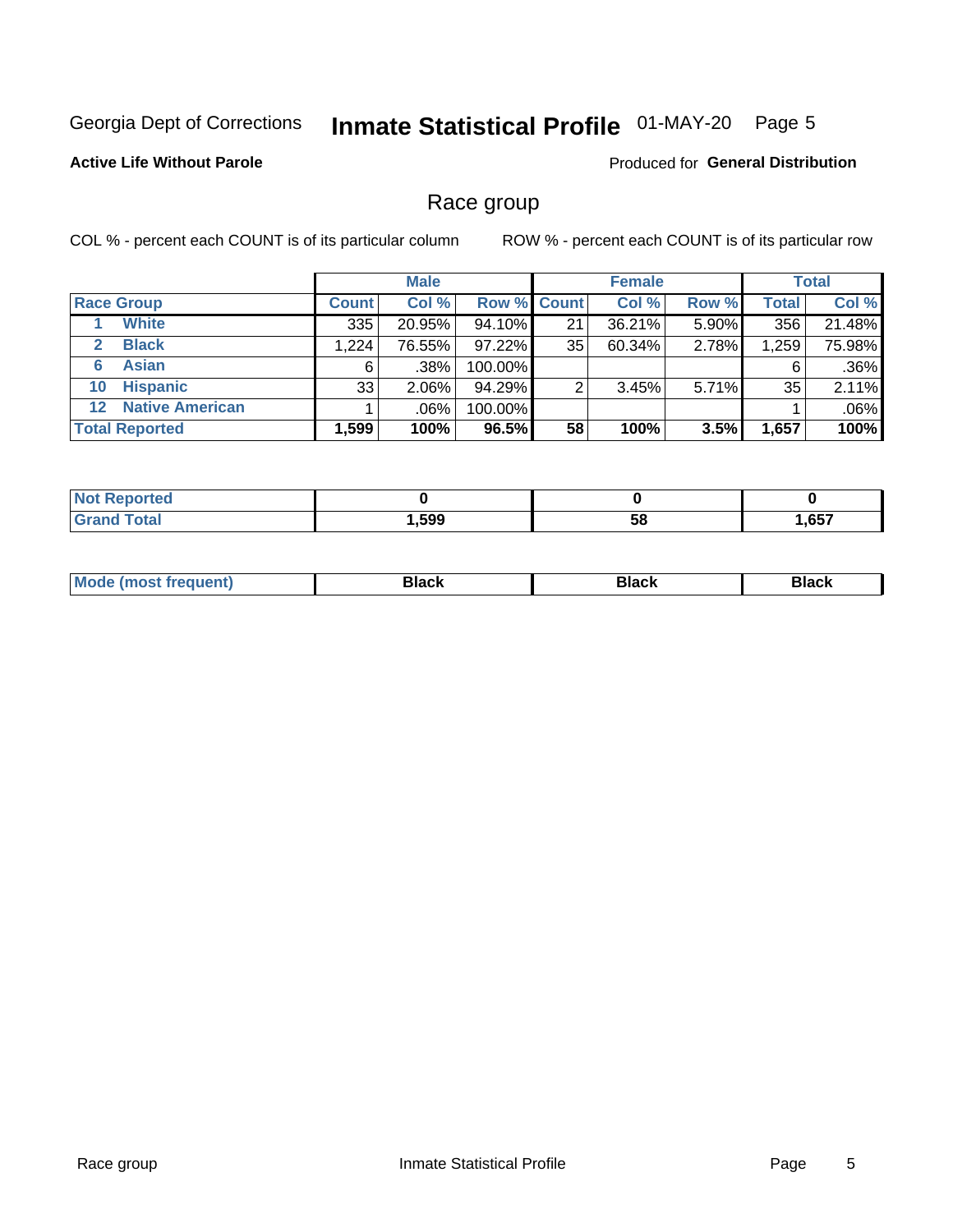# Inmate Statistical Profile 01-MAY-20 Page 6

### **Active Life Without Parole**

## Produced for General Distribution

## Marital status, self-reported at entry to prison

COL % - percent each COUNT is of its particular column

|                            | <b>Male</b>  |          |        |              | <b>Female</b> | <b>Total</b> |              |        |
|----------------------------|--------------|----------|--------|--------------|---------------|--------------|--------------|--------|
| <b>Marital Status</b>      | <b>Count</b> | Col %    | Row %  | <b>Count</b> | Col %         | Row %        | <b>Total</b> | Col %  |
| <b>Unknown</b><br>$\bf{0}$ | 23           | 1.44%    | 95.83% |              | 1.72%         | 4.17%        | 24           | 1.45%  |
| <b>Divorced</b><br>D       | 121          | 7.57%    | 96.80% | 4            | $6.90\%$      | 3.20%        | 125          | 7.54%  |
| <b>Married</b><br>М        | 214          | 13.38%   | 95.11% | 11           | 18.97%        | 4.89%        | 225          | 13.58% |
| <b>S</b> Separated         | 47           | $2.94\%$ | 88.68% | 6            | 10.34%        | 11.32%       | 53           | 3.20%  |
| <b>Unmarried</b><br>U      | 1,155        | 72.23%   | 97.47% | 30           | 51.72%        | 2.53%        | 1,185        | 71.51% |
| <b>Widow</b><br>W          | 39           | 2.44%    | 86.67% | 6            | 10.34%        | 13.33%       | 45           | 2.72%  |
| <b>Total Reported</b>      | 1,599        | 100%     | 96.5%  | 58           | 100%          | 3.5%         | 1,657        | 100%   |

| .<br>тео<br>NG |      |    |      |
|----------------|------|----|------|
|                | ,599 | ၁၀ | ,657 |

|  | M | . | Unmarried | າmarried<br>_____ |
|--|---|---|-----------|-------------------|
|--|---|---|-----------|-------------------|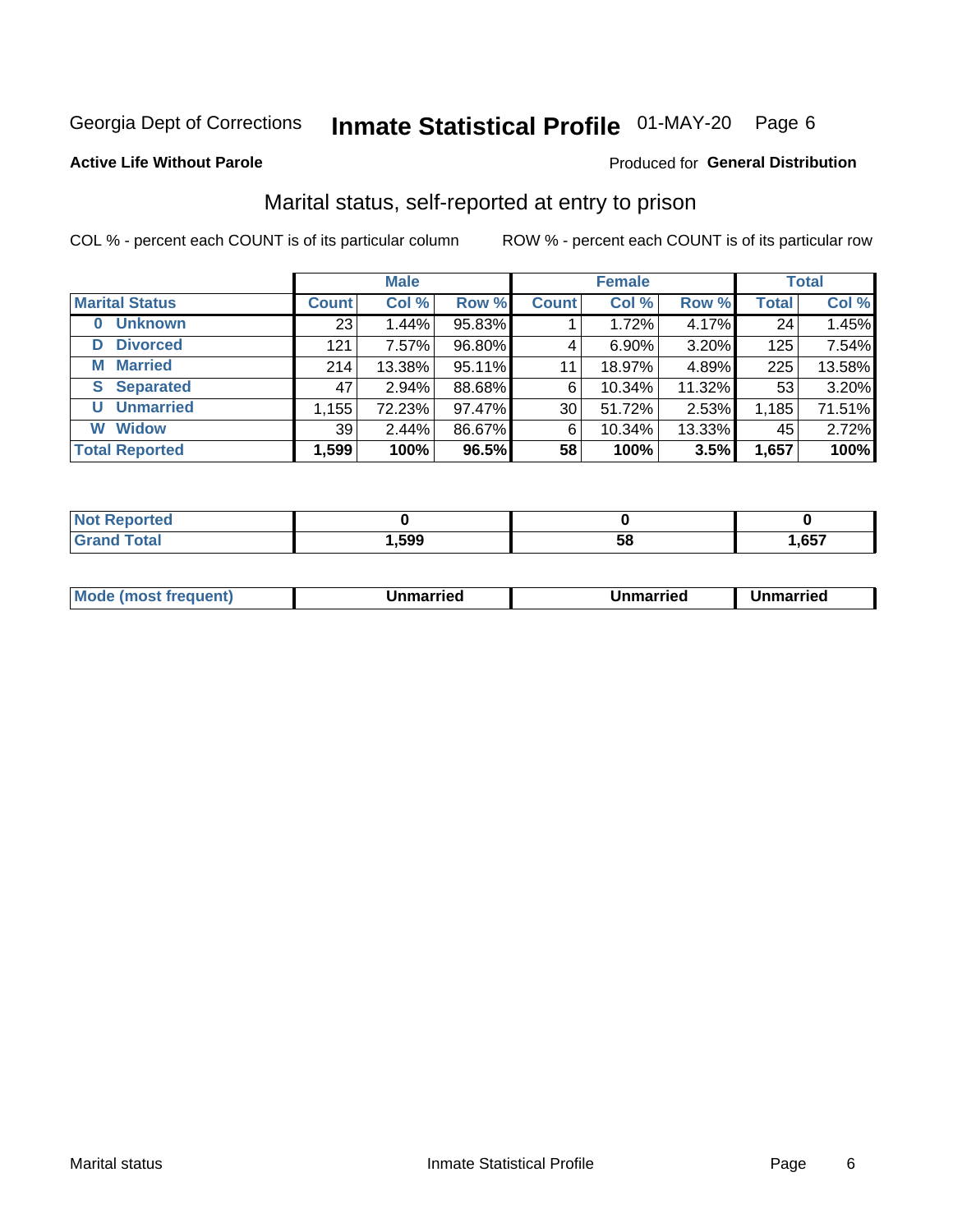#### Inmate Statistical Profile 01-MAY-20 Page 7

## **Active Life Without Parole**

## Produced for General Distribution

## Number of Inmates with Dependents, Self-Reported at Entry to Prison

COL % - percent each COUNT is of its particular column

|                             |              | <b>Male</b> |         |              | <b>Female</b> |       |              | <b>Total</b> |
|-----------------------------|--------------|-------------|---------|--------------|---------------|-------|--------------|--------------|
| <b>Number of dependents</b> | <b>Count</b> | Col %       | Row %   | <b>Count</b> | Col %         | Row % | <b>Total</b> | Col %        |
| $\bf{0}$                    | 385          | 31.69%      | 95.06%  | 20           | 38.46%        | 4.94% | 405          | 31.97%       |
|                             | 286          | 23.54%      | 96.95%  | 9            | 17.31%        | 3.05% | 295          | 23.28%       |
| $\overline{2}$              | 215          | 17.70%      | 96.85%  | 7            | 13.46%        | 3.15% | 222          | 17.52%       |
| 3                           | 143          | 11.77%      | 94.08%  | 9            | 17.31%        | 5.92% | 152          | 12.00%       |
| 4                           | 91           | 7.49%       | 96.81%  | 3            | 5.77%         | 3.19% | 94           | 7.42%        |
| 5                           | 41           | 3.37%       | 93.18%  | 3            | 5.77%         | 6.82% | 44           | 3.47%        |
| 6                           | 25           | 2.06%       | 96.15%  |              | 1.92%         | 3.85% | 26           | 2.05%        |
| 7                           | 13           | 1.07%       | 100.00% |              |               |       | 13           | 1.03%        |
| 8                           | 7            | 0.58%       | 100.00% |              |               |       | 7            | 0.55%        |
| $\boldsymbol{9}$            | 3            | 0.25%       | 100.00% |              |               |       | 3            | 0.24%        |
| Over 10                     | 6            | 0.49%       | 100.00% |              |               |       | 6            | 0.47%        |
| <b>Total Reported</b>       | 1,215        | 100%        | 95.90%  | 52           | 100%          | 4.10% | 1,267        | 100%         |

| 384  |          | 390  |
|------|----------|------|
| .599 | . .<br>◡ | .657 |

| <b>Mean</b><br>(average) | 1.60 | - 72<br>I. I J |
|--------------------------|------|----------------|
| Median (middle)          |      |                |
| Mode<br>(most frequent)  |      |                |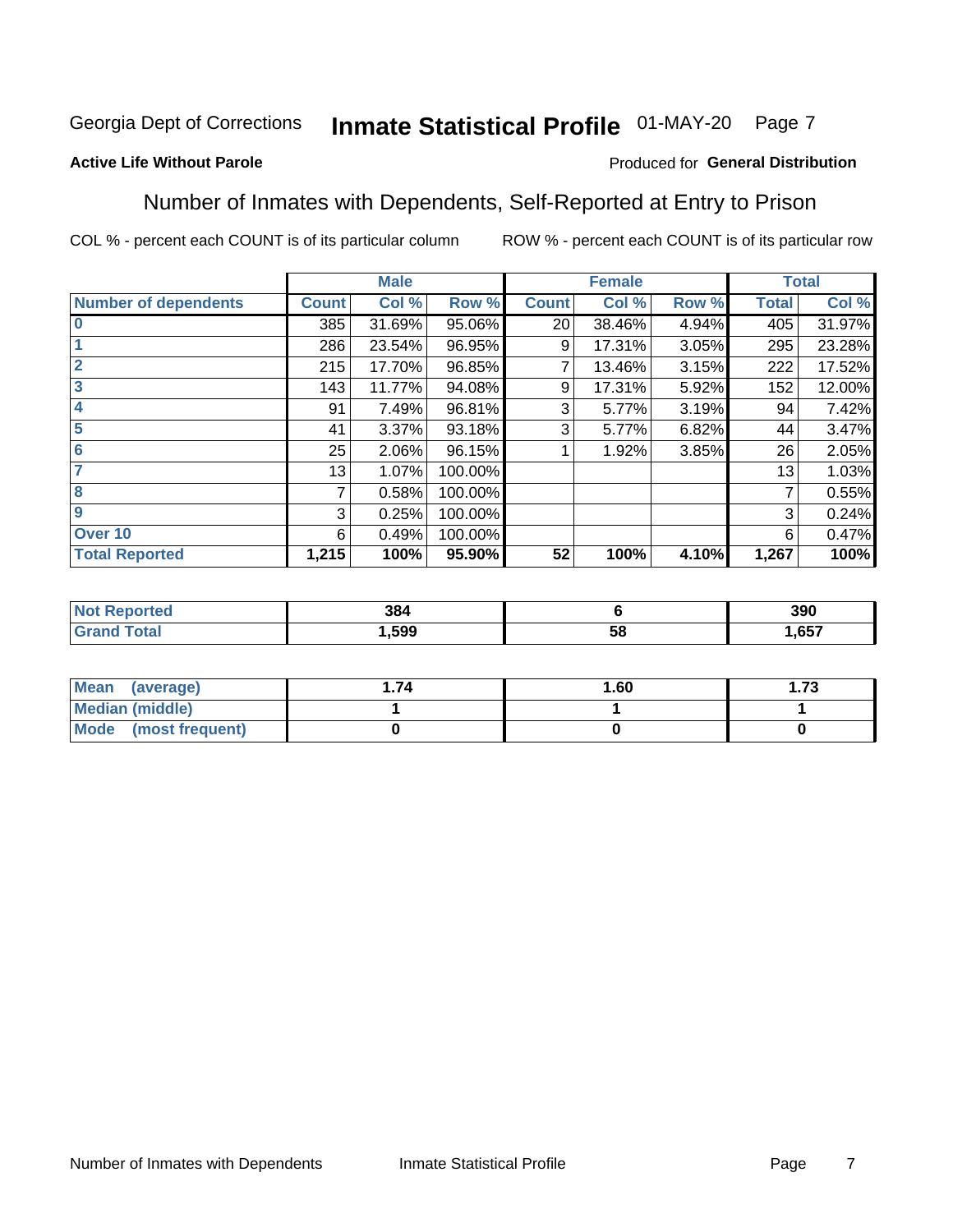# Inmate Statistical Profile 01-MAY-20 Page 8

### **Active Life Without Parole**

### Produced for General Distribution

## Religious affiliation, self-reported at entry to prison

COL % - percent each COUNT is of its particular column

|                         |                              |              | <b>Male</b> |         |                 | <b>Female</b> |         |                | <b>Total</b> |
|-------------------------|------------------------------|--------------|-------------|---------|-----------------|---------------|---------|----------------|--------------|
|                         | <b>Religious Affiliation</b> | <b>Count</b> | Col %       | Row %   | <b>Count</b>    | Col %         | Row %   | <b>Total</b>   | Col %        |
| 1                       | <b>Islam</b>                 | 93           | 11.14%      | 96.88%  | 3               | 6.98%         | 3.13%   | 96             | 10.93%       |
| $\overline{2}$          | <b>Catholic</b>              | 22           | 2.63%       | 88.00%  | 3               | 6.98%         | 12.00%  | 25             | 2.85%        |
| $\overline{\mathbf{3}}$ | <b>Baptist</b>               | 401          | 48.02%      | 94.13%  | 25              | 58.14%        | 5.87%   | 426            | 48.52%       |
| $\overline{\mathbf{4}}$ | <b>Methodist</b>             | 12           | 1.44%       | 92.31%  | 1               | 2.33%         | 7.69%   | 13             | 1.48%        |
| 7                       | <b>Church Of God</b>         | 3            | .36%        | 100.00% |                 |               |         | 3              | .34%         |
| $\overline{\mathbf{8}}$ | <b>Holiness</b>              | 16           | 1.92%       | 88.89%  | $\overline{2}$  | 4.65%         | 11.11%  | 18             | 2.05%        |
| $\overline{9}$          | <b>Jewish</b>                | 3            | .36%        | 100.00% |                 |               |         | 3              | .34%         |
| 10                      | <b>Anglican</b>              | 1            | .12%        | 100.00% |                 |               |         |                | .11%         |
| 11                      | <b>Greek Orthodox</b>        |              |             |         | 1               | 2.33%         | 100.00% | 1              | .11%         |
| 12                      | <b>Hindu</b>                 | $\mathbf 2$  | .24%        | 100.00% |                 |               |         | $\overline{2}$ | .23%         |
| 13                      | <b>Buddhist</b>              | 3            | .36%        | 100.00% |                 |               |         | 3              | .34%         |
| 16                      | <b>Seventh Day Adventist</b> | 6            | .72%        | 100.00% |                 |               |         | 6              | .68%         |
| 17                      | <b>Jehovah Witness</b>       | 12           | 1.44%       | 92.31%  | 1               | 2.33%         | 7.69%   | 13             | 1.48%        |
| 18                      | <b>Latter Day Saints</b>     | 1            | .12%        | 100.00% |                 |               |         |                | .11%         |
| 20                      | <b>Other Prot</b>            | 71           | 8.50%       | 98.61%  | 1               | 2.33%         | 1.39%   | 72             | 8.20%        |
| $\overline{21}$         | <b>Messianic Judaism</b>     |              |             |         | $\overline{2}$  | 4.65%         | 100.00% | $\overline{2}$ | .23%         |
| 23                      | <b>Hebrew Israelite</b>      | 1            | .12%        | 100.00% |                 |               |         |                | .11%         |
| 25                      | <b>Native American</b>       | 1            | .12%        | 100.00% |                 |               |         |                | .11%         |
| 28                      | <b>Rastafari</b>             | 1            | .12%        | 100.00% |                 |               |         |                | .11%         |
| 30                      | <b>No Religion</b>           | 28           | 3.35%       | 96.55%  | $\mathbf{1}$    | 2.33%         | 3.45%   | 29             | 3.30%        |
| 31                      | Christian -                  | 58           | 6.95%       | 95.08%  | 3               | 6.98%         | 4.92%   | 61             | 6.95%        |
|                         | <b>Unspecified</b>           |              |             |         |                 |               |         |                |              |
| 96                      | <b>None</b>                  | 100          | 11.98%      | 100.00% |                 |               |         | 100            | 11.39%       |
|                         | <b>Total Reported</b>        | 835          | 100%        | 95.1%   | $\overline{43}$ | 100%          | 4.9%    | 878            | 100%         |

| кәс | $\sim$ | . . | 770  |
|-----|--------|-----|------|
|     | '04    |     | -    |
|     | .599   | ວດ  | ,657 |

| Mode (most frequent)<br>aptist<br>3aptist<br>'aptist |
|------------------------------------------------------|
|------------------------------------------------------|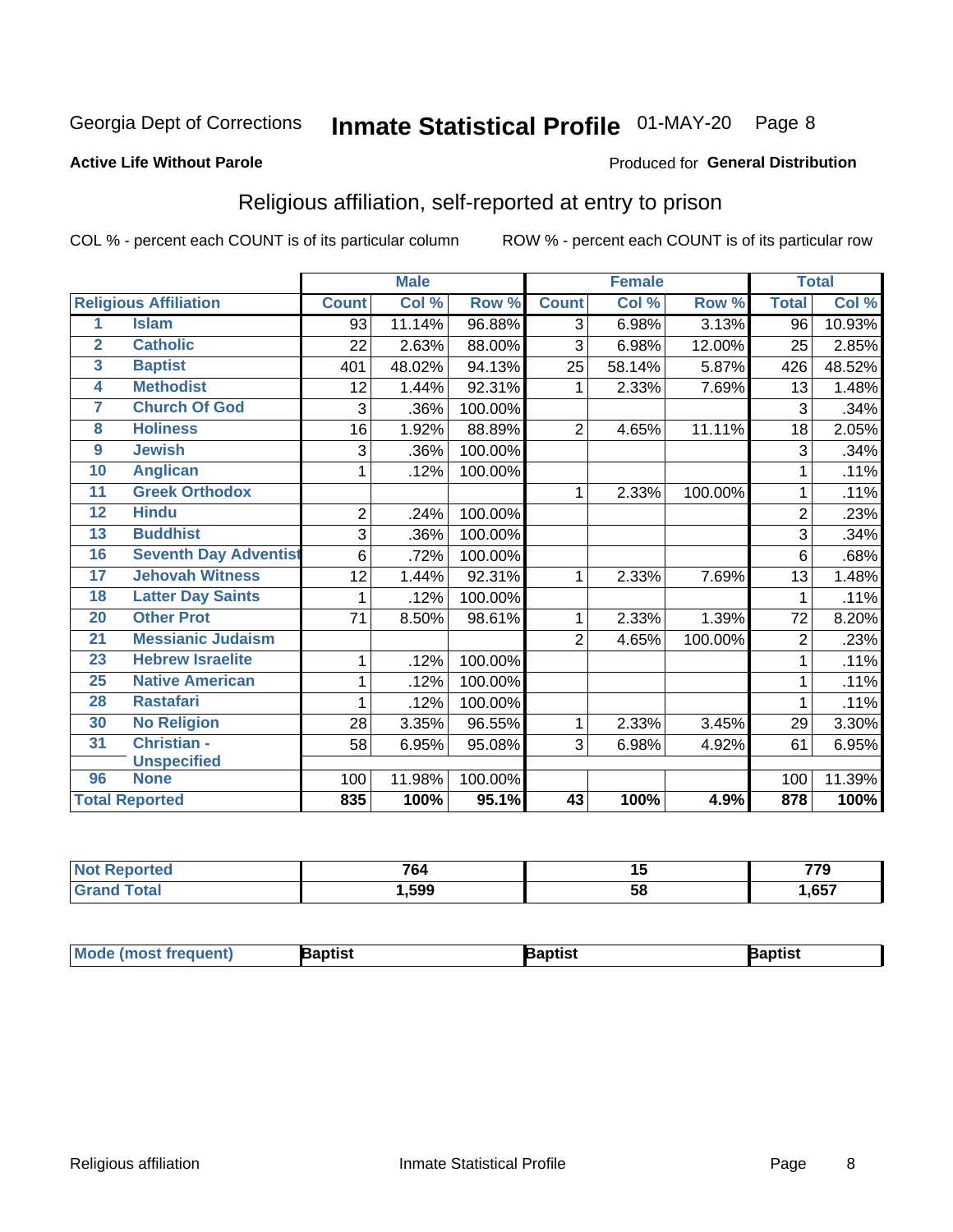# Inmate Statistical Profile 01-MAY-20 Page 9

### **Active Life Without Parole**

### Produced for General Distribution

## Home county, self-reported at entry to prison

COL % - percent each COUNT is of its particular column

|     |                             |                         | <b>Male</b> |         |                | <b>Female</b> |        | <b>Total</b>            |        |
|-----|-----------------------------|-------------------------|-------------|---------|----------------|---------------|--------|-------------------------|--------|
|     | <b>Home County</b>          | <b>Count</b>            | Col %       | Row %   | <b>Count</b>   | Col %         | Row %  | <b>Total</b>            | Col %  |
| 000 | <b>Unknown</b>              | $\overline{312}$        | 19.51%      | 94.55%  | 18             | 31.03%        | 5.45%  | 330                     | 19.92% |
| 001 | <b>Appling County</b>       | 6                       | .38%        | 100.00% |                |               |        | 6                       | .36%   |
| 002 | <b>Atkinson County</b>      | $\overline{2}$          | .13%        | 100.00% |                |               |        | $\overline{2}$          | .12%   |
| 003 | <b>Bacon County</b>         | $\mathbf 1$             | .06%        | 100.00% |                |               |        | 1                       | .06%   |
| 004 | <b>Baker County</b>         | $\overline{2}$          | .13%        | 100.00% |                |               |        | $\overline{2}$          | .12%   |
| 005 | <b>Baldwin County</b>       | 3                       | .19%        | 100.00% |                |               |        | 3                       | .18%   |
| 006 | <b>Banks County</b>         | $\mathbf{1}$            | .06%        | 100.00% |                |               |        | 1                       | .06%   |
| 007 | <b>Barrow County</b>        | 9                       | .56%        | 100.00% |                |               |        | 9                       | .54%   |
| 008 | <b>Bartow County</b>        | 10                      | .63%        | 100.00% |                |               |        | 10                      | .60%   |
| 009 | <b>Ben Hill County</b>      | $\overline{7}$          | .44%        | 100.00% |                |               |        | 7                       | .42%   |
| 010 | <b>Berrien County</b>       | 4                       | .25%        | 100.00% |                |               |        | $\overline{\mathbf{4}}$ | .24%   |
| 011 | <b>Bibb County</b>          | 41                      | 2.56%       | 95.35%  | $\overline{2}$ | 3.45%         | 4.65%  | 43                      | 2.60%  |
| 012 | <b>Bleckley County</b>      | $\mathbf 1$             | .06%        | 100.00% |                |               |        | 1                       | .06%   |
| 013 | <b>Brantley County</b>      | $\mathbf 1$             | .06%        | 100.00% |                |               |        | 1                       | .06%   |
| 014 | <b>Brooks County</b>        | 3                       | .19%        | 100.00% |                |               |        | 3                       | .18%   |
| 015 | <b>Bryan County</b>         | $\mathbf 1$             | .06%        | 100.00% |                |               |        | 1                       | .06%   |
| 016 | <b>Bulloch County</b>       | 4                       | .25%        | 100.00% |                |               |        | $\overline{4}$          | .24%   |
| 017 | <b>Burke County</b>         | 11                      | .69%        | 100.00% |                |               |        | 11                      | .66%   |
| 018 | <b>Butts County</b>         | 4                       | .25%        | 100.00% |                |               |        | 4                       | .24%   |
| 019 | <b>Calhoun County</b>       | $\mathbf 1$             | .06%        | 100.00% |                |               |        | 1                       | .06%   |
| 020 | <b>Camden County</b>        | 5                       | .31%        | 100.00% |                |               |        | 5                       | .30%   |
| 021 | <b>Candler County</b>       | 5                       | .31%        | 100.00% |                |               |        | 5                       | .30%   |
| 022 | <b>Carroll County</b>       | 6                       | .38%        | 85.71%  | 1              | 1.72%         | 14.29% | 7                       | .42%   |
| 023 | <b>Catoosa County</b>       | 5                       | .31%        | 100.00% |                |               |        | 5                       | .30%   |
| 025 | <b>Chatham County</b>       | 59                      | 3.69%       | 100.00% |                |               |        | 59                      | 3.56%  |
| 026 | <b>Chattahoochee County</b> | $\mathbf 1$             | .06%        | 100.00% |                |               |        | 1                       | .06%   |
| 027 | <b>Chattooga County</b>     | $\mathbf 1$             | .06%        | 100.00% |                |               |        | 1                       | .06%   |
| 028 | <b>Cherokee County</b>      | 8                       | .50%        | 100.00% |                |               |        | 8                       | .48%   |
| 029 | <b>Clarke County</b>        | 25                      | 1.56%       | 96.15%  | 1              | 1.72%         | 3.85%  | 26                      | 1.57%  |
| 030 | <b>Clay County</b>          | $\overline{2}$          | .13%        | 100.00% |                |               |        | $\overline{2}$          | .12%   |
| 031 | <b>Clayton County</b>       | 59                      | 3.69%       | 95.16%  | $\sqrt{3}$     | 5.17%         | 4.84%  | 62                      | 3.74%  |
| 033 | <b>Cobb County</b>          | 53                      | 3.31%       | 98.15%  | 1              | 1.72%         | 1.85%  | 54                      | 3.26%  |
| 034 | <b>Coffee County</b>        | $\overline{7}$          | .44%        | 77.78%  | $\overline{2}$ | 3.45%         | 22.22% | $\boldsymbol{9}$        | .54%   |
| 035 | <b>Colquitt County</b>      | $\overline{2}$          | .13%        | 100.00% |                |               |        | $\overline{2}$          | .12%   |
| 036 | <b>Columbia County</b>      | $\overline{9}$          | .56%        | 100.00% |                |               |        | $\mathsf g$             | .54%   |
| 037 | <b>Cook County</b>          | $\overline{\mathbf{4}}$ | .25%        | 100.00% |                |               |        | 4                       | .24%   |
| 038 | <b>Coweta County</b>        | 6                       | .38%        | 100.00% |                |               |        | 6                       | .36%   |
| 040 | <b>Crisp County</b>         | 6                       | .38%        | 100.00% |                |               |        | 6                       | .36%   |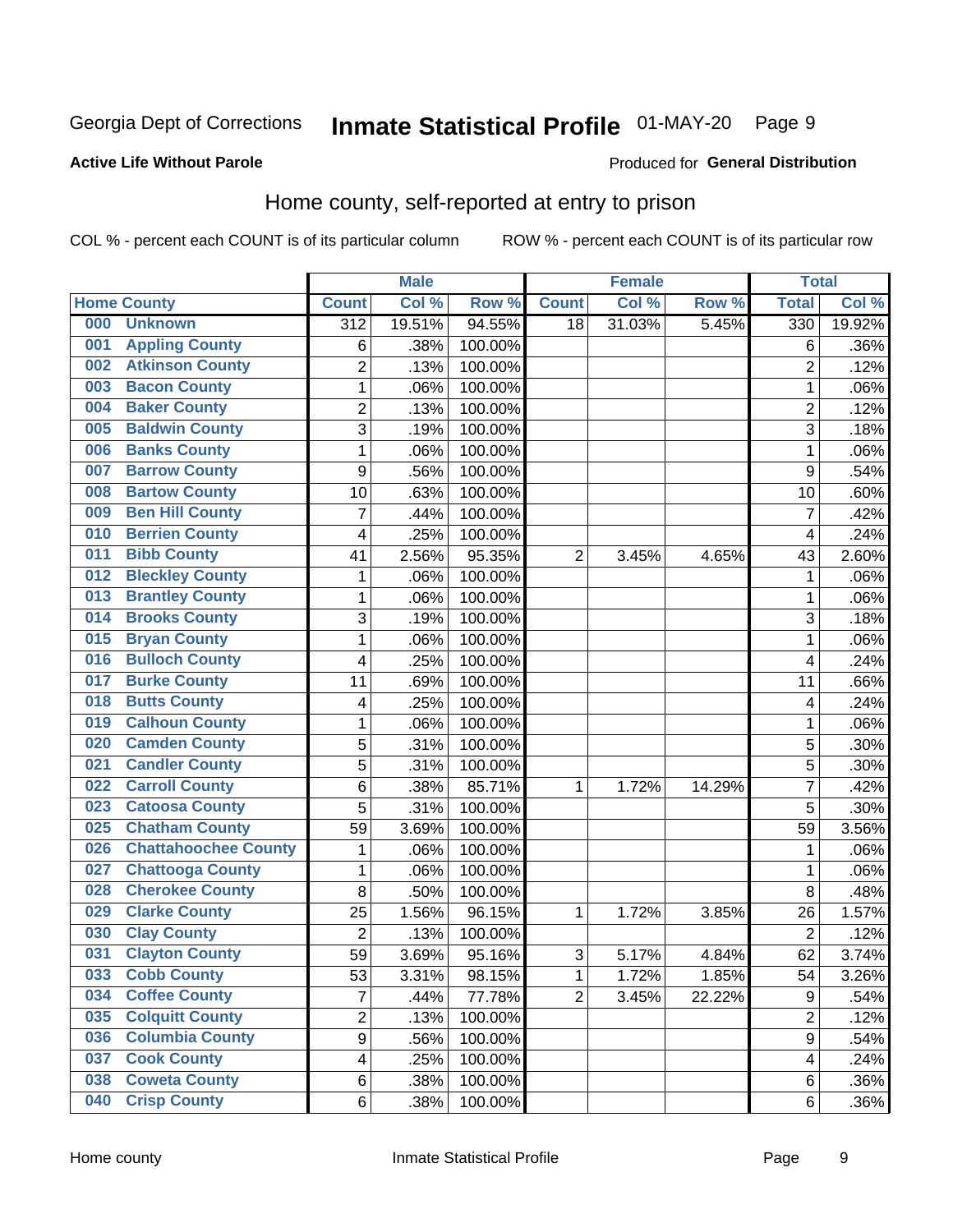# Inmate Statistical Profile 01-MAY-20 Page 10

### **Active Life Without Parole**

## Produced for General Distribution

## Home county, self-reported at entry to prison

COL % - percent each COUNT is of its particular column

|     |                          |                | <b>Male</b> |         |                  | <b>Female</b> |        | <b>Total</b>   |         |
|-----|--------------------------|----------------|-------------|---------|------------------|---------------|--------|----------------|---------|
|     | <b>Home County</b>       | <b>Count</b>   | Col %       | Row %   | <b>Count</b>     | Col %         | Row %  | <b>Total</b>   | Col %   |
| 043 | <b>Decatur County</b>    | 6              | .38%        | 100.00% |                  |               |        | 6              | $.36\%$ |
| 044 | <b>Dekalb County</b>     | 117            | 7.32%       | 99.15%  | 1                | 1.72%         | .85%   | 118            | 7.12%   |
| 045 | <b>Dodge County</b>      | 1              | .06%        | 100.00% |                  |               |        | 1              | .06%    |
| 046 | <b>Dooly County</b>      | $\mathbf{1}$   | .06%        | 100.00% |                  |               |        | 1              | .06%    |
| 047 | <b>Dougherty County</b>  | 25             | 1.56%       | 92.59%  | $\overline{2}$   | 3.45%         | 7.41%  | 27             | 1.63%   |
| 048 | <b>Douglas County</b>    | 17             | 1.06%       | 100.00% |                  |               |        | 17             | 1.03%   |
| 049 | <b>Early County</b>      | 3              | .19%        | 100.00% |                  |               |        | 3              | .18%    |
| 051 | <b>Effingham County</b>  | 5              | .31%        | 100.00% |                  |               |        | 5              | .30%    |
| 052 | <b>Elbert County</b>     | $\overline{c}$ | .13%        | 100.00% |                  |               |        | $\overline{2}$ | .12%    |
| 053 | <b>Emanuel County</b>    | 5              | .31%        | 100.00% |                  |               |        | 5              | .30%    |
| 056 | <b>Fayette County</b>    | $\overline{7}$ | .44%        | 100.00% |                  |               |        | $\overline{7}$ | .42%    |
| 057 | <b>Floyd County</b>      | 22             | 1.38%       | 91.67%  | $\boldsymbol{2}$ | 3.45%         | 8.33%  | 24             | 1.45%   |
| 058 | <b>Forsyth County</b>    | 3              | .19%        | 60.00%  | $\overline{2}$   | 3.45%         | 40.00% | 5              | .30%    |
| 059 | <b>Franklin County</b>   | 3              | .19%        | 100.00% |                  |               |        | 3              | .18%    |
| 060 | <b>Fulton County</b>     | 181            | 11.32%      | 97.84%  | 4                | 6.90%         | 2.16%  | 185            | 11.16%  |
| 061 | <b>Gilmer County</b>     | $\overline{2}$ | .13%        | 100.00% |                  |               |        | $\overline{2}$ | .12%    |
| 063 | <b>Glynn County</b>      | 15             | .94%        | 100.00% |                  |               |        | 15             | .91%    |
| 064 | <b>Gordon County</b>     | 8              | .50%        | 100.00% |                  |               |        | 8              | .48%    |
| 066 | <b>Greene County</b>     | 3              | .19%        | 100.00% |                  |               |        | 3              | .18%    |
| 067 | <b>Gwinnett County</b>   | 49             | 3.06%       | 94.23%  | 3                | 5.17%         | 5.77%  | 52             | 3.14%   |
| 068 | <b>Habersham County</b>  | $\overline{2}$ | .13%        | 100.00% |                  |               |        | $\overline{2}$ | .12%    |
| 069 | <b>Hall County</b>       | 13             | .81%        | 92.86%  | 1                | 1.72%         | 7.14%  | 14             | .84%    |
| 070 | <b>Hancock County</b>    | $\overline{2}$ | .13%        | 100.00% |                  |               |        | $\overline{2}$ | .12%    |
| 071 | <b>Haralson County</b>   | 3              | .19%        | 100.00% |                  |               |        | 3              | .18%    |
| 072 | <b>Harris County</b>     | 3              | .19%        | 100.00% |                  |               |        | 3              | .18%    |
| 073 | <b>Hart County</b>       | 3              | .19%        | 100.00% |                  |               |        | 3              | .18%    |
| 074 | <b>Heard County</b>      | $\mathbf{1}$   | .06%        | 100.00% |                  |               |        | 1              | .06%    |
| 075 | <b>Henry County</b>      | 14             | .88%        | 93.33%  | 1                | 1.72%         | 6.67%  | 15             | .91%    |
| 076 | <b>Houston County</b>    | 21             | 1.31%       | 95.45%  | 1                | 1.72%         | 4.55%  | 22             | 1.33%   |
| 078 | <b>Jackson County</b>    | 11             | .69%        | 100.00% |                  |               |        | 11             | .66%    |
| 079 | <b>Jasper County</b>     | $\mathbf 1$    | .06%        | 100.00% |                  |               |        | 1              | .06%    |
| 080 | <b>Jeff Davis County</b> | 2              | .13%        | 100.00% |                  |               |        | $\overline{c}$ | .12%    |
| 081 | <b>Jefferson County</b>  | 6              | .38%        | 85.71%  | 1                | 1.72%         | 14.29% | 7              | .42%    |
| 082 | <b>Jenkins County</b>    | $\overline{2}$ | .13%        | 100.00% |                  |               |        | $\overline{2}$ | .12%    |
| 084 | <b>Jones County</b>      | $\mathbf{1}$   | .06%        | 100.00% |                  |               |        | 1              | .06%    |
| 087 | <b>Laurens County</b>    | 5              | .31%        | 100.00% |                  |               |        | 5              | .30%    |
| 088 | <b>Lee County</b>        | 3              | .19%        | 100.00% |                  |               |        | $\overline{3}$ | .18%    |
| 089 | <b>Liberty County</b>    | 11             | .69%        | 91.67%  | $\mathbf 1$      | 1.72%         | 8.33%  | 12             | .72%    |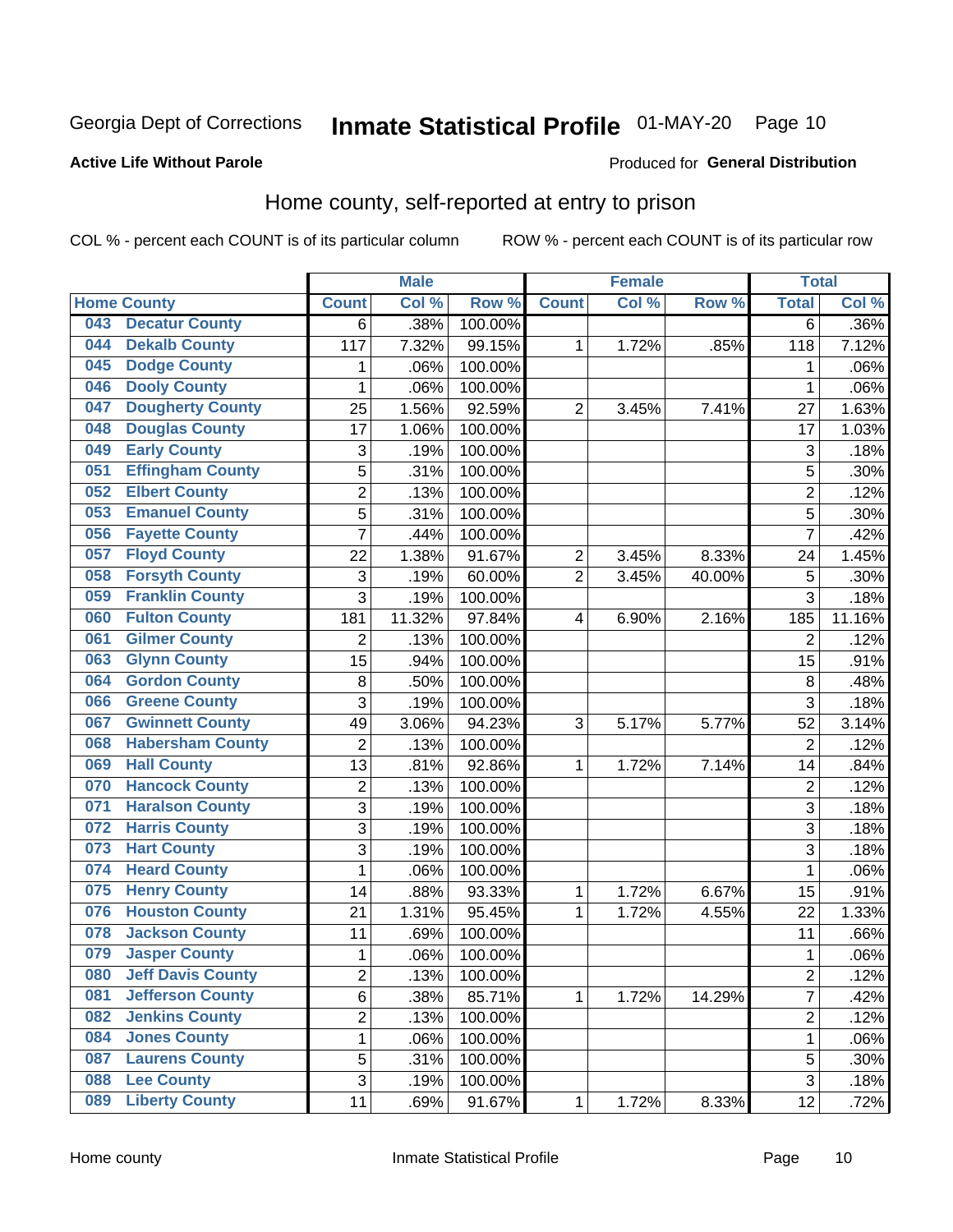# Inmate Statistical Profile 01-MAY-20 Page 11

### **Active Life Without Parole**

### Produced for General Distribution

## Home county, self-reported at entry to prison

COL % - percent each COUNT is of its particular column

|                  |                          |                | <b>Male</b> |         |                | <b>Female</b> |         | <b>Total</b>   |       |
|------------------|--------------------------|----------------|-------------|---------|----------------|---------------|---------|----------------|-------|
|                  | <b>Home County</b>       | <b>Count</b>   | Col %       | Row %   | <b>Count</b>   | Col %         | Row %   | <b>Total</b>   | Col % |
| 090              | <b>Lincoln County</b>    | 1              | .06%        | 100.00% |                |               |         | 1              | .06%  |
| 091              | <b>Long County</b>       | 1              | .06%        | 100.00% |                |               |         | 1              | .06%  |
| 092              | <b>Lowndes County</b>    | 10             | .63%        | 100.00% |                |               |         | 10             | .60%  |
| 093              | <b>Lumpkin County</b>    | $\overline{2}$ | .13%        | 100.00% |                |               |         | $\overline{2}$ | .12%  |
| 094              | <b>Macon County</b>      | $\mathbf 1$    | .06%        | 100.00% |                |               |         | 1              | .06%  |
| 095              | <b>Madison County</b>    | $\mathbf 1$    | .06%        | 100.00% |                |               |         | 1              | .06%  |
| 096              | <b>Marion County</b>     | $\mathbf 1$    | .06%        | 100.00% |                |               |         | 1              | .06%  |
| 097              | <b>Mcduffie County</b>   | 3              | .19%        | 100.00% |                |               |         | 3              | .18%  |
| 098              | <b>Mcintosh County</b>   | $\mathbf 1$    | .06%        | 100.00% |                |               |         | 1              | .06%  |
| 099              | <b>Meriwether County</b> | 3              | .19%        | 100.00% |                |               |         | 3              | .18%  |
| 100              | <b>Miller County</b>     | $\overline{c}$ | .13%        | 100.00% |                |               |         | $\overline{2}$ | .12%  |
| 101              | <b>Mitchell County</b>   | $\overline{2}$ | .13%        | 100.00% |                |               |         | $\overline{2}$ | .12%  |
| 102              | <b>Monroe County</b>     | 6              | .38%        | 100.00% |                |               |         | 6              | .36%  |
| 103              | <b>Montgomery County</b> | $\overline{c}$ | .13%        | 100.00% |                |               |         | $\overline{2}$ | .12%  |
| 104              | <b>Morgan County</b>     | $\overline{2}$ | .13%        | 100.00% |                |               |         | $\overline{2}$ | .12%  |
| 106              | <b>Muscogee County</b>   | 34             | 2.13%       | 100.00% |                |               |         | 34             | 2.05% |
| 107              | <b>Newton County</b>     | 8              | .50%        | 80.00%  | $\overline{2}$ | 3.45%         | 20.00%  | 10             | .60%  |
| 108              | <b>Oconee County</b>     |                |             |         | 1              | 1.72%         | 100.00% | 1              | .06%  |
| 109              | <b>Oglethorpe County</b> | 4              | .25%        | 100.00% |                |               |         | 4              | .24%  |
| 110              | <b>Paulding County</b>   | 11             | .69%        | 100.00% |                |               |         | 11             | .66%  |
| 111              | <b>Peach County</b>      | $\mathbf 1$    | .06%        | 100.00% |                |               |         | 1              | .06%  |
| $\overline{112}$ | <b>Pickens County</b>    | $\mathbf 1$    | .06%        | 100.00% |                |               |         | 1              | .06%  |
| 113              | <b>Pierce County</b>     | 5              | .31%        | 100.00% |                |               |         | 5              | .30%  |
| 114              | <b>Pike County</b>       | 3              | .19%        | 100.00% |                |               |         | 3              | .18%  |
| $\overline{115}$ | <b>Polk County</b>       | 5              | .31%        | 100.00% |                |               |         | 5              | .30%  |
| 117              | <b>Putnam County</b>     | 5              | .31%        | 100.00% |                |               |         | 5              | .30%  |
| 119              | <b>Rabun County</b>      | $\overline{2}$ | .13%        | 100.00% |                |               |         | $\overline{2}$ | .12%  |
| 120              | <b>Randolph County</b>   | $\overline{2}$ | .13%        | 100.00% |                |               |         | $\overline{2}$ | .12%  |
| 121              | <b>Richmond County</b>   | 57             | 3.56%       | 95.00%  | 3              | 5.17%         | 5.00%   | 60             | 3.62% |
| 122              | <b>Rockdale County</b>   | 8              | .50%        | 100.00% |                |               |         | $\,8\,$        | .48%  |
| 124              | <b>Screven County</b>    | $\mathbf 1$    | .06%        | 100.00% |                |               |         | 1              | .06%  |
| 125              | <b>Seminole County</b>   | 2              | .13%        | 100.00% |                |               |         | 2              | .12%  |
| 126              | <b>Spalding County</b>   | 14             | .88%        | 100.00% |                |               |         | 14             | .84%  |
| 127              | <b>Stephens County</b>   | $\overline{c}$ | .13%        | 66.67%  | 1              | 1.72%         | 33.33%  | $\mathfrak{S}$ | .18%  |
| 128              | <b>Stewart County</b>    | $\mathbf{1}$   | .06%        | 100.00% |                |               |         | 1              | .06%  |
| 129              | <b>Sumter County</b>     | 5              | .31%        | 100.00% |                |               |         | 5              | .30%  |
| $\overline{132}$ | <b>Tattnall County</b>   | $\overline{7}$ | .44%        | 87.50%  | 1              | 1.72%         | 12.50%  | 8              | .48%  |
| $\overline{133}$ | <b>Taylor County</b>     | $\mathbf{1}$   | .06%        | 100.00% |                |               |         | 1              | .06%  |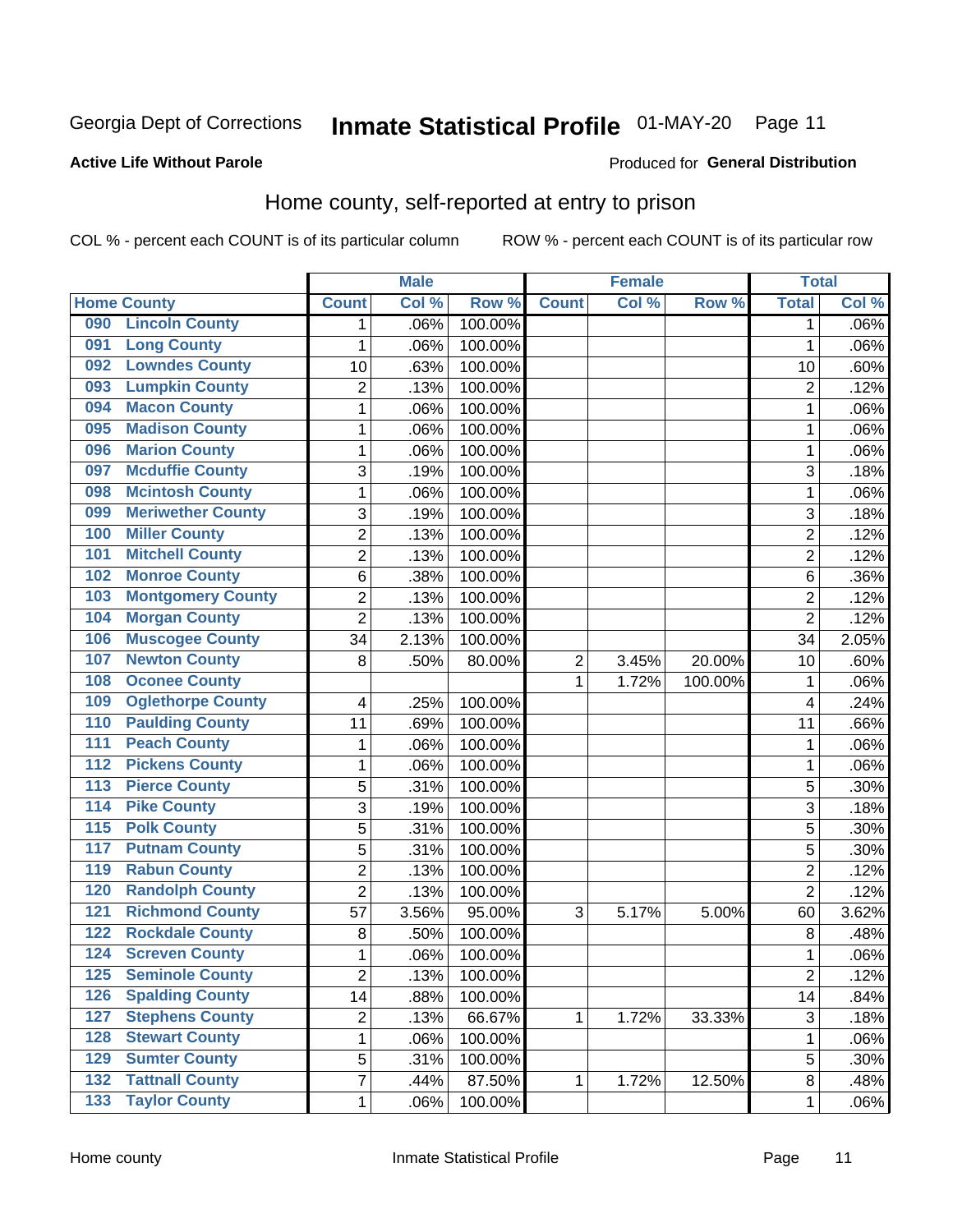# Inmate Statistical Profile 01-MAY-20 Page 12

### **Active Life Without Parole**

### Produced for General Distribution

## Home county, self-reported at entry to prison

COL % - percent each COUNT is of its particular column

|                                    |                | <b>Male</b> |         |              | <b>Female</b> |        | <b>Total</b>   |       |
|------------------------------------|----------------|-------------|---------|--------------|---------------|--------|----------------|-------|
| <b>Home County</b>                 | <b>Count</b>   | Col %       | Row %   | <b>Count</b> | Col %         | Row %  | <b>Total</b>   | Col % |
| <b>Telfair County</b><br>134       | 2              | .13%        | 100.00% |              |               |        | 2              | .12%  |
| <b>Thomas County</b><br>136        | 5              | .31%        | 100.00% |              |               |        | 5              | .30%  |
| <b>Tift County</b><br>137          | 10             | .63%        | 100.00% |              |               |        | 10             | .60%  |
| <b>Toombs County</b><br>138        | 10             | .63%        | 100.00% |              |               |        | 10             | .60%  |
| <b>Treutlen County</b><br>140      | 4              | .25%        | 100.00% |              |               |        | 4              | .24%  |
| <b>Troup County</b><br>141         | $\overline{7}$ | .44%        | 100.00% |              |               |        | 7              | .42%  |
| <b>Twiggs County</b><br>143        | $\overline{c}$ | .13%        | 100.00% |              |               |        | $\overline{2}$ | .12%  |
| <b>Union County</b><br>144         | 1              | .06%        | 100.00% |              |               |        |                | .06%  |
| <b>Upson County</b><br>145         | 5              | .31%        | 100.00% |              |               |        | 5              | .30%  |
| <b>Walker County</b><br>146        | 3              | .19%        | 75.00%  | 1            | 1.72%         | 25.00% | 4              | .24%  |
| <b>Walton County</b><br>147        | 15             | .94%        | 100.00% |              |               |        | 15             | .91%  |
| <b>Ware County</b><br>148          | 11             | .69%        | 100.00% |              |               |        | 11             | .66%  |
| <b>Warren County</b><br>149        | $\overline{2}$ | .13%        | 66.67%  | 1            | 1.72%         | 33.33% | 3              | .18%  |
| <b>Washington County</b><br>150    | 7              | .44%        | 100.00% |              |               |        |                | .42%  |
| <b>Wayne County</b><br>151         | 8              | .50%        | 100.00% |              |               |        | 8              | .48%  |
| <b>Wheeler County</b><br>153       | 1              | .06%        | 100.00% |              |               |        |                | .06%  |
| <b>White County</b><br>154         | 1              | .06%        | 50.00%  | 1            | 1.72%         | 50.00% | $\overline{2}$ | .12%  |
| <b>Whitfield County</b><br>155     | 11             | .69%        | 100.00% |              |               |        | 11             | .66%  |
| <b>Wilcox County</b><br>156        | 1              | .06%        | 100.00% |              |               |        | 1              | .06%  |
| <b>Wilkes County</b><br>157        | 4              | .25%        | 100.00% |              |               |        | 4              | .24%  |
| <b>Wilkinson County</b><br>158     | $\overline{2}$ | .13%        | 100.00% |              |               |        | $\overline{2}$ | .12%  |
| <b>Worth County</b><br>159         | 1              | .06%        | 100.00% |              |               |        | 1              | .06%  |
| <b>Other Custody/Out Of</b><br>999 | 3              | .19%        | 100.00% |              |               |        | 3              | .18%  |
| <b>State</b>                       |                |             |         |              |               |        |                |       |
| <b>Total Rported</b>               | 1,599          | 100%        | 96.5%   | 58           | 100%          | 3.5%   | 1,657          | 100%  |

| Reported<br><b>NOT</b> |       |    |      |
|------------------------|-------|----|------|
| `otal                  | .,599 | ວດ | .657 |

| Mode (most frequent) | <b>Fulton County</b> | <b>Fulton County</b> | <b>Fulton County</b> |
|----------------------|----------------------|----------------------|----------------------|
|----------------------|----------------------|----------------------|----------------------|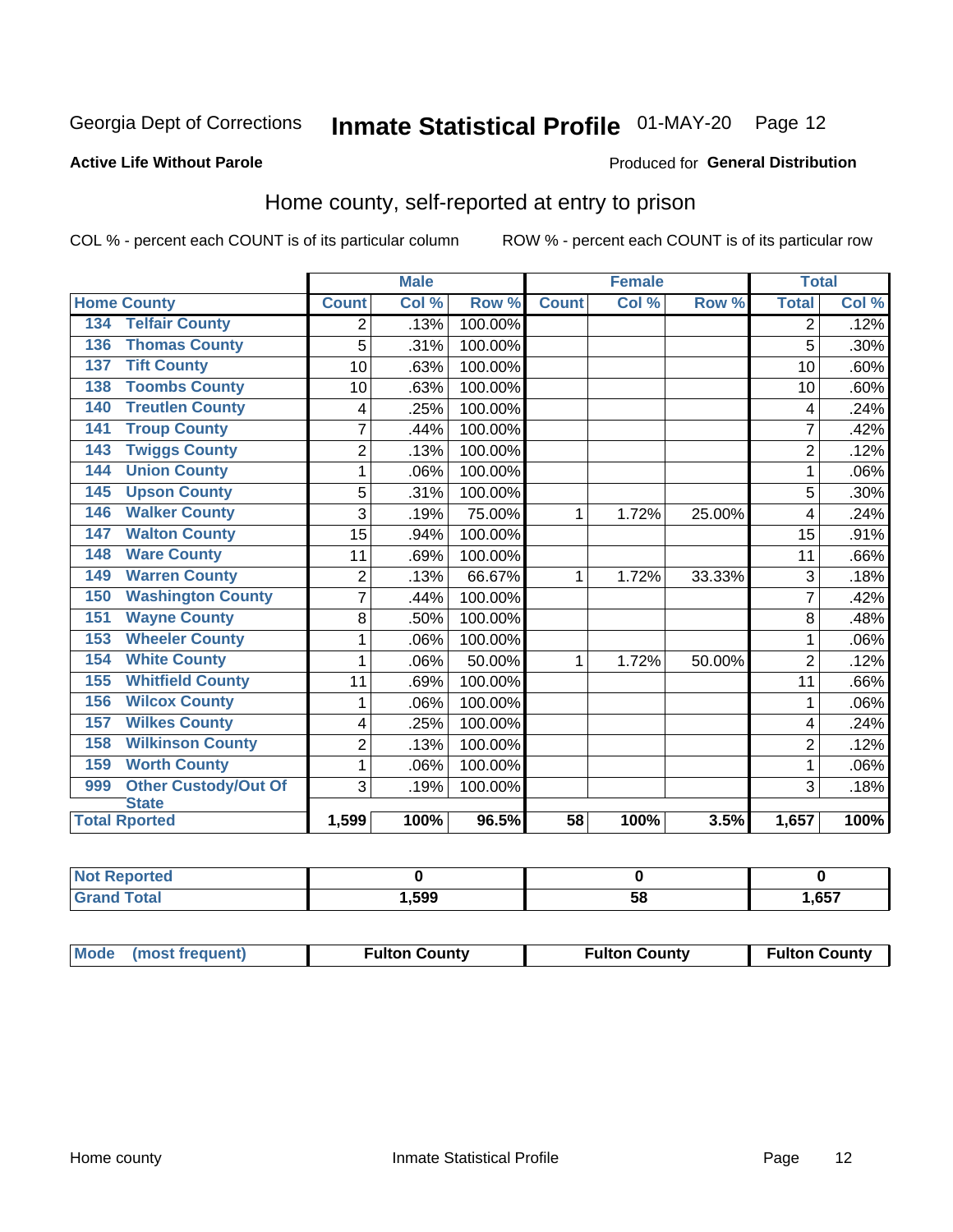# Inmate Statistical Profile 01-MAY-20 Page 13

## **Active Life Without Parole**

## Produced for General Distribution

## Employment status before prison, self-reported at entry to prison

COL % - percent each COUNT is of its particular column

|                           | <b>Male</b>  |        |         |              | <b>Female</b> |       |       | <b>Total</b> |  |
|---------------------------|--------------|--------|---------|--------------|---------------|-------|-------|--------------|--|
| <b>Employment Status</b>  | <b>Count</b> | Col %  | Row %   | <b>Count</b> | Col %         | Row % | Total | Col %        |  |
| <b>Full Time</b><br>01    | 523          | 45.28% | 96.14%  | 21           | 47.73%        | 3.86% | 544   | 45.37%       |  |
| <b>Part Time</b><br>02    | 75           | 6.49%  | 100.00% |              |               |       | 75    | 6.26%        |  |
| Unempl $<$ 6M<br>03       | 72           | 6.23%  | 98.63%  |              | 2.27%         | 1.37% | 73    | 6.09%        |  |
| Unempl > 6M<br>04         | 290          | 25.11% | 94.77%  | 16           | 36.36%        | 5.23% | 306   | 25.52%       |  |
| <b>Never Worked</b><br>05 | 106          | 9.18%  | 100.00% |              |               |       | 106   | 8.84%        |  |
| <b>Student</b><br>06      | 34           | 2.94%  | 100.00% |              |               |       | 34    | 2.84%        |  |
| <b>Incapable</b><br>07    | 55           | 4.76%  | 90.16%  | 6            | 13.64%        | 9.84% | 61    | 5.09%        |  |
| <b>Total Reported</b>     | 1,155        | 100%   | 96.33%  | 44           | 100%          | 3.67% | 1,199 | 100%         |  |

| .    | '' | 458  |
|------|----|------|
| .599 | ວເ | .657 |

| Mc | ∙u∥<br>----<br>ıme | ίuΙ<br>Πmε |
|----|--------------------|------------|
|    |                    |            |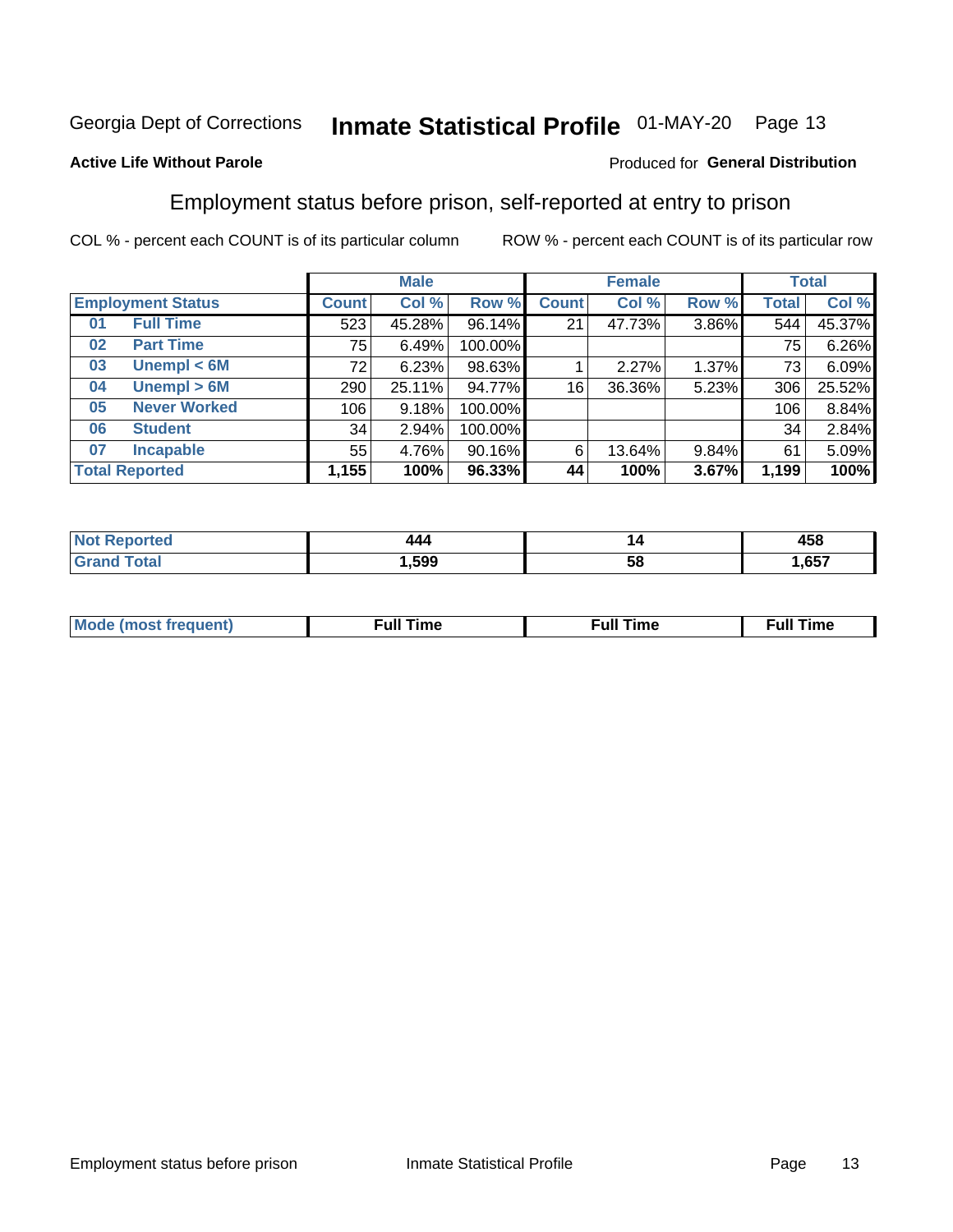## **Active Life Without Parole**

Produced for General Distribution

## Age at admission

COL % - percent each COUNT is of its particular column

|                         |              | <b>Male</b> |         |                | <b>Female</b> |        |              | <b>Total</b> |
|-------------------------|--------------|-------------|---------|----------------|---------------|--------|--------------|--------------|
| <b>Age At Admission</b> | <b>Count</b> | Col %       | Row %   | <b>Count</b>   | Col %         | Row %  | <b>Total</b> | Col %        |
| 15                      | 2            | 0.13%       | 100.00% |                |               |        | 2            | 0.12%        |
| 16                      | 1            | 0.06%       | 100.00% |                |               |        | 1            | 0.06%        |
| $\overline{17}$         | 8            | 0.50%       | 100.00% |                |               |        | 8            | 0.48%        |
| 18                      | 9            | 0.56%       | 100.00% |                |               |        | 9            | 0.54%        |
| 19                      | 22           | 1.38%       | 100.00% |                |               |        | 22           | 1.33%        |
| $\overline{20}$         | 42           | 2.63%       | 97.67%  | 1              | 1.72%         | 2.33%  | 43           | 2.60%        |
| $\overline{21}$         | 36           | 2.25%       | 94.74%  | $\overline{2}$ | 3.45%         | 5.26%  | 38           | 2.29%        |
| 22                      | 64           | 4.00%       | 96.97%  | $\overline{2}$ | 3.45%         | 3.03%  | 66           | 3.98%        |
| 23                      | 56           | 3.50%       | 98.25%  | 1              | 1.72%         | 1.75%  | 57           | 3.44%        |
| 24                      | 57           | 3.56%       | 95.00%  | 3              | 5.17%         | 5.00%  | 60           | 3.62%        |
| $\overline{25}$         | 69           | 4.32%       | 94.52%  | 4              | 6.90%         | 5.48%  | 73           | 4.41%        |
| 26                      | 75           | 4.69%       | 97.40%  | $\overline{2}$ | 3.45%         | 2.60%  | 77           | 4.65%        |
| $\overline{27}$         | 63           | 3.94%       | 94.03%  | 4              | 6.90%         | 5.97%  | 67           | 4.04%        |
| 28                      | 71           | 4.44%       | 97.26%  | $\overline{2}$ | 3.45%         | 2.74%  | 73           | 4.41%        |
| 29                      | 68           | 4.25%       | 98.55%  | 1              | 1.72%         | 1.45%  | 69           | 4.16%        |
| 30                      | 53           | 3.31%       | 100.00% |                |               |        | 53           | 3.20%        |
| $\overline{31}$         | 70           | 4.38%       | 98.59%  | 1              | 1.72%         | 1.41%  | 71           | 4.28%        |
| 32                      | 65           | 4.07%       | 95.59%  | 3              | 5.17%         | 4.41%  | 68           | 4.10%        |
| 33                      | 53           | 3.31%       | 96.36%  | $\overline{2}$ | 3.45%         | 3.64%  | 55           | 3.32%        |
| 34                      | 35           | 2.19%       | 92.11%  | 3              | 5.17%         | 7.89%  | 38           | 2.29%        |
| 35                      | 43           | 2.69%       | 95.56%  | $\overline{2}$ | 3.45%         | 4.44%  | 45           | 2.72%        |
| 36                      | 54           | 3.38%       | 96.43%  | $\overline{2}$ | 3.45%         | 3.57%  | 56           | 3.38%        |
| $\overline{37}$         | 45           | 2.81%       | 97.83%  | 1              | 1.72%         | 2.17%  | 46           | 2.78%        |
| 38                      | 52           | 3.25%       | 100.00% |                |               |        | 52           | 3.14%        |
| 39                      | 40           | 2.50%       | 86.96%  | 6              | 10.34%        | 13.04% | 46           | 2.78%        |
| 40                      | 35           | 2.19%       | 94.59%  | $\overline{2}$ | 3.45%         | 5.41%  | 37           | 2.23%        |
| 41                      | 43           | 2.69%       | 95.56%  | $\overline{2}$ | 3.45%         | 4.44%  | 45           | 2.72%        |
| 42                      | 35           | 2.19%       | 100.00% |                |               |        | 35           | 2.11%        |
| 43                      | 30           | 1.88%       | 93.75%  | $\overline{2}$ | 3.45%         | 6.25%  | 32           | 1.93%        |
| 44                      | 24           | 1.50%       | 92.31%  | $\overline{2}$ | 3.45%         | 7.69%  | 26           | 1.57%        |
| 45                      | 33           | 2.06%       | 97.06%  | 1              | 1.72%         | 2.94%  | 34           | 2.05%        |
| 46                      | 26           | 1.63%       | 89.66%  | 3              | 5.17%         | 10.34% | 29           | 1.75%        |
| 47                      | 29           | 1.81%       | 100.00% |                |               |        | 29           | 1.75%        |
| 48                      | 25           | 1.56%       | 89.29%  | 3              | 5.17%         | 10.71% | 28           | 1.69%        |
| 49                      | 25           | 1.56%       | 100.00% |                |               |        | 25           | 1.51%        |
| 50                      | 26           | 1.63%       | 100.00% |                |               |        | 26           | 1.57%        |
| $\overline{51}$         | 11           | 0.69%       | 100.00% |                |               |        | 11           | 0.66%        |
| 52                      | 14           | 0.88%       | 100.00% |                |               |        | 14           | 0.84%        |
| 53                      | 16           | 1.00%       | 100.00% |                |               |        | 16           | 0.97%        |
| 54                      | 11           | 0.69%       | 100.00% |                |               |        | 11           | 0.66%        |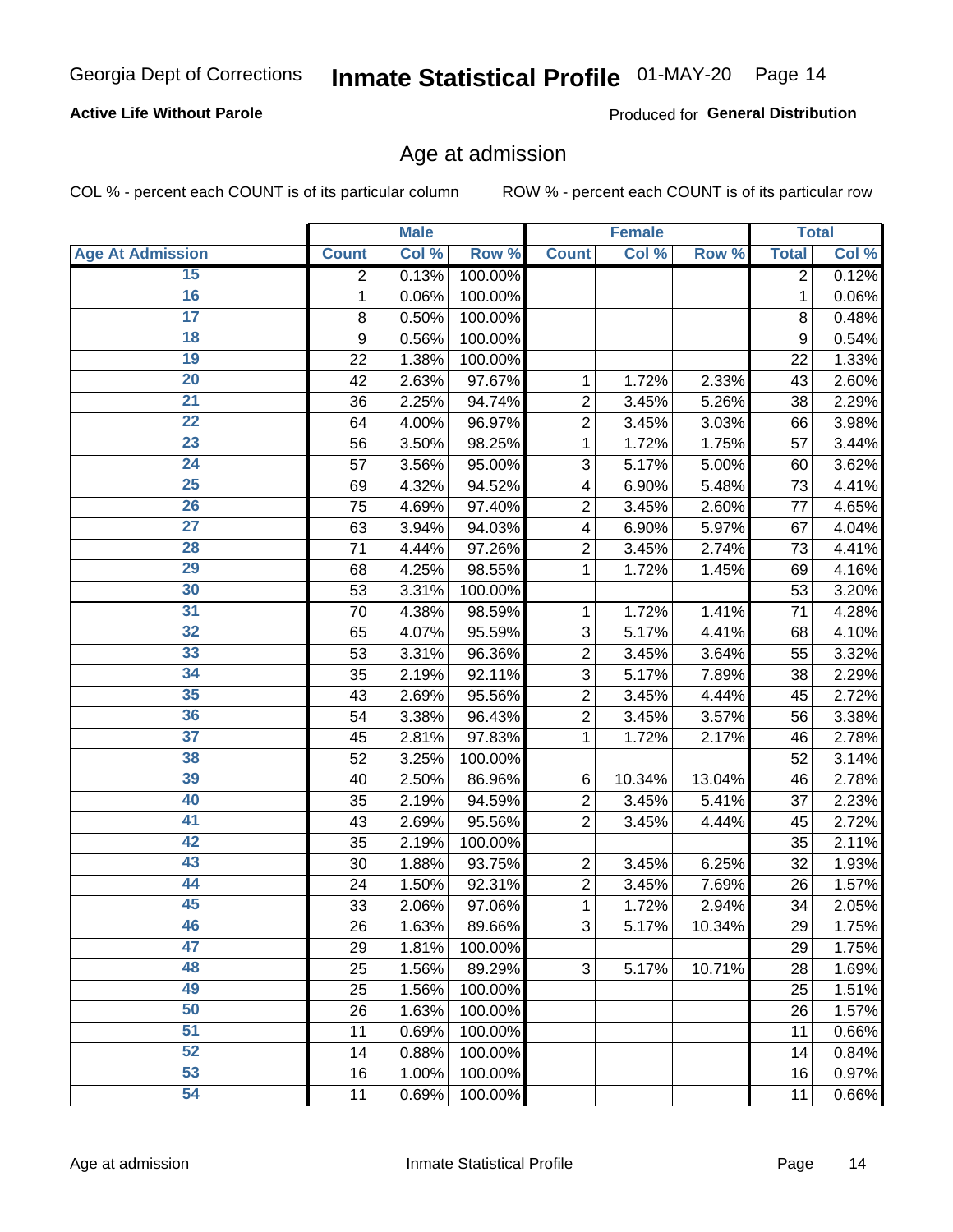## **Active Life Without Parole**

Produced for General Distribution

## Age at admission

COL % - percent each COUNT is of its particular column

|                         |              | <b>Male</b> |         |              | <b>Female</b> |       |                | <b>Total</b> |
|-------------------------|--------------|-------------|---------|--------------|---------------|-------|----------------|--------------|
| <b>Age At Admission</b> | <b>Count</b> | Col %       | Row %   | <b>Count</b> | Col %         | Row % | <b>Total</b>   | Col %        |
| 55                      | 13           | 0.81%       | 92.86%  |              | 1.72%         | 7.14% | 14             | 0.84%        |
| 56                      | 8            | 0.50%       | 100.00% |              |               |       | 8              | 0.48%        |
| 57                      | 8            | 0.50%       | 100.00% |              |               |       | 8              | 0.48%        |
| 58                      | 6            | 0.38%       | 100.00% |              |               |       | 6              | 0.36%        |
| 59                      | 5            | 0.31%       | 100.00% |              |               |       | 5              | 0.30%        |
| 60                      | 3            | 0.19%       | 100.00% |              |               |       | 3              | 0.18%        |
| 61                      | 2            | 0.13%       | 100.00% |              |               |       | $\overline{2}$ | 0.12%        |
| 62                      | 2            | 0.13%       | 100.00% |              |               |       | 2              | 0.12%        |
| 63                      |              | 0.06%       | 100.00% |              |               |       |                | 0.06%        |
| 64                      | 4            | 0.25%       | 100.00% |              |               |       | 4              | 0.24%        |
| 65                      | 2            | 0.13%       | 100.00% |              |               |       | 2              | 0.12%        |
| 66                      | 2            | 0.13%       | 100.00% |              |               |       | 2              | 0.12%        |
| 67                      | 2            | 0.13%       | 100.00% |              |               |       | 2              | 0.12%        |
| 69                      | 3            | 0.19%       | 100.00% |              |               |       | 3              | 0.18%        |
| 73                      |              | 0.06%       | 100.00% |              |               |       |                | 0.06%        |
| 78                      |              | 0.06%       | 100.00% |              |               |       |                | $0.06\%$     |
| <b>Total Reported</b>   | 1,599        | 100%        | 96.50%  | 58           | 100%          | 3.50% | 1,657          | 100%         |

| <b>NOT Reported</b> |      |    |      |
|---------------------|------|----|------|
| <b>cotal</b>        | ,599 | ၁၀ | ,657 |

| <b>Mean</b><br>(average) | 34.04 |    | 34.04     |
|--------------------------|-------|----|-----------|
| <b>Median (middle)</b>   | JZ    |    | o c<br>⊾ت |
| Mode (most frequent)     | 26    | 39 | 26        |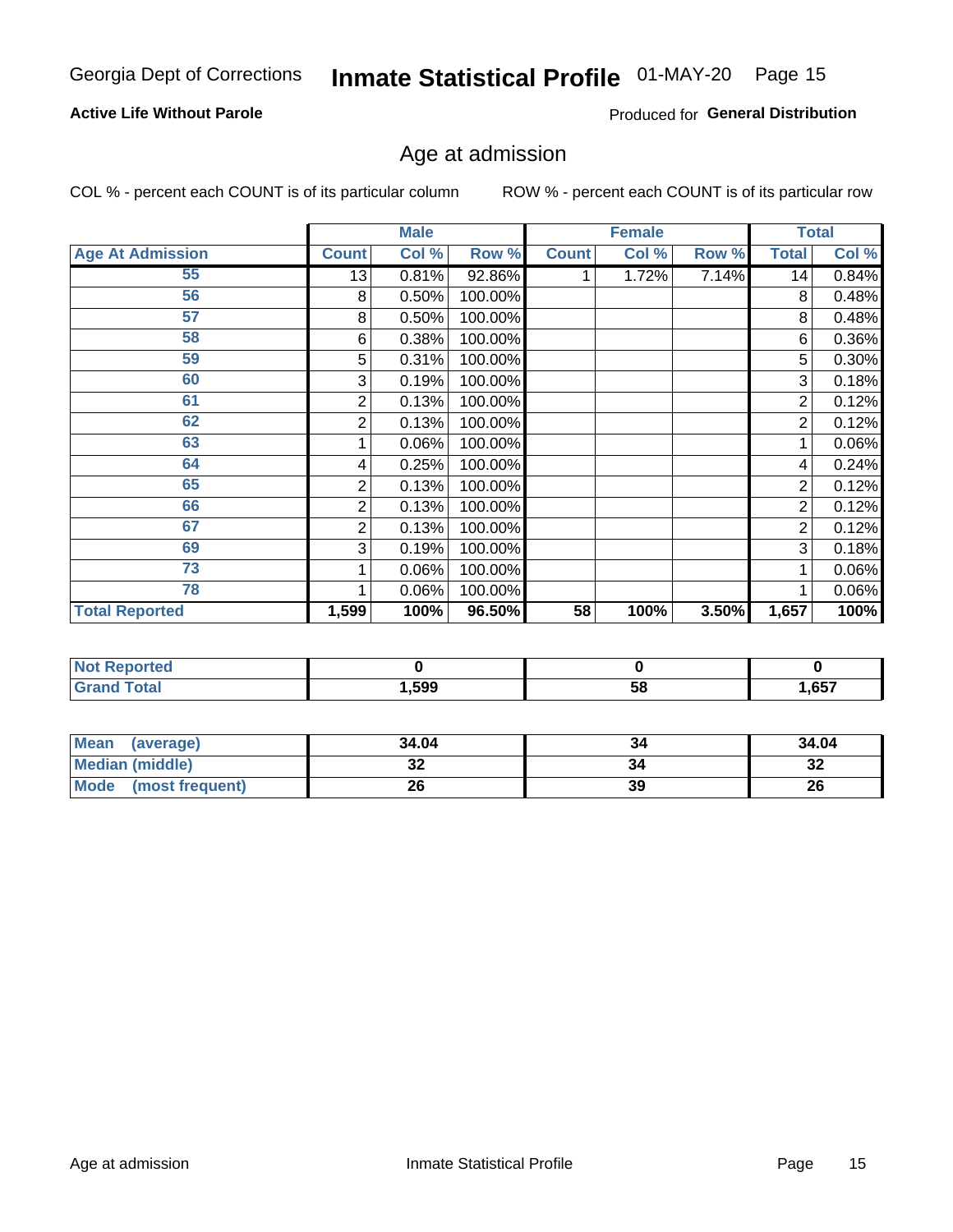## **Active Life Without Parole**

### Produced for General Distribution

## Height, measured at entry to prison

COL % - percent each COUNT is of its particular column

|                       |                | <b>Male</b> |         |                | <b>Female</b> |         |                | <b>Total</b>         |
|-----------------------|----------------|-------------|---------|----------------|---------------|---------|----------------|----------------------|
| <b>Height</b>         | <b>Count</b>   | Col %       | Row %   | <b>Count</b>   | Col %         | Row %   | <b>Total</b>   | Col %                |
| $\bf{0}$              | 6              | 0.38%       | 100.00% |                |               |         | 6              | 0.36%                |
| 4'10''                |                |             |         | $\mathbf{1}$   | 1.72%         | 100.00% | 1              | 0.06%                |
| 5'00''                | 4              | 0.25%       | 100.00% |                |               |         | 4              | 0.24%                |
| 5'01"                 | 4              | 0.25%       | 66.67%  | $\overline{2}$ | 3.45%         | 33.33%  | 6              | $0.36\%$             |
| 5'02"                 | 8              | 0.50%       | 80.00%  | $\overline{2}$ | 3.45%         | 20.00%  | 10             | 0.60%                |
| 5'03''                | 13             | 0.81%       | 52.00%  | 12             | 20.69%        | 48.00%  | 25             | 1.51%                |
| 5'04"                 | 19             | 1.19%       | 57.58%  | 14             | 24.14%        | 42.42%  | 33             | 1.99%                |
| 5'05"                 | 43             | 2.69%       | 86.00%  | 7              | 12.07%        | 14.00%  | 50             | 3.02%                |
| 5'06''                | 107            | 6.69%       | 95.54%  | 5              | 8.62%         | 4.46%   | 112            | 6.76%                |
| 5'07''                | 110            | 6.88%       | 93.22%  | 8              | 13.79%        | 6.78%   | 118            | 7.12%                |
| 5'08''                | 165            | 10.32%      | 99.40%  | 1              | 1.72%         | 0.60%   | 166            | 10.02%               |
| 5'09''                | 209            | 13.07%      | 99.05%  | $\overline{2}$ | 3.45%         | 0.95%   | 211            | $\overline{12.73\%}$ |
| 5'10''                | 190            | 11.88%      | 98.96%  | $\overline{2}$ | 3.45%         | 1.04%   | 192            | 11.59%               |
| 5'11"                 | 198            | 12.38%      | 100.00% |                |               |         | 198            | 11.95%               |
| 6'00''                | 171            | 10.69%      | 99.42%  | $\mathbf{1}$   | 1.72%         | 0.58%   | 172            | 10.38%               |
| 6'01''                | 134            | 8.38%       | 100.00% |                |               |         | 134            | 8.09%                |
| 6'02"                 | 107            | 6.69%       | 100.00% |                |               |         | 107            | 6.46%                |
| 6'03''                | 54             | 3.38%       | 98.18%  | $\mathbf{1}$   | 1.72%         | 1.82%   | 55             | 3.32%                |
| 6'04"                 | 37             | 2.31%       | 100.00% |                |               |         | 37             | 2.23%                |
| 6'05"                 | 10             | 0.63%       | 100.00% |                |               |         | 10             | 0.60%                |
| 6'06''                | 6              | 0.38%       | 100.00% |                |               |         | 6              | 0.36%                |
| 6'07''                | $\overline{2}$ | 0.13%       | 100.00% |                |               |         | $\overline{2}$ | 0.12%                |
| 6'11''                | $\overline{2}$ | 0.13%       | 100.00% |                |               |         | $\overline{2}$ | 0.12%                |
| <b>Total Reported</b> | 1,599          | 100%        | 96.50%  | 58             | 100%          | 3.50%   | 1,657          | 100%                 |

| orted<br>. |       |    |      |
|------------|-------|----|------|
| _____      | ∣,599 | 58 | .657 |

| <b>Mean</b> | (average)       | 5'10" | 5'05" | 5'10" |  |
|-------------|-----------------|-------|-------|-------|--|
|             |                 |       |       |       |  |
| Mode        | (most frequent) | 5'09" | 5'04" | 5'09" |  |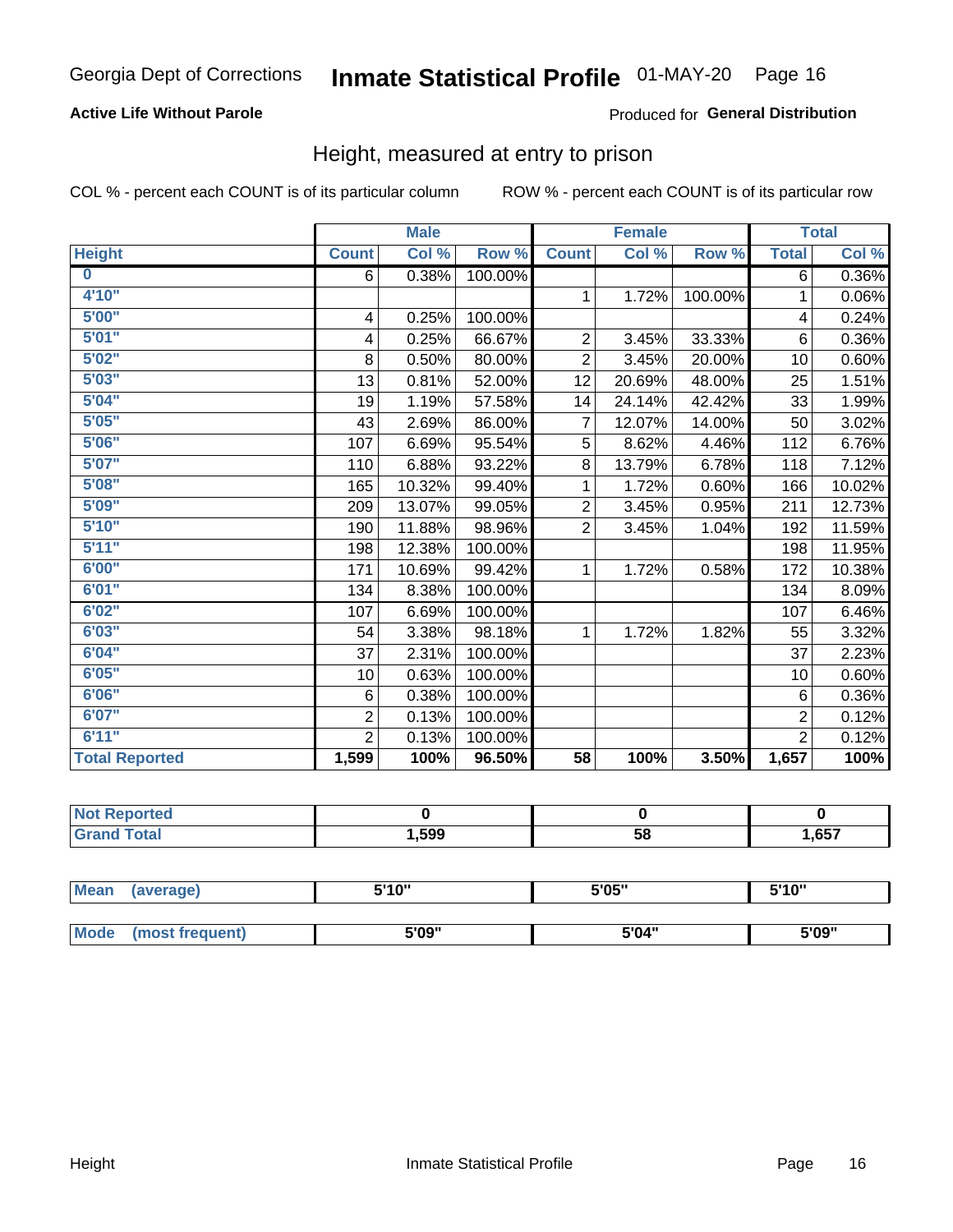### **Active Life Without Parole**

Produced for General Distribution

## Weight, measured at entry to prison

COL % - percent each COUNT is of its particular column

ROW % - percent each COUNT is of its particular row

|                          |                | <b>Male</b>             |                  |                         | <b>Female</b> |                  |                | <b>Total</b>            |
|--------------------------|----------------|-------------------------|------------------|-------------------------|---------------|------------------|----------------|-------------------------|
| Weight                   | <b>Count</b>   | Col %                   | Row <sup>%</sup> | <b>Count</b>            | Col %         | Row <sup>%</sup> | <b>Total</b>   | Col %                   |
| 100 - 109 pounds         | 1              | 0.06%                   | 50.00%           | 1                       | 1.72%         | 50.00%           | 2              | 0.12%                   |
| 110 - 119 pounds         | 4              | 0.25%                   | 66.67%           | $\overline{c}$          | 3.45%         | 33.33%           | 6              | 0.36%                   |
| 120 - 129 pounds         | 7              | 0.44%                   | 77.78%           | $\overline{2}$          | 3.45%         | 22.22%           | 9              | 0.54%                   |
| 130 - 139 pounds         | 47             | 2.95%                   | 94.00%           | 3                       | 5.17%         | 6.00%            | 50             | 3.03%                   |
| 140 - 149 pounds         | 101            | 6.34%                   | 95.28%           | 5                       | 8.62%         | 4.72%            | 106            | 6.42%                   |
| 150 - 159 pounds         | 149            | 9.35%                   | 95.51%           | 7                       | 12.07%        | 4.49%            | 156            | 9.44%                   |
| 160 - 169 pounds         | 201            | 12.61%                  | 97.57%           | 5                       | 8.62%         | 2.43%            | 206            | 12.47%                  |
| 170 - 179 pounds         | 205            | 12.86%                  | 97.62%           | 5                       | 8.62%         | 2.38%            | 210            | 12.71%                  |
| 180 - 189 pounds         | 205            | 12.86%                  | 97.62%           | 5                       | 8.62%         | 2.38%            | 210            | 12.71%                  |
| 190 - 199 pounds         | 134            | 8.41%                   | 95.71%           | 6                       | 10.34%        | 4.29%            | 140            | 8.47%                   |
| 200 - 209 pounds         | 140            | 8.78%                   | 96.55%           | 5                       | 8.62%         | 3.45%            | 145            | 8.78%                   |
| 210 - 219 pounds         | 94             | 5.90%                   | 94.95%           | 5                       | 8.62%         | 5.05%            | 99             | 5.99%                   |
| 220 - 229 pounds         | 99             | 6.21%                   | 100.00%          |                         |               |                  | 99             | 5.99%                   |
| 230 - 239 pounds         | 56             | 3.51%                   | 98.25%           | $\mathbf 1$             | 1.72%         | 1.75%            | 57             | 3.45%                   |
| 240 - 249 pounds         | 47             | 2.95%                   | 100.00%          |                         |               |                  | 47             | 2.85%                   |
| 250 - 259 pounds         | 32             | 2.01%                   | 100.00%          |                         |               |                  | 32             | 1.94%                   |
| 260 - 269 pounds         | 18             | 1.13%                   | 94.74%           | $\mathbf{1}$            | 1.72%         | 5.26%            | 19             | 1.15%                   |
| 270 - 279 pounds         | 17             | 1.07%                   | 94.44%           | $\mathbf{1}$            | 1.72%         | 5.56%            | 18             | 1.09%                   |
| 280 - 289 pounds         | 14             | 0.88%                   | 93.33%           | 1                       | 1.72%         | 6.67%            | 15             | 0.91%                   |
| 290 - 299 pounds         | $\sqrt{5}$     | 0.31%                   | 71.43%           | $\overline{2}$          | 3.45%         | 28.57%           | 7              | 0.42%                   |
| 300 - 309 pounds         | $\overline{5}$ | 0.31%                   | 100.00%          |                         |               |                  | 5              | 0.30%                   |
| 320 - 329 pounds         | $\overline{3}$ | 0.19%                   | 100.00%          |                         |               |                  | 3              | 0.18%                   |
| 330 - 339 pounds         | 5              | 0.31%                   | 100.00%          |                         |               |                  | 5              | 0.30%                   |
| 350 - 359 pounds         | $\mathbf 1$    | 0.06%                   | 100.00%          |                         |               |                  | $\mathbf{1}$   | 0.06%                   |
| 360 - 369 pounds         | $\mathbf 1$    | 0.06%                   | 100.00%          |                         |               |                  | $\mathbf 1$    | 0.06%                   |
| 370 - 379 pounds         | $\mathbf 1$    | 0.06%                   | 100.00%          |                         |               |                  | $\mathbf 1$    | 0.06%                   |
| 390 - 399 pounds         |                |                         |                  | $\mathbf 1$             | 1.72%         | 100.00%          | 1              | 0.06%                   |
| 400 pounds and over      | $\overline{2}$ | 0.13%                   | 100.00%          |                         |               |                  | $\overline{2}$ | 0.12%                   |
| <b>Total Reported</b>    | 1,594          | 100%                    | 96.49%           | $\overline{58}$         | 100%          | 3.51%            | 1,652          | 100%                    |
|                          |                |                         |                  |                         |               |                  |                |                         |
| <b>Not Reported</b>      |                | $\overline{\mathbf{5}}$ |                  | $\overline{\mathbf{0}}$ |               |                  |                | $\overline{\mathbf{5}}$ |
| <b>Grand Total</b>       |                | 1,599                   |                  | $\overline{58}$         |               |                  | 1,657          |                         |
|                          |                |                         |                  |                         |               |                  |                |                         |
| <b>Mean</b><br>(average) |                | 188                     |                  |                         | 183           |                  |                | 188                     |
| <b>Median (middle)</b>   | 180            |                         |                  | 176                     |               | 180              |                |                         |

**Mode** 

(most frequent)

 $\overline{200}$ 

 $180$ 

 $180$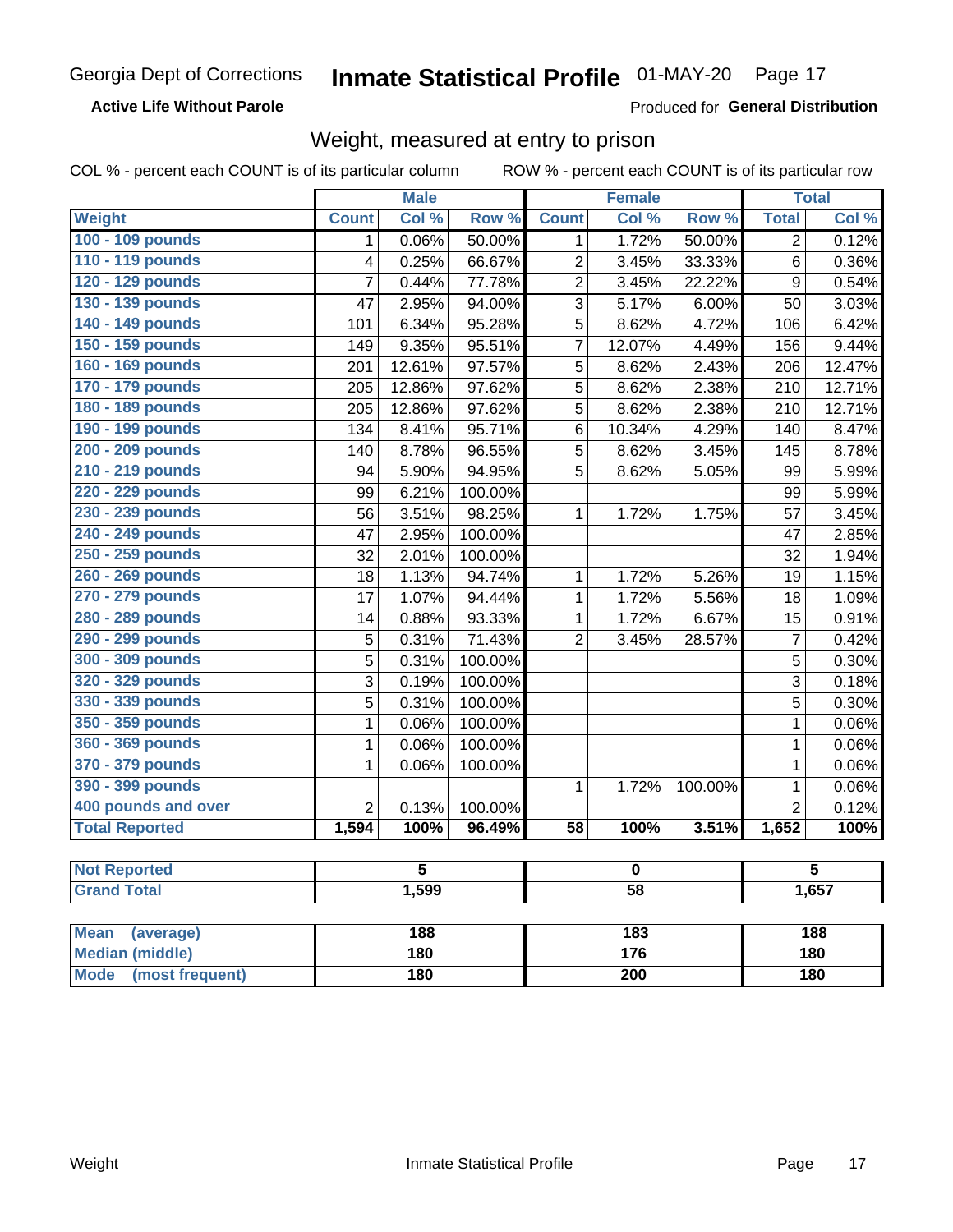# Inmate Statistical Profile 01-MAY-20 Page 18

### **Active Life Without Parole**

## Produced for General Distribution

## Veterans validated by Veteran's Administration

COL % - percent each COUNT is of its particular column

|                             |              | <b>Male</b> |                    | <b>Female</b> |       |              | <b>Total</b> |
|-----------------------------|--------------|-------------|--------------------|---------------|-------|--------------|--------------|
| <b>Military service</b>     | <b>Count</b> | Col %       | <b>Row % Count</b> | Col %         | Row % | <b>Total</b> | Col %        |
| <b>Others</b>               | 54           | 41.86%      | 100.00%            |               |       | 54           | 41.54%       |
| <b>Air Force</b>            | 49           | 37.98%      | 98.00%             | 100.00%       | 2.00% | 50           | 38.46%       |
| $\mathbf{2}$<br><b>Army</b> | 5            | 3.88%       | 100.00%            |               |       | 5            | 3.85%        |
| <b>Navy</b><br>3            | 8            | 6.20%       | 100.00%            |               |       | 8            | 6.15%        |
| <b>Coast Guard</b><br>5.    | 13           | 10.08%      | 100.00%            |               |       | 13           | 10.00%       |
| <b>Total Reported</b>       | 129          | 100%        | 99.23%             | 100%          | .77%  | 130          | 100%         |

| rrec        | 17N  | --<br>JI | E07<br>. . JZ. .<br>__ |
|-------------|------|----------|------------------------|
| $f = 4 - 7$ | ,599 | 58       | 657<br>$\sim$ .        |

| <b>Moo.</b> |
|-------------|
|-------------|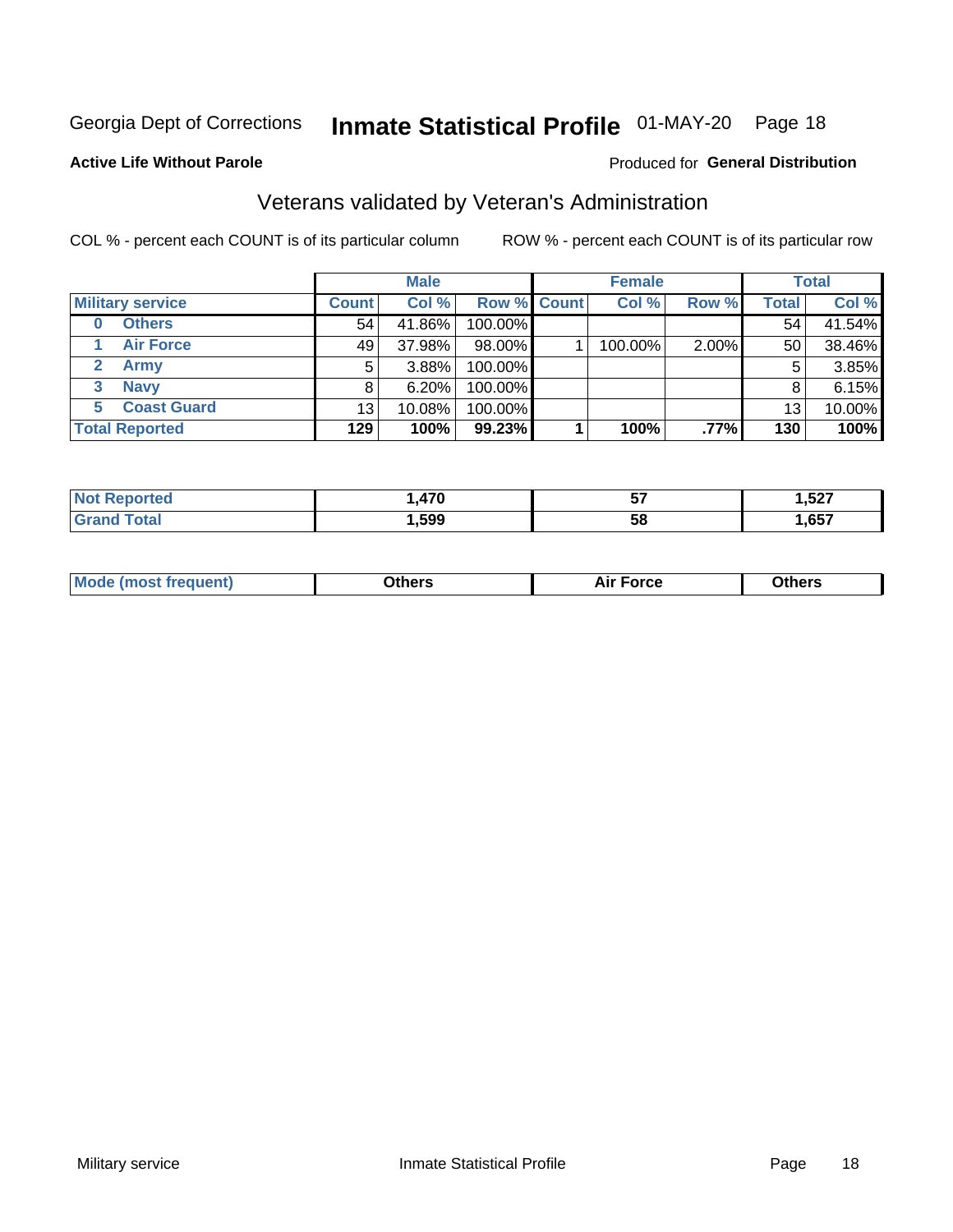# Inmate Statistical Profile 01-MAY-20 Page 19

## **Active Life Without Parole**

### Produced for General Distribution

## Type of admission to prison

COL % - percent each COUNT is of its particular column

|                                      |                 | <b>Male</b> |                    |    | <b>Female</b> |       |              | <b>Total</b> |
|--------------------------------------|-----------------|-------------|--------------------|----|---------------|-------|--------------|--------------|
| <b>Type of Admission</b>             | <b>Count</b>    | Col %       | <b>Row % Count</b> |    | Col %         | Row % | <b>Total</b> | Col %        |
| <b>New Sentence</b><br>52            | 1,511           | 94.50%      | 96.30%             | 58 | 100.00%       | 3.70% | 1,569        | 94.69%       |
| <b>Probation Rev Partial</b><br>53   | 9               | .56%        | 100.00%            |    |               |       | 9            | .54%         |
| <b>Probation Rev Remainder</b><br>54 | 24              | 1.50%       | 100.00%            |    |               |       | 24           | 1.45%        |
| <b>Parole Rev New Sentence</b><br>55 | 22 <sub>1</sub> | 1.38%       | 100.00%            |    |               |       | 22           | 1.33%        |
| <b>Parole Rev No New</b><br>56       | 19              | 1.19%       | 100.00%            |    |               |       | 19           | 1.15%        |
| <b>Sentence</b>                      |                 |             |                    |    |               |       |              |              |
| <b>Life W/O Parole</b><br>70         | 13              | .81%        | 100.00%            |    |               |       | 13           | .78%         |
| <b>Unknown</b><br>82                 |                 | .06%        | 100.00%            |    |               |       |              | .06%         |
| <b>Total Reported</b>                | 1,599           | 100%        | 96.5%              | 58 | 100%          | 3.5%  | 1,657        | 100%         |

| <b>Not Reported</b>         |       |           |       |
|-----------------------------|-------|-----------|-------|
| Гоtal<br>"Gran <sub>"</sub> | 599,⊧ | - -<br>58 | 1,657 |

| <b>Mode (most frequent)</b> | <b>New Sentence</b> | <b>New Sentence</b> | <b>New Sentence</b> |
|-----------------------------|---------------------|---------------------|---------------------|
|                             |                     |                     |                     |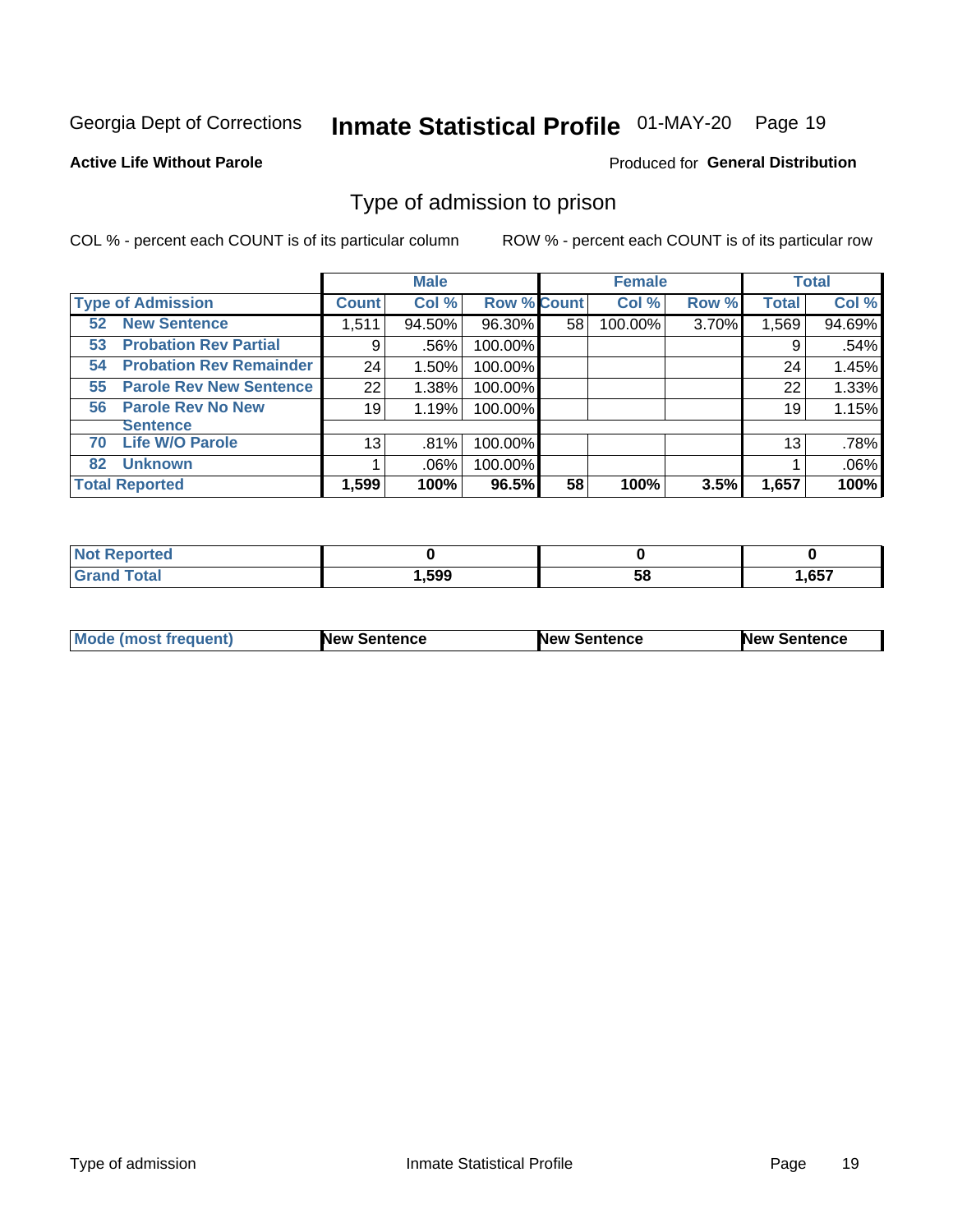# Inmate Statistical Profile 01-MAY-20 Page 20

**Active Life Without Parole** 

### Produced for General Distribution

## Current / last supervision level

COL % - percent each COUNT is of its particular column

|                        |              | <b>Male</b> |                    |    | <b>Female</b> |          |       | Total  |
|------------------------|--------------|-------------|--------------------|----|---------------|----------|-------|--------|
| <b>Security Status</b> | <b>Count</b> | Col%        | <b>Row % Count</b> |    | Col %         | Row %    | Total | Col %  |
| 4 Medium               |              | .13%        | 100.00%            |    | .00%          |          |       | .12%   |
| 5 Close                | .597         | $99.87\%$   | 96.50%             | 58 | 100.00%       | $3.50\%$ | .655  | 99.88% |
| <b>Total Reported</b>  | ,599         | 100%        | 96.5%              | 58 | 100%          | 3.5%     | 1,657 | 100%   |

| <b>Still being diagnosed</b> |       |    |       |
|------------------------------|-------|----|-------|
| <b>Not Reported</b>          |       |    |       |
| <b>Grand Total</b>           | 1,599 | 58 | 1,657 |

| Mode (m<br>rreguent)<br>mso | lose: | Close | Close |
|-----------------------------|-------|-------|-------|
|                             |       |       |       |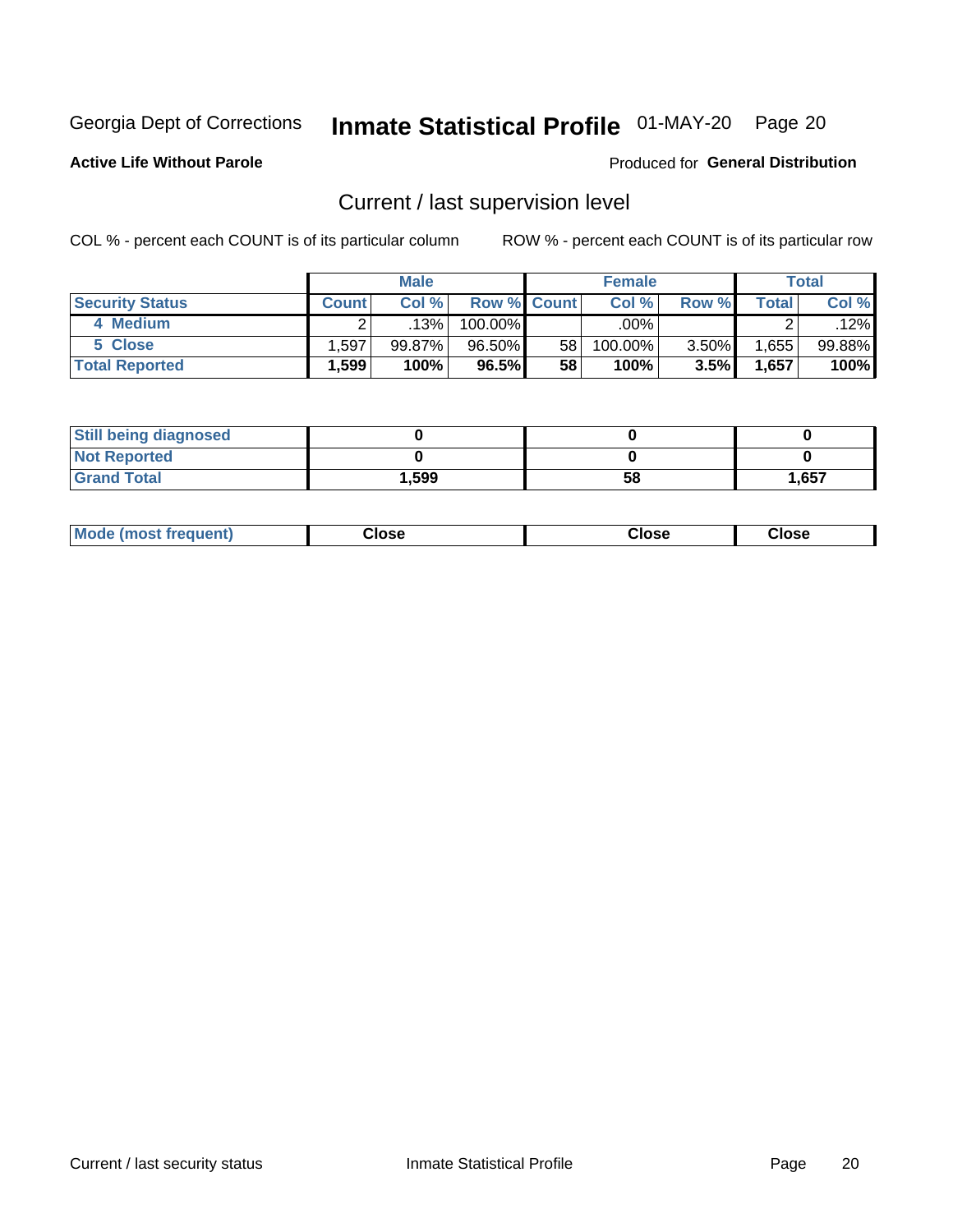# Inmate Statistical Profile 01-MAY-20 Page 21

**Active Life Without Parole** 

Produced for General Distribution

## Current / last type of institution

COL % - percent each COUNT is of its particular column

|                            |        | <b>Male</b> |                    |                 | <b>Female</b> |          |           | <b>Total</b> |
|----------------------------|--------|-------------|--------------------|-----------------|---------------|----------|-----------|--------------|
| <b>Type of Institution</b> | Count. | Col%        | <b>Row % Count</b> |                 | Col %         | Row %    | Total     | Col %        |
| <b>State Prison</b>        | ∣.599  | $100.00\%$  | $96.50\%$          | 58 <sub>1</sub> | $100.00\%$    | $3.50\%$ | $1,657 +$ | 100.00%      |
| <b>Total Reported</b>      | 1,599  | 100%        | 96.5%              | 58              | $100\%$ .     | 3.5%     | 1,657     | 100%         |

| τeα         |      |    |      |
|-------------|------|----|------|
| $- - - - -$ | ,599 | ၁၀ | ,657 |

| <b>Mode (most frequent)</b> | State Prison | <b>State Prison</b> | State<br>⊦ Prisonl |
|-----------------------------|--------------|---------------------|--------------------|
|-----------------------------|--------------|---------------------|--------------------|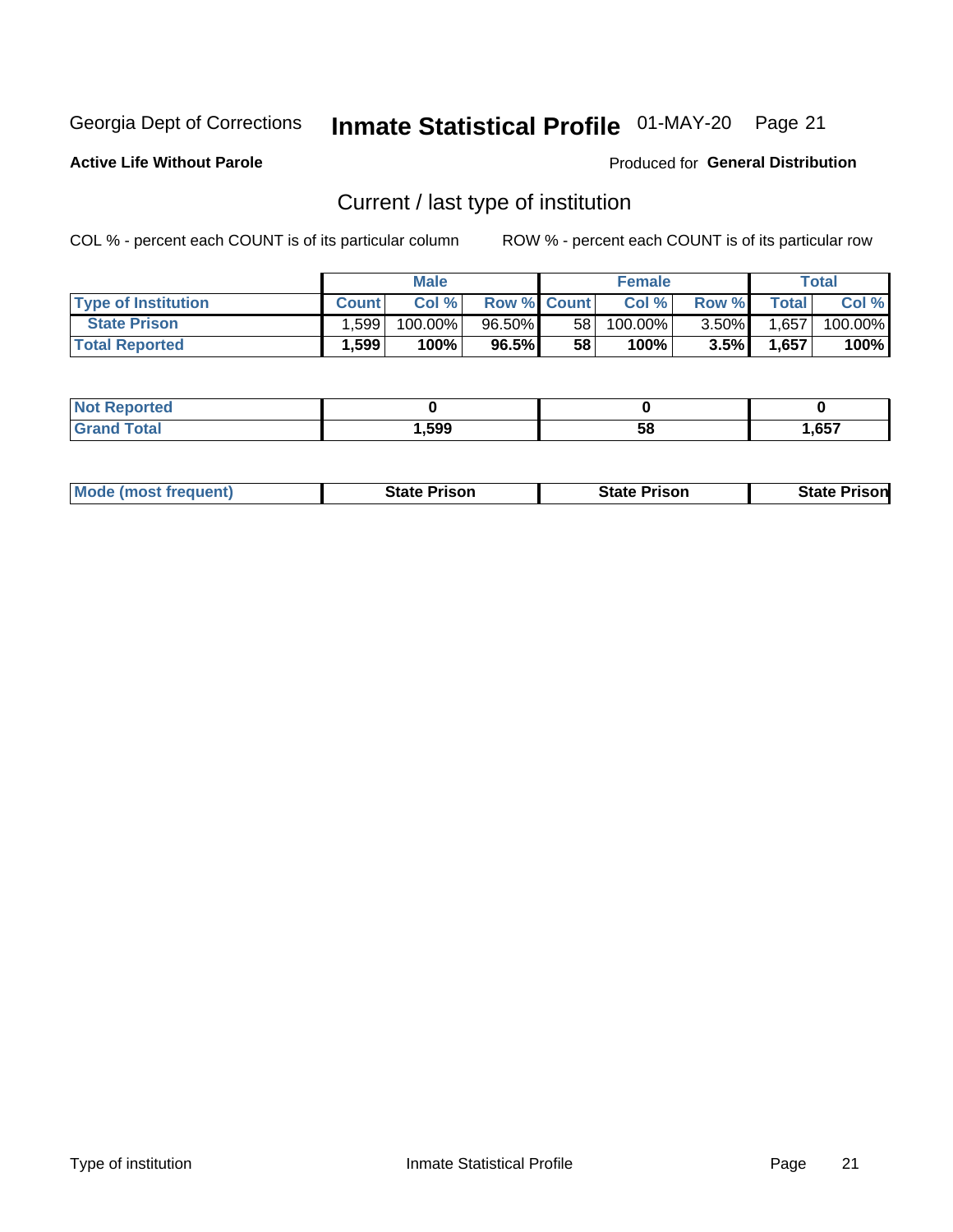# Inmate Statistical Profile 01-MAY-20 Page 22

## **Active Life Without Parole**

### Produced for General Distribution

## Institution type - transitional centers

COL % - percent each COUNT is of its particular column

|                                                | <b>Male</b> |                    | <b>Female</b> |             | <b>Total</b> |
|------------------------------------------------|-------------|--------------------|---------------|-------------|--------------|
| <b>Institution Type - Trans. Centers Count</b> | CoI%        | <b>Row % Count</b> | Col % I       | Row % Total | Col %        |
| <b>Total Reported</b>                          |             |                    |               |             |              |

| <b>Reported</b><br><b>NOT</b><br>$\sim$            |  |  |
|----------------------------------------------------|--|--|
| $f$ $f \circ f \circ f$<br>$C = 1$<br><b>TULAI</b> |  |  |

| Mode (most frequent) | <b>Null</b> | <b>Null</b> | <b>Null</b> |
|----------------------|-------------|-------------|-------------|
|                      |             |             |             |
|                      |             |             |             |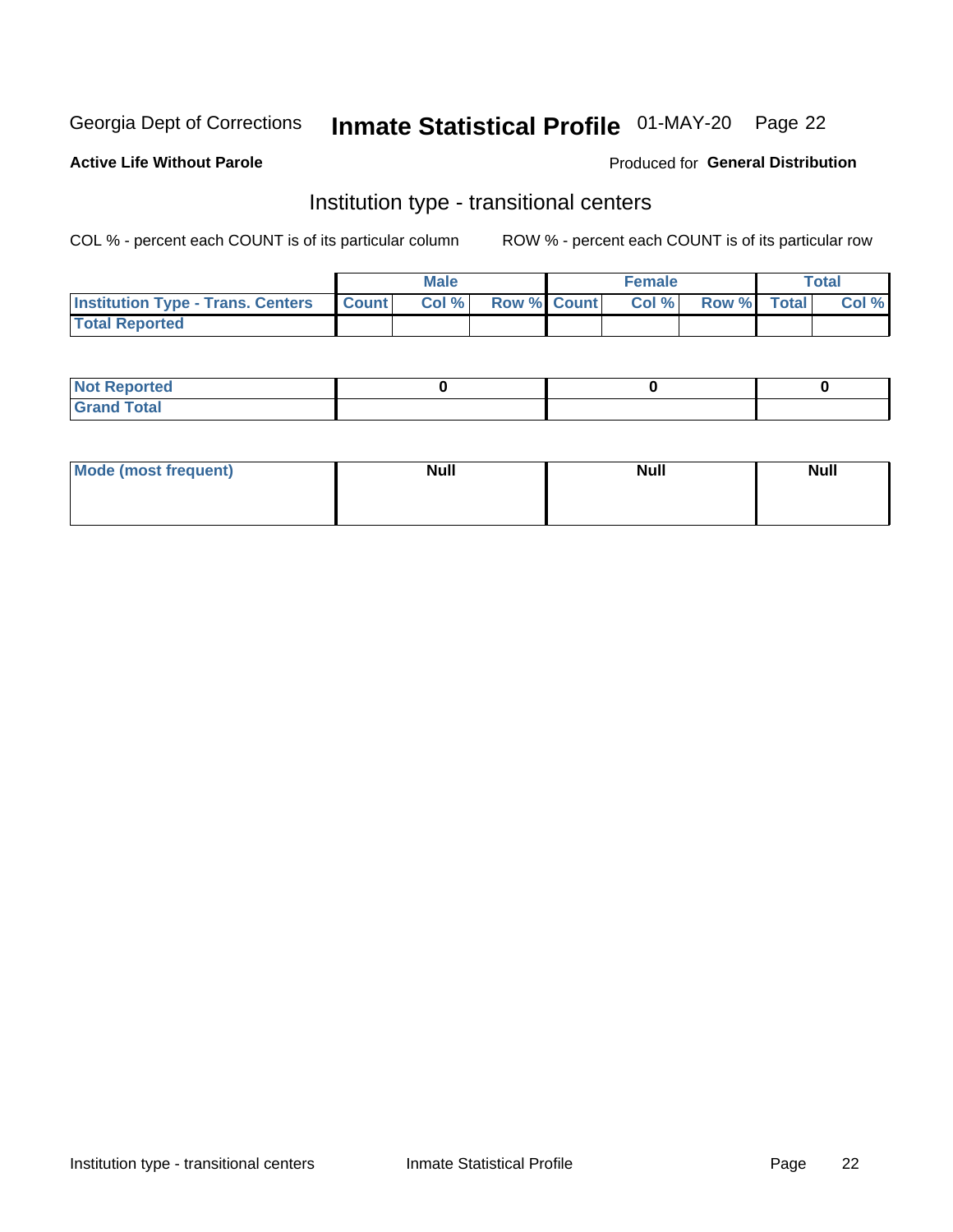# Inmate Statistical Profile 01-MAY-20 Page 23

**Active Life Without Parole** 

Produced for General Distribution

## Institution type - county prisons

COL % - percent each COUNT is of its particular column

|                                                    | <b>Male</b> |  | <b>Female</b>            |             | <b>Total</b> |
|----------------------------------------------------|-------------|--|--------------------------|-------------|--------------|
| <b>Institution Type - County Prisons   Count  </b> | Col %       |  | <b>Row % Count Col %</b> | Row % Total | Col %        |
| <b>Total Reported</b>                              |             |  |                          |             |              |

| <b>Not</b><br>: Reported<br> |  |  |
|------------------------------|--|--|
| <b>Total</b><br>---          |  |  |

| Mode (most frequent) | <b>Null</b> | <b>Null</b><br><b>Null</b> |
|----------------------|-------------|----------------------------|
|                      |             |                            |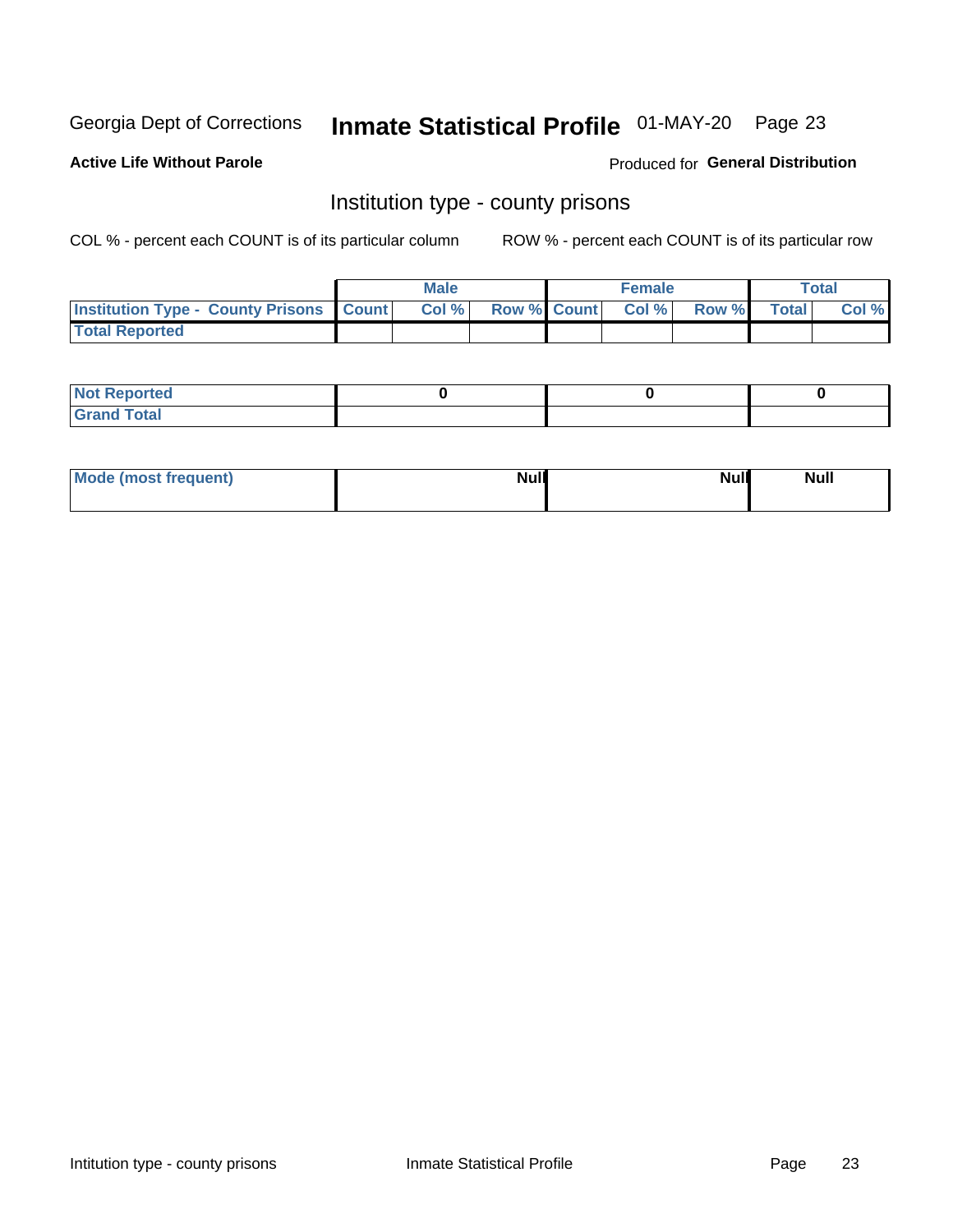# Inmate Statistical Profile 01-MAY-20 Page 24

## **Active Life Without Parole**

### Produced for General Distribution

## Institution type - state prisons

COL % - percent each COUNT is of its particular column

|                                         | <b>Male</b>               |        |                               |              | <b>Female</b> |                                     | <b>Total</b> |                            |
|-----------------------------------------|---------------------------|--------|-------------------------------|--------------|---------------|-------------------------------------|--------------|----------------------------|
| <b>Institution Type - State Prisons</b> | <b>Count</b>              | Col %  | Row %                         | <b>Count</b> | Col %         | Row %                               | <b>Total</b> | $\overline{\text{Col }\%}$ |
| <b>Arrendale State Prison</b>           |                           |        |                               | 30           | 51.72%        | 100.00%                             | 30           | 1.81%                      |
| <b>Augusta State Med. Prison</b>        | 91                        | 5.69%  | 100.00%                       |              |               |                                     | 91           | 5.49%                      |
| <b>Autry State Prison</b>               | 1                         | .06%   | 100.00%                       |              |               |                                     | 1            | .06%                       |
| <b>Baldwin State Prison</b>             | 54                        | 3.38%  | 100.00%                       |              |               |                                     | 54           | 3.26%                      |
| <b>Calhoun State Prison</b>             | 2                         | .13%   | 100.00%                       |              |               |                                     | 2            | .12%                       |
| <b>Central State Prison</b>             | 4                         | .25%   | 100.00%                       |              |               |                                     | 4            | .24%                       |
| <b>Coastal State Prison</b>             | 5                         | .31%   | 100.00%                       |              |               |                                     | 5            | .30%                       |
| <b>Ga Diag Class Prison</b>             | 88                        | 5.50%  | 100.00%                       |              |               |                                     | 88           | 5.31%                      |
| <b>Ga State Prison</b>                  | 49                        | 3.06%  | 100.00%                       |              |               |                                     | 49           | 2.96%                      |
| <b>Hancock State Prison</b>             | 165                       | 10.32% | 100.00%                       |              |               |                                     | 165          | 9.96%                      |
| <b>Hays State Prison</b>                | 126                       | 7.88%  | 100.00%                       |              |               |                                     | 126          | 7.60%                      |
| <b>Johnson State Prison</b>             | 1                         | .06%   | 100.00%                       |              |               |                                     | 1            | .06%                       |
| <b>Macon State Prison</b>               | 315                       | 19.70% | 100.00%                       |              |               |                                     | 315          | 19.01%                     |
| <b>Phillips State Prison</b>            | 30                        | 1.88%  | 100.00%                       |              |               |                                     | 30           | 1.81%                      |
| <b>Pulaski State Prison</b>             |                           |        |                               | 28           | 48.28%        | 100.00%                             | 28           | 1.69%                      |
| <b>Smith State Prison</b>               | 214                       | 13.38% | 100.00%                       |              |               |                                     | 214          | 12.91%                     |
| <b>Telfair State Prison</b>             | 232                       | 14.51% | 100.00%                       |              |               |                                     | 232          | 14.00%                     |
| <b>Valdosta State Prison</b>            | 99                        | 6.19%  | 100.00%                       |              |               |                                     | 99           | 5.97%                      |
| <b>Ware State Prison</b>                | 123                       | 7.69%  | 100.00%                       |              |               |                                     | 123          | 7.42%                      |
| <b>Total Reported</b>                   | 1,599                     | 100%   | 96.5%                         | 58           | 100%          | 3.5%                                | 1,657        | 100%                       |
| <b>Not Reported</b>                     | 0                         |        | $\bf{0}$                      |              |               | $\bf{0}$                            |              |                            |
| <b>Grand Total</b>                      |                           | 1,599  |                               | 58           |               |                                     |              | 1,657                      |
| <b>Mode (most frequent)</b>             | <b>Macon State Prison</b> |        | <b>Arrendale State Prison</b> |              |               | <b>Macon State</b><br><b>Prison</b> |              |                            |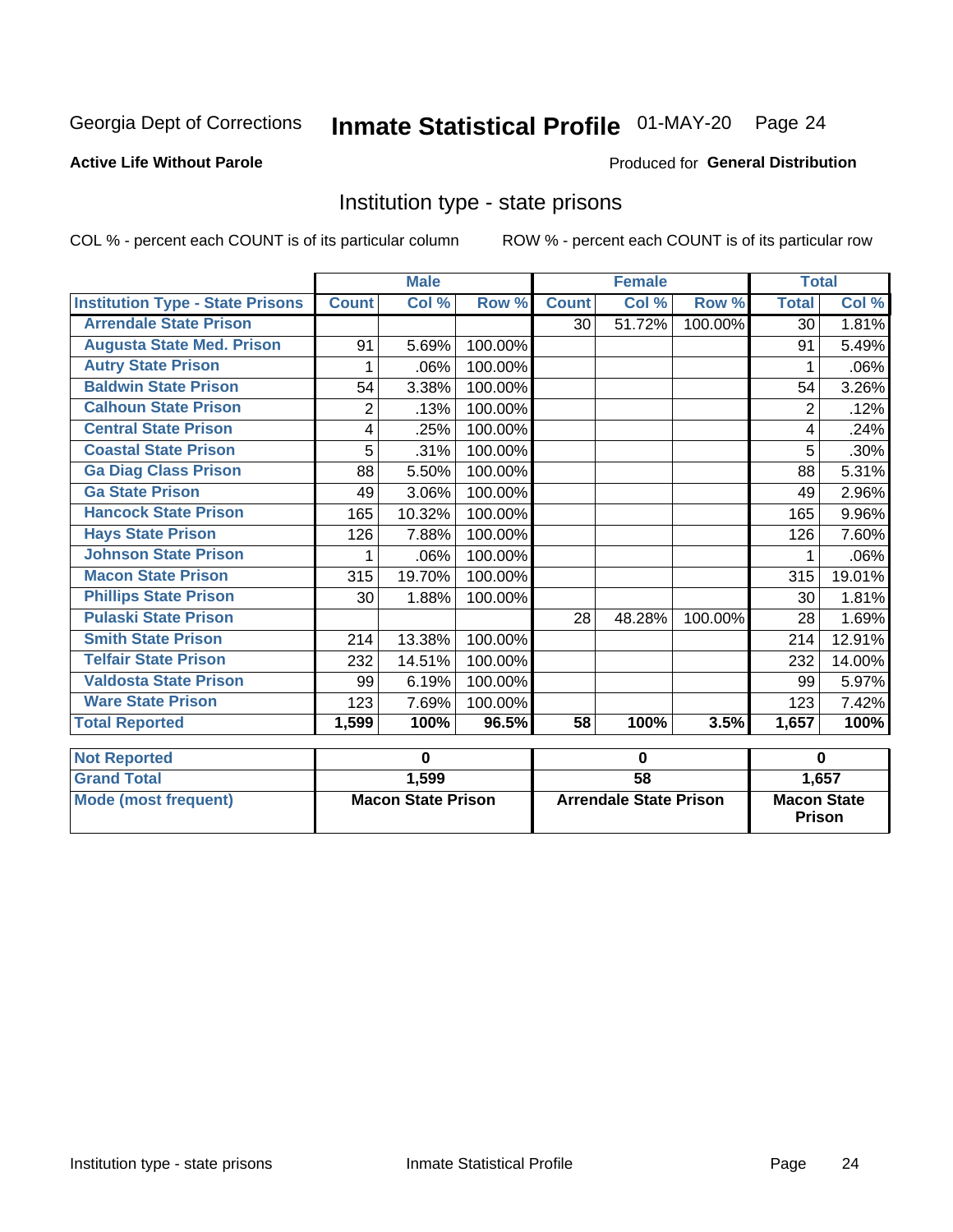# Inmate Statistical Profile 01-MAY-20 Page 25

**Active Life Without Parole** 

Produced for General Distribution

## Institution type - private prisons

COL % - percent each COUNT is of its particular column

|                                                     | <b>Male</b> |       |                    | <b>Female</b> |       |             | Total |       |
|-----------------------------------------------------|-------------|-------|--------------------|---------------|-------|-------------|-------|-------|
| <b>Institution Type - Private Prisons   Count  </b> |             | Col % | <b>Row % Count</b> |               | Col % | Row % Total |       | Col % |
| <b>Total Reported</b>                               |             |       |                    |               |       |             |       |       |

| Not Reported          |  |  |
|-----------------------|--|--|
| <b>Cotal</b><br>_____ |  |  |

| <b>Mo</b><br>frequent) | <b>Null</b> | <b>Null</b> | . . I *<br><b>IVUII</b> |
|------------------------|-------------|-------------|-------------------------|
|                        |             |             |                         |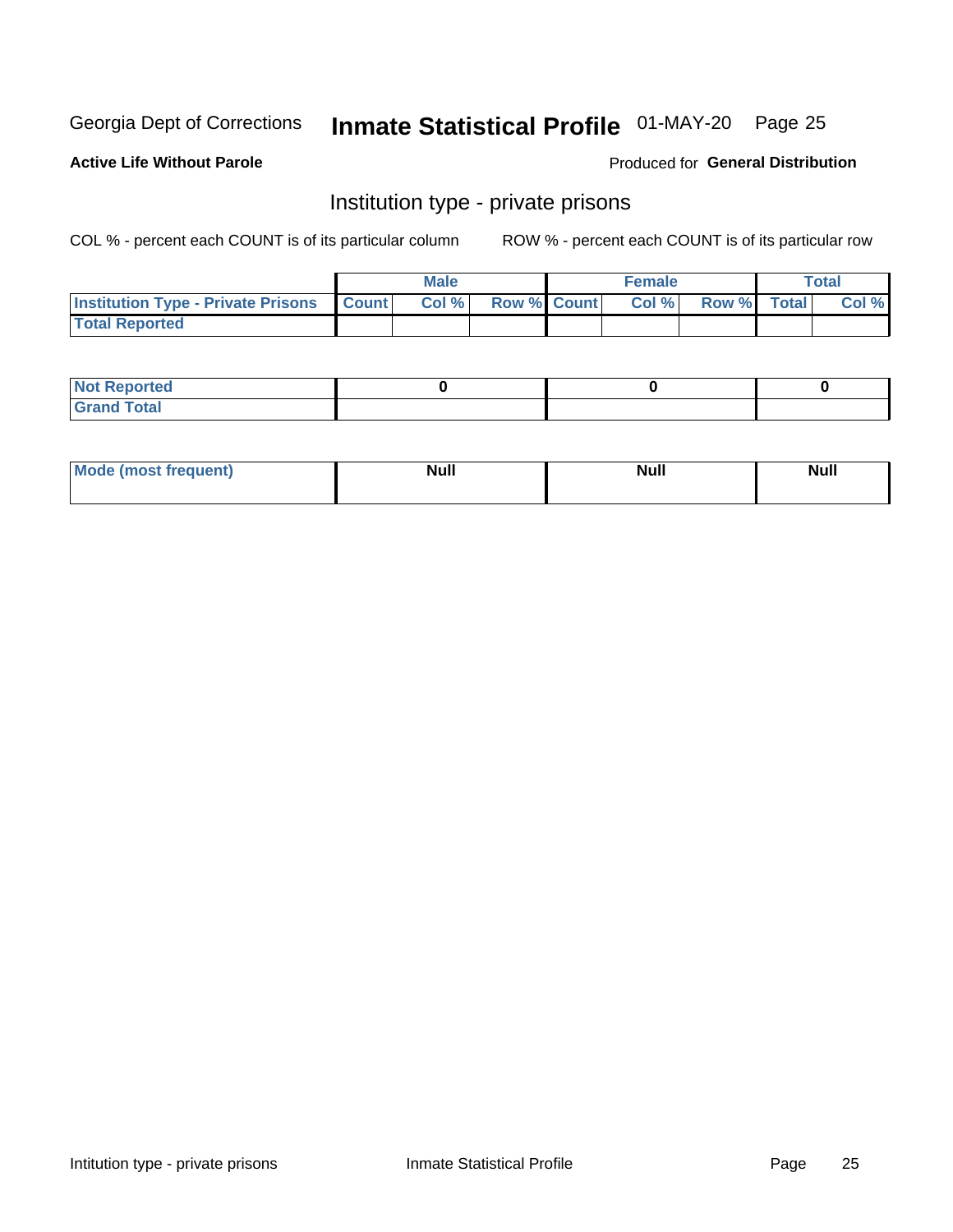# Inmate Statistical Profile 01-MAY-20 Page 26

### **Active Life Without Parole**

### Produced for General Distribution

## Institution type - inmate boot camp

COL % - percent each COUNT is of its particular column

|                                      | <b>Male</b>  |       |               |              | <b>Female</b> | <b>Total</b> |  |       |
|--------------------------------------|--------------|-------|---------------|--------------|---------------|--------------|--|-------|
| <b>Institution Type - Boot Camps</b> | <b>Count</b> | Col % | <b>Row %I</b> | <b>Count</b> | Col %         | Row % Total  |  | Col % |
| <b>Total Rported</b>                 |              |       |               |              |               |              |  |       |

| <b>Not Reported</b>            |  |  |
|--------------------------------|--|--|
| <b>Total</b><br>C <sub>r</sub> |  |  |

| Mod<br>uamo | Nul.<br>$- - - - - -$ | <b>Null</b> | <br>uu.<br>------ |
|-------------|-----------------------|-------------|-------------------|
|             |                       |             |                   |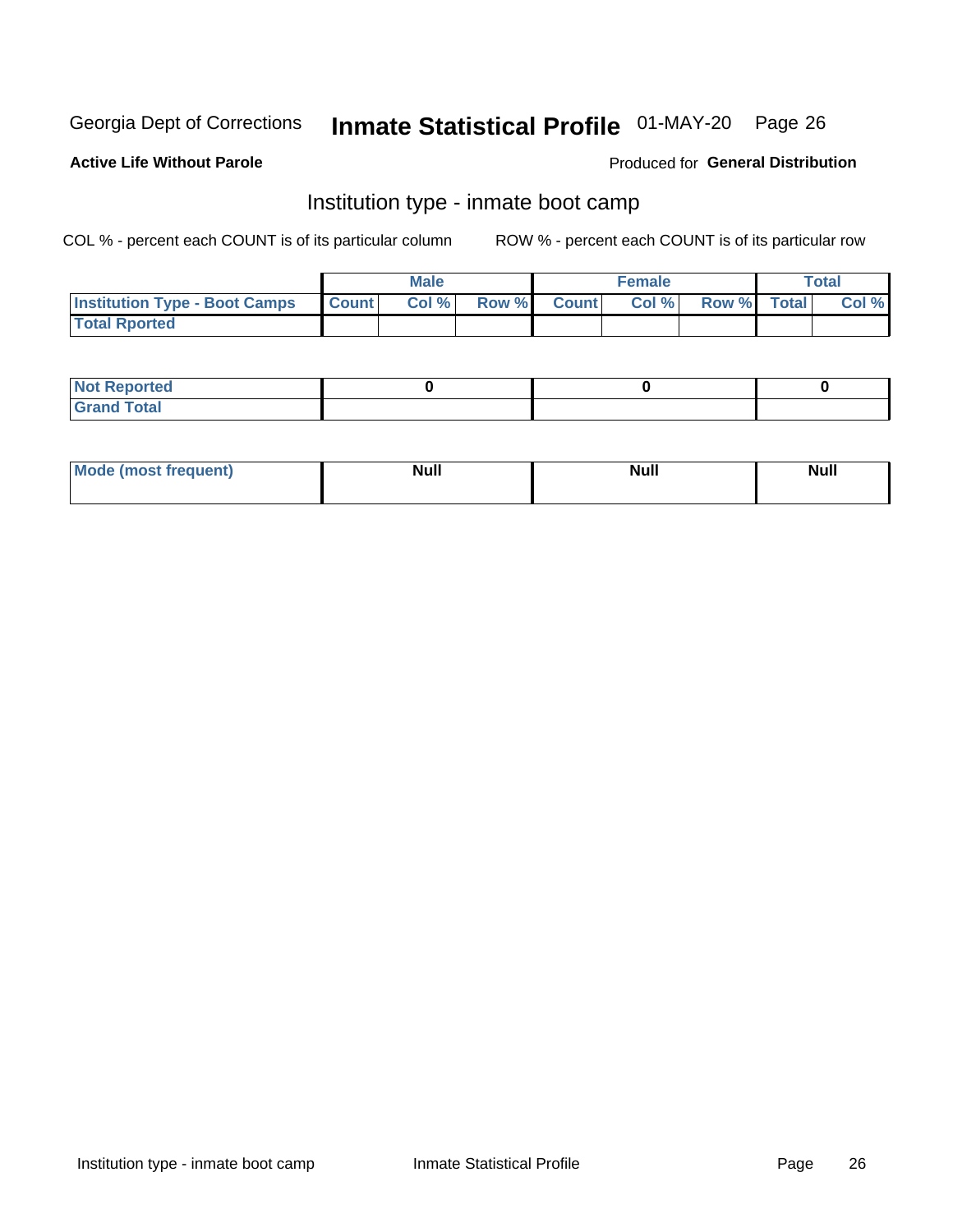# Inmate Statistical Profile 01-MAY-20 Page 27

### **Active Life Without Parole**

## **Produced for General Distribution**

## Number of disciplinary reports

COL % - percent each COUNT is of its particular column

|                                       | <b>Male</b>  |          |        | <b>Female</b> |        |       | <b>Total</b> |        |
|---------------------------------------|--------------|----------|--------|---------------|--------|-------|--------------|--------|
| <b>Number of Disciplinary Reports</b> | <b>Count</b> | Col %    | Row %  | <b>Count</b>  | Col %  | Row % | Total        | Col %  |
|                                       | 492          | 30.77%   | 95.72% | 22            | 37.93% | 4.28% | 514          | 31.02% |
|                                       | 213          | 13.32%   | 95.95% | 9             | 15.52% | 4.05% | 222          | 13.40% |
| $\mathbf{2}$                          | 148          | $9.26\%$ | 94.27% | 9             | 15.52% | 5.73% | 157          | 9.47%  |
| 3                                     | 123          | 7.69%    | 96.09% | 5             | 8.62%  | 3.91% | 128          | 7.72%  |
|                                       | 69           | 4.32%    | 95.83% | 3             | 5.17%  | 4.17% | 72           | 4.35%  |
| 5                                     | 66           | 4.13%    | 98.51% |               | 1.72%  | 1.49% | 67           | 4.04%  |
| <b>More Than 5</b>                    | 488          | 30.52%   | 98.19% | 9             | 15.52% | 1.81% | 497          | 29.99% |
| <b>Total Reported</b>                 | 1,599        | 100%     | 96.50% | 58            | 100%   | 3.50% | 1,657        | 100%   |

| IN 6         |      |    |      |
|--------------|------|----|------|
| <b>Total</b> | .599 | Ⴢჾ | ,657 |

| Mean (average)       | 6.43 | 3.93 | 6.34 |
|----------------------|------|------|------|
| Median (middle)      |      |      |      |
| Mode (most frequent) |      |      |      |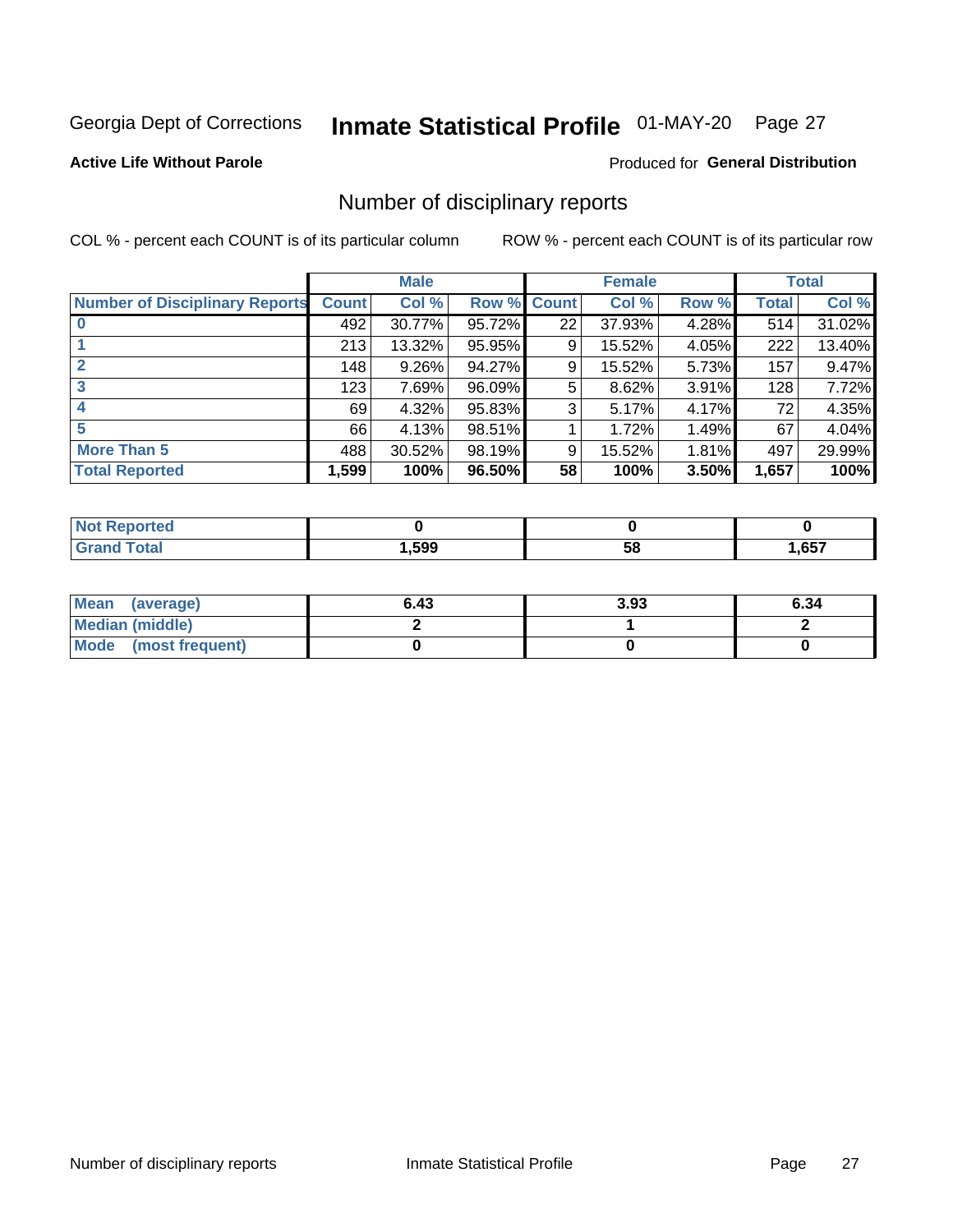# Inmate Statistical Profile 01-MAY-20 Page 28

## **Active Life Without Parole**

## **Produced for General Distribution**

## Number of transfers

COL % - percent each COUNT is of its particular column

|                            |         | <b>Male</b> |        |              | <b>Female</b> |          |              | <b>Total</b> |
|----------------------------|---------|-------------|--------|--------------|---------------|----------|--------------|--------------|
| <b>Number of Transfers</b> | Count l | Col %       | Row %  | <b>Count</b> | Col %         | Row %    | <b>Total</b> | Col %        |
|                            | 55      | $3.44\%$    | 87.30% | 8            | 13.79%        | 12.70%   | 63           | 3.80%        |
|                            | 395     | 24.70%      | 94.50% | 23           | 39.66%        | $5.50\%$ | 418          | 25.23%       |
| $\mathbf{2}$               | 234     | 14.63%      | 94.35% | 14           | 24.14%        | 5.65%    | 248          | 14.97%       |
| 3                          | 175     | 10.94%      | 96.15% | 7            | 12.07%        | 3.85%    | 182          | 10.98%       |
| 4                          | 123     | 7.69%       | 99.19% |              | 1.72%         | 0.81%    | 124          | 7.48%        |
| 5                          | 93      | 5.82%       | 98.94% |              | 1.72%         | 1.06%    | 94           | 5.67%        |
| <b>More Than 5</b>         | 524     | 32.77%      | 99.24% | 4            | 6.90%         | 0.76%    | 528          | 31.86%       |
| <b>Total Reported</b>      | 1,599   | 100%        | 96.50% | 58           | 100%          | 3.50%    | 1,657        | 100%         |

| วrted<br>NO  |      |    |      |
|--------------|------|----|------|
| <b>Total</b> | ,599 | ၁၀ | ,657 |

| Mean (average)         | 5.88 | 1.95 | 5.74 |
|------------------------|------|------|------|
| <b>Median (middle)</b> |      |      |      |
| Mode (most frequent)   |      |      |      |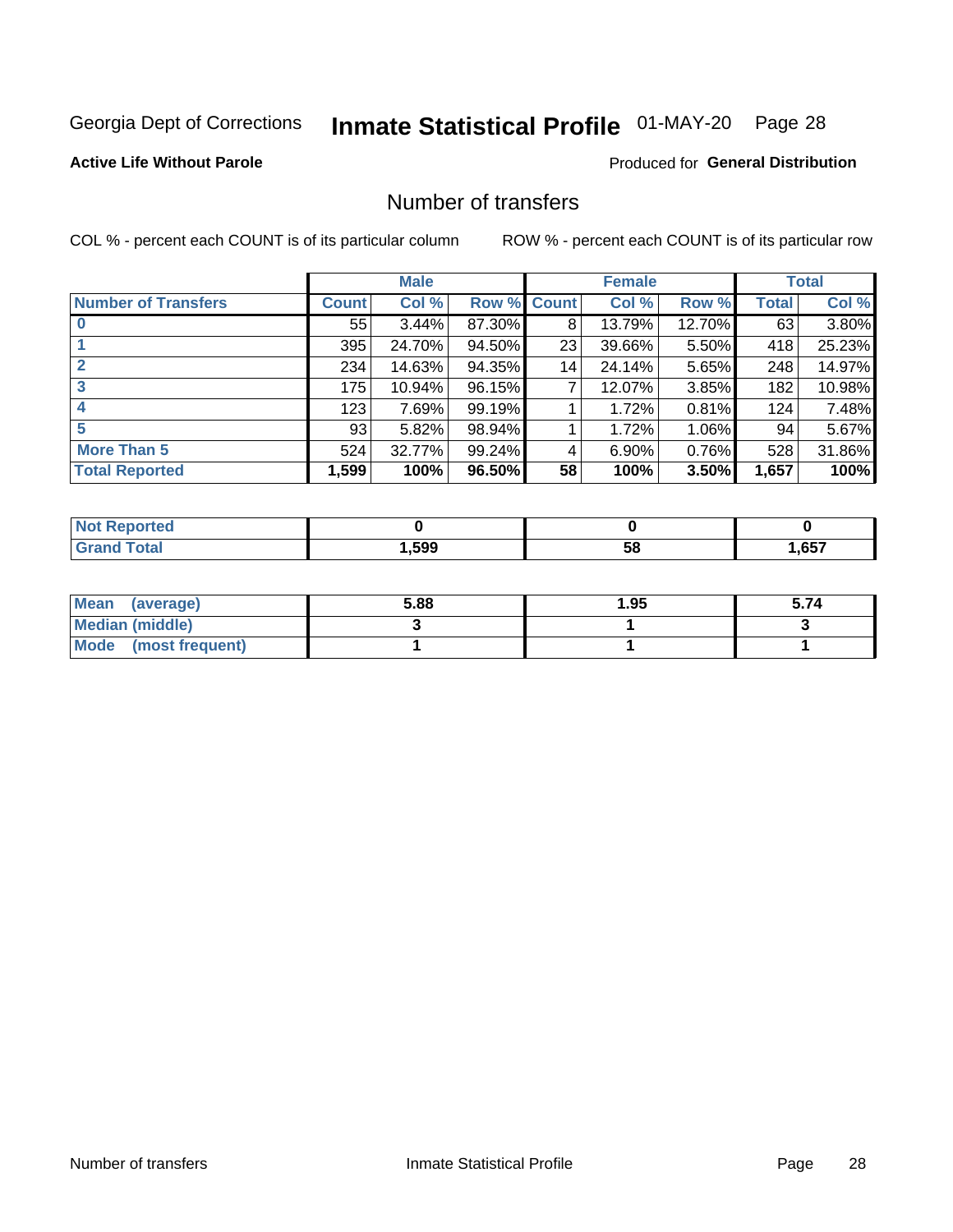# Inmate Statistical Profile 01-MAY-20 Page 29

**Active Life Without Parole** 

Produced for General Distribution

## Number of escapes

COL % - percent each COUNT is of its particular column

|                          | <b>Male</b>  |        |                    | <b>Female</b> |         |          | Total |        |
|--------------------------|--------------|--------|--------------------|---------------|---------|----------|-------|--------|
| <b>Number of Escapes</b> | <b>Count</b> | Col %  | <b>Row % Count</b> |               | Col %   | Row %    | Total | Col %  |
|                          | ا 595.       | 99.75% | $96.49\%$          | 58            | 100.00% | $3.51\%$ | .653  | 99.76% |
|                          |              | 0.13%  | 100.00%            |               |         |          |       | 0.12%  |
|                          |              | 0.13%  | $100.00\%$         |               |         |          |       | 0.12%  |
| <b>Total Reported</b>    | $.599^+$     | 100%   | 96.50%             | 58            | 100%    | 3.50%    | 1,657 | 100%   |

| <b>Not Reported</b> |      |    |       |
|---------------------|------|----|-------|
| <b>Grand Total</b>  | ,599 | 58 | .,657 |

| Mean (average)         |  |  |
|------------------------|--|--|
| <b>Median (middle)</b> |  |  |
| Mode (most frequent)   |  |  |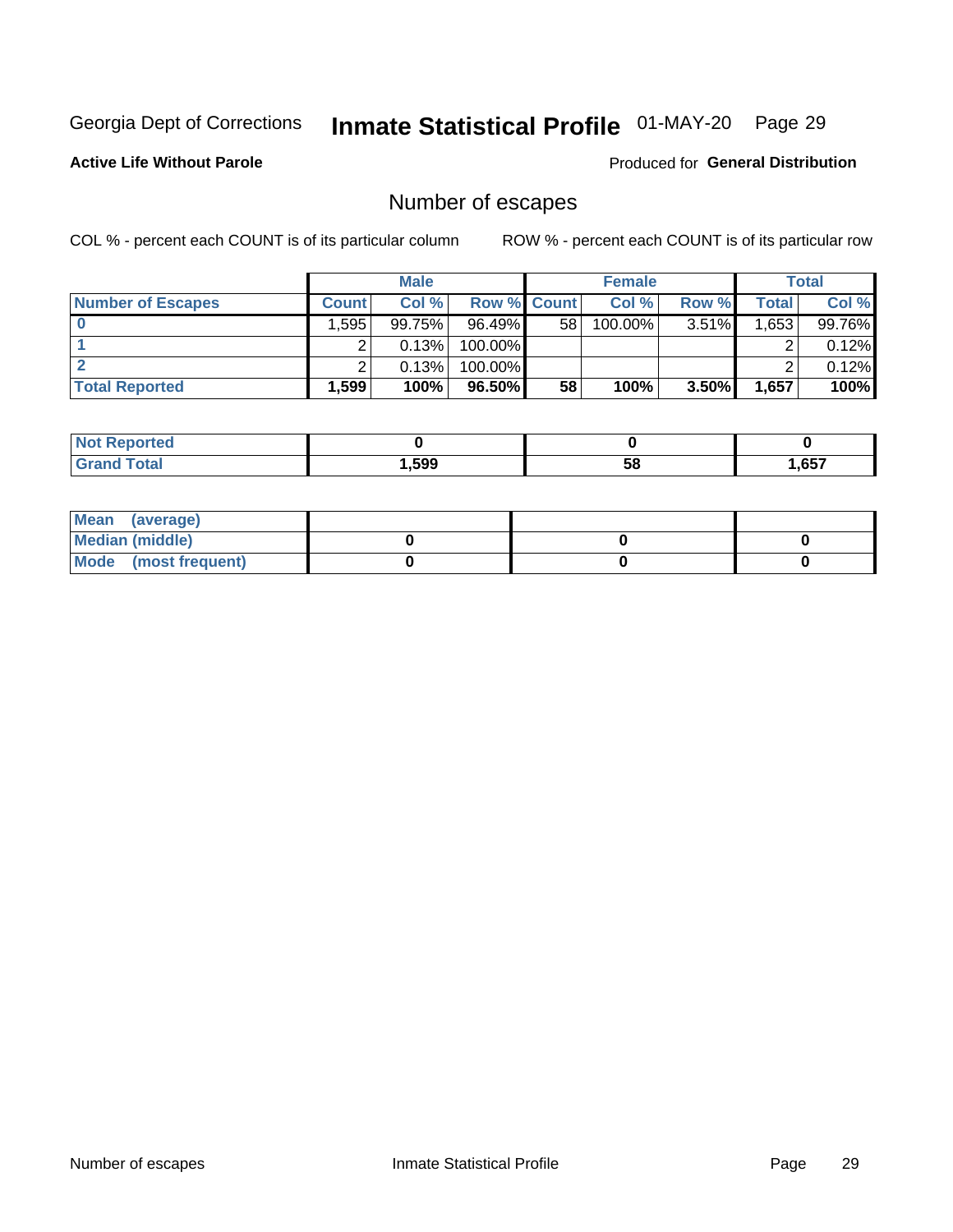## **Active Life Without Parole**

## **Produced for General Distribution**

## Time served in current (or last) institution

COL % - percent each COUNT is of its particular column

|                            |              | <b>Male</b> |         | <b>Female</b>  |        |        | <b>Total</b> |        |
|----------------------------|--------------|-------------|---------|----------------|--------|--------|--------------|--------|
| <b>Time In Institution</b> | <b>Count</b> | Col %       | Row %   | <b>Count</b>   | Col %  | Row %  | <b>Total</b> | Col %  |
| 0 to 3 months              | 116          | 7.25%       | 98.31%  | 2              | 3.45%  | 1.69%  | 118          | 7.12%  |
| <b>3.01 to 6 months</b>    | 98           | 6.13%       | 97.03%  | 3              | 5.17%  | 2.97%  | 101          | 6.10%  |
| 6.01 to 9 months           | 121          | 7.57%       | 96.80%  | 4              | 6.90%  | 3.20%  | 125          | 7.54%  |
| 9.01 to 12 months          | 93           | 5.82%       | 100.00% |                |        |        | 93           | 5.61%  |
| 12.01 to 18 months         | 214          | 13.38%      | 95.11%  | 11             | 18.97% | 4.89%  | 225          | 13.58% |
| <b>18.01 to 24 months</b>  | 161          | 10.07%      | 97.58%  | 4              | 6.90%  | 2.42%  | 165          | 9.96%  |
| $2.01$ to 3 years          | 244          | 15.26%      | 97.99%  | 5              | 8.62%  | 2.01%  | 249          | 15.03% |
| $3.01$ to 4 years          | 150          | 9.38%       | 96.15%  | 6              | 10.34% | 3.85%  | 156          | 9.41%  |
| 4.01 to 5 years            | 114          | 7.13%       | 93.44%  | 8              | 13.79% | 6.56%  | 122          | 7.36%  |
| 5.01 to 6 years            | 64           | 4.00%       | 92.75%  | 5              | 8.62%  | 7.25%  | 69           | 4.16%  |
| 6.01 to 7 years            | 55           | 3.44%       | 94.83%  | 3              | 5.17%  | 5.17%  | 58           | 3.50%  |
| 7.01 to 8 years            | 44           | 2.75%       | 95.65%  | $\overline{2}$ | 3.45%  | 4.35%  | 46           | 2.78%  |
| 8.01 to 9 years            | 30           | 1.88%       | 100.00% |                |        |        | 30           | 1.81%  |
| 9.01 to 10 years           | 26           | 1.63%       | 83.87%  | 5              | 8.62%  | 16.13% | 31           | 1.87%  |
| Over 10 years              | 69           | 4.32%       | 100.00% |                |        |        | 69           | 4.16%  |
| <b>Total Reported</b>      | 1,599        | 100%        | 96.50%  | 58             | 100%   | 3.50%  | 1,657        | 100%   |

| <b>Not</b><br><b>Reported</b> |      |    |      |
|-------------------------------|------|----|------|
| <i>i</i> otal                 | ,599 | วง | ,657 |

| <b>Mean</b><br>(average) | 36 months | 42 months | 37 months |
|--------------------------|-----------|-----------|-----------|
| Median (middle)          | 24 months | 39 months | 24 months |
| Mode (most frequent)     | 0 months  | 4 months  | 1 months  |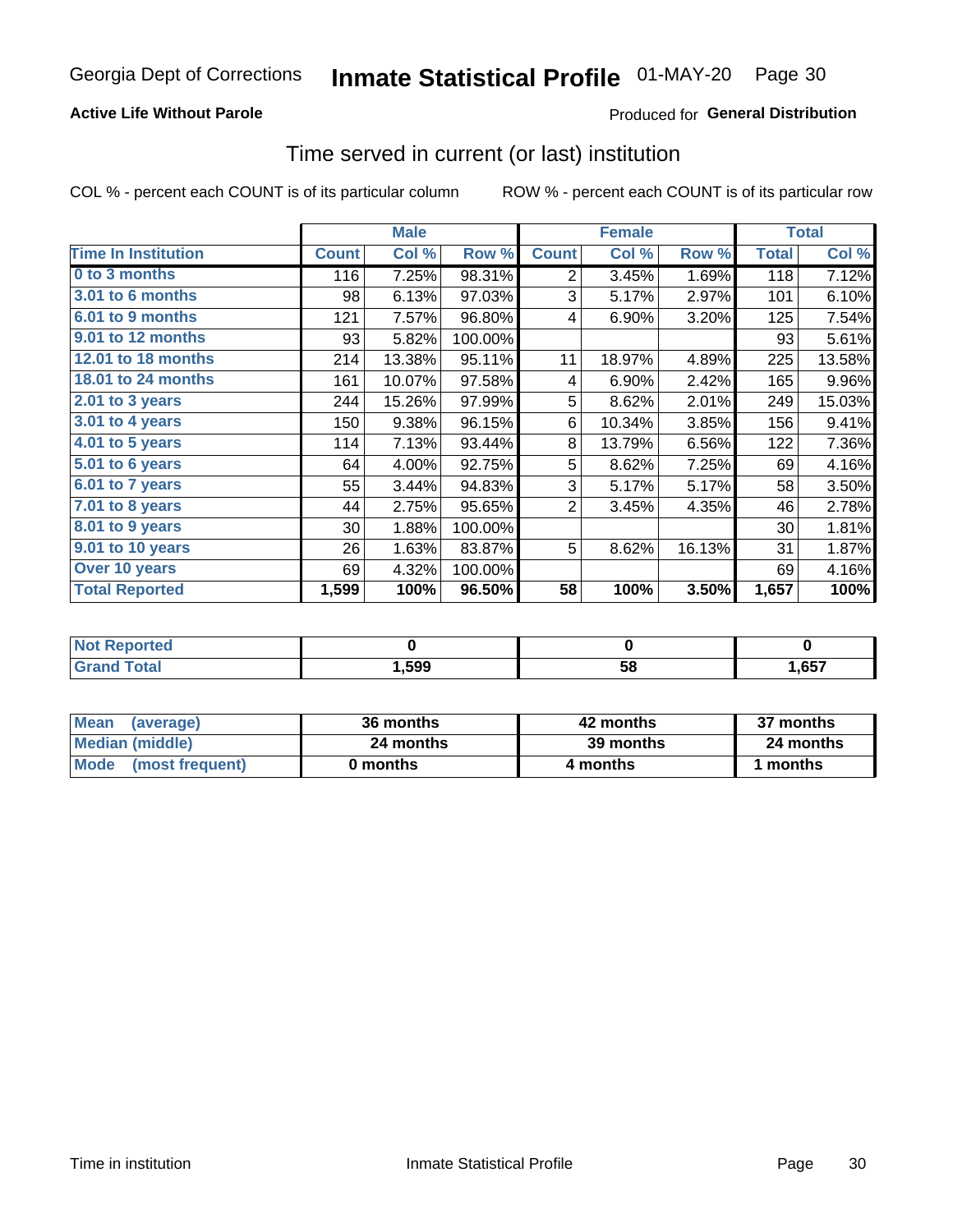# Inmate Statistical Profile 01-MAY-20 Page 31

### **Active Life Without Parole**

### Produced for General Distribution

## Highest grade level attained

COL % - percent each COUNT is of its particular column

|                              |                | <b>Male</b> |         |                 | <b>Female</b> |        |                | <b>Total</b> |
|------------------------------|----------------|-------------|---------|-----------------|---------------|--------|----------------|--------------|
| <b>Grade Level</b>           | <b>Count</b>   | Col %       | Row %   | <b>Count</b>    | Col %         | Row %  | <b>Total</b>   | Col %        |
| No school at all             | 2              | 0.17%       | 100.00% |                 |               |        | $\overline{2}$ | 0.16%        |
| <b>Grade 1</b>               | 1              | 0.08%       | 100.00% |                 |               |        | 1              | 0.08%        |
| <b>Grade 2</b>               | 1              | 0.08%       | 100.00% |                 |               |        | 1              | 0.08%        |
| <b>Grade 3</b>               | $\overline{2}$ | 0.17%       | 100.00% |                 |               |        | $\overline{2}$ | 0.16%        |
| Grade 4                      | 3              | 0.25%       | 100.00% |                 |               |        | 3              | 0.25%        |
| Grade 5                      | 1              | 0.08%       | 100.00% |                 |               |        | 1              | 0.08%        |
| Grade 6                      | 9              | 0.76%       | 100.00% |                 |               |        | 9              | 0.74%        |
| Grade 7                      | 34             | 2.85%       | 100.00% |                 |               |        | 34             | 2.79%        |
| <b>Grade 8</b>               | 79             | 6.63%       | 98.75%  | 1               | 3.85%         | 1.25%  | 80             | 6.57%        |
| Grade 9                      | 144            | 12.08%      | 97.96%  | 3               | 11.54%        | 2.04%  | 147            | 12.07%       |
| Grade 10                     | 226            | 18.96%      | 97.41%  | 6               | 23.08%        | 2.59%  | 232            | 19.05%       |
| Grade 11                     | 218            | 18.29%      | 98.64%  | 3               | 11.54%        | 1.36%  | 221            | 18.14%       |
| <b>Grade 12 or GED</b>       | 315            | 26.43%      | 97.52%  | 8               | 30.77%        | 2.48%  | 323            | 26.52%       |
| Some tech school             | 13             | 1.09%       | 92.86%  | 1               | 3.85%         | 7.14%  | 14             | 1.15%        |
| <b>Completed tech school</b> | 17             | 1.43%       | 100.00% |                 |               |        | 17             | 1.40%        |
| College, 1 year              | 38             | 3.19%       | 97.44%  | 1               | 3.85%         | 2.56%  | 39             | 3.20%        |
| College, 2 year              | 42             | 3.52%       | 97.67%  | 1               | 3.85%         | 2.33%  | 43             | 3.53%        |
| College, 3 year              | 19             | 1.59%       | 100.00% |                 |               |        | 19             | 1.56%        |
| <b>Bachelor's degree</b>     | 21             | 1.76%       | 100.00% |                 |               |        | 21             | 1.72%        |
| <b>Master's degree</b>       | 4              | 0.34%       | 80.00%  | 1               | 3.85%         | 20.00% | 5              | 0.41%        |
| Ph.D. degree                 | 1              | 0.08%       | 50.00%  | 1               | 3.85%         | 50.00% | $\overline{2}$ | 0.16%        |
| Law degree                   | $\overline{2}$ | 0.17%       | 100.00% |                 |               |        | $\overline{2}$ | 0.16%        |
| <b>Total Reported</b>        | 1,192          | 100%        | 97.87%  | $\overline{26}$ | 100.0%        | 2.13%  | 1,218          | 100%         |

| NG   | <b>AN7</b> | ^^ | .    |
|------|------------|----|------|
|      | ו שד       | ◡∠ | ーつこ  |
| υιαι | 599. ا     | 58 | ,657 |

| <b>Mean</b><br>(average) | 10.84           | 11.62           | 10.86           |
|--------------------------|-----------------|-----------------|-----------------|
| <b>Median (middle)</b>   | Grade 11        | Other           | Grade 11        |
| Mode<br>(most frequent)  | Grade 12 or GED | Grade 12 or GED | Grade 12 or GED |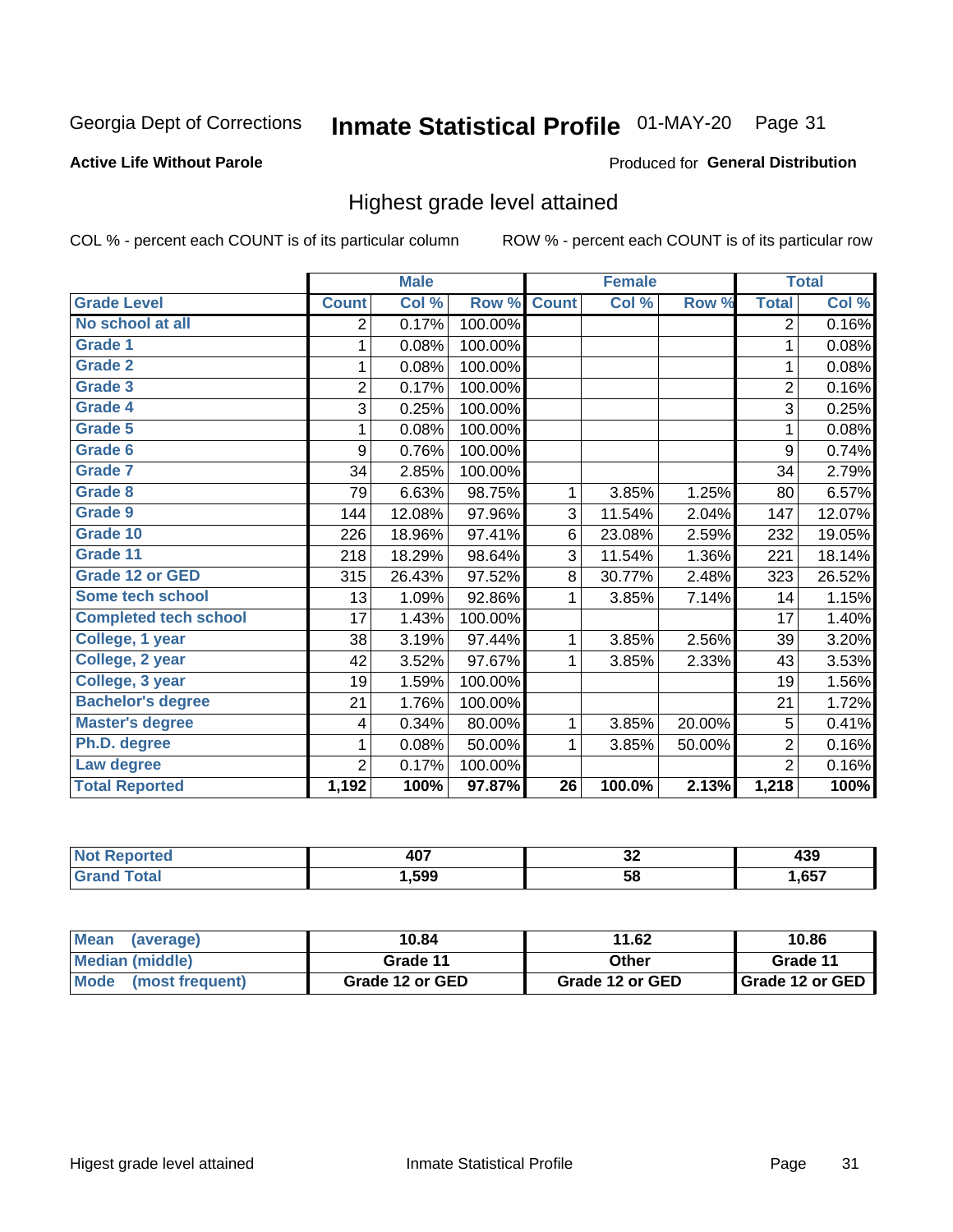# Inmate Statistical Profile 01-MAY-20 Page 32

### **Active Life Without Parole**

## **Produced for General Distribution**

## Culture fair IQ scores

COL % - percent each COUNT is of its particular column

|                       |                | <b>Male</b> |        |                | <b>Female</b> |          |              | <b>Total</b> |
|-----------------------|----------------|-------------|--------|----------------|---------------|----------|--------------|--------------|
| <b>IQ Scores</b>      | <b>Count</b>   | Col %       | Row %  | Count          | Col %         | Row %    | <b>Total</b> | Col %        |
| $60 - 69$             | 43             | 3.15%       | 97.73% |                | 2.13%         | 2.27%    | 44           | 3.12%        |
| $70 - 79$             | 102            | 7.47%       | 97.14% | 3              | 6.38%         | 2.86%    | 105          | 7.44%        |
| $80 - 89$             | 187            | 13.70%      | 96.39% | 7              | 14.89%        | $3.61\%$ | 194          | 13.74%       |
| $90 - 99$             | 355            | 26.01%      | 94.92% | 19             | 40.43%        | 5.08%    | 374          | 26.49%       |
| $100 - 109$           | 372            | 27.25%      | 97.64% | 9              | 19.15%        | 2.36%    | 381          | 26.98%       |
| $110 - 119$           | 256            | 18.75%      | 98.08% | 5              | 10.64%        | 1.92%    | 261          | 18.48%       |
| $120 - 129$           | 48             | 3.52%       | 96.00% | $\overline{2}$ | 4.26%         | $4.00\%$ | 50           | 3.54%        |
| $130 - 139$           | $\overline{2}$ | 0.15%       | 66.67% | 1              | 2.13%         | 33.33%   | 3            | 0.21%        |
| <b>Total Reported</b> | 1,365          | 100%        | 96.67% | 47             | 100.0%        | 3.33%    | 1,412        | 100%         |

| <b>Not Reported</b>  | 216   |    | 223     |
|----------------------|-------|----|---------|
| Not Valid (under 60) | 18    |    | ົ<br>LL |
| <b>Grand Total</b>   | 1,599 | 58 | 1,657   |

| Mean<br>(average)    | 98 | 98  | 98 |
|----------------------|----|-----|----|
| Median (middle)      | 99 | 96  | 99 |
| Mode (most frequent) | 99 | 102 | 99 |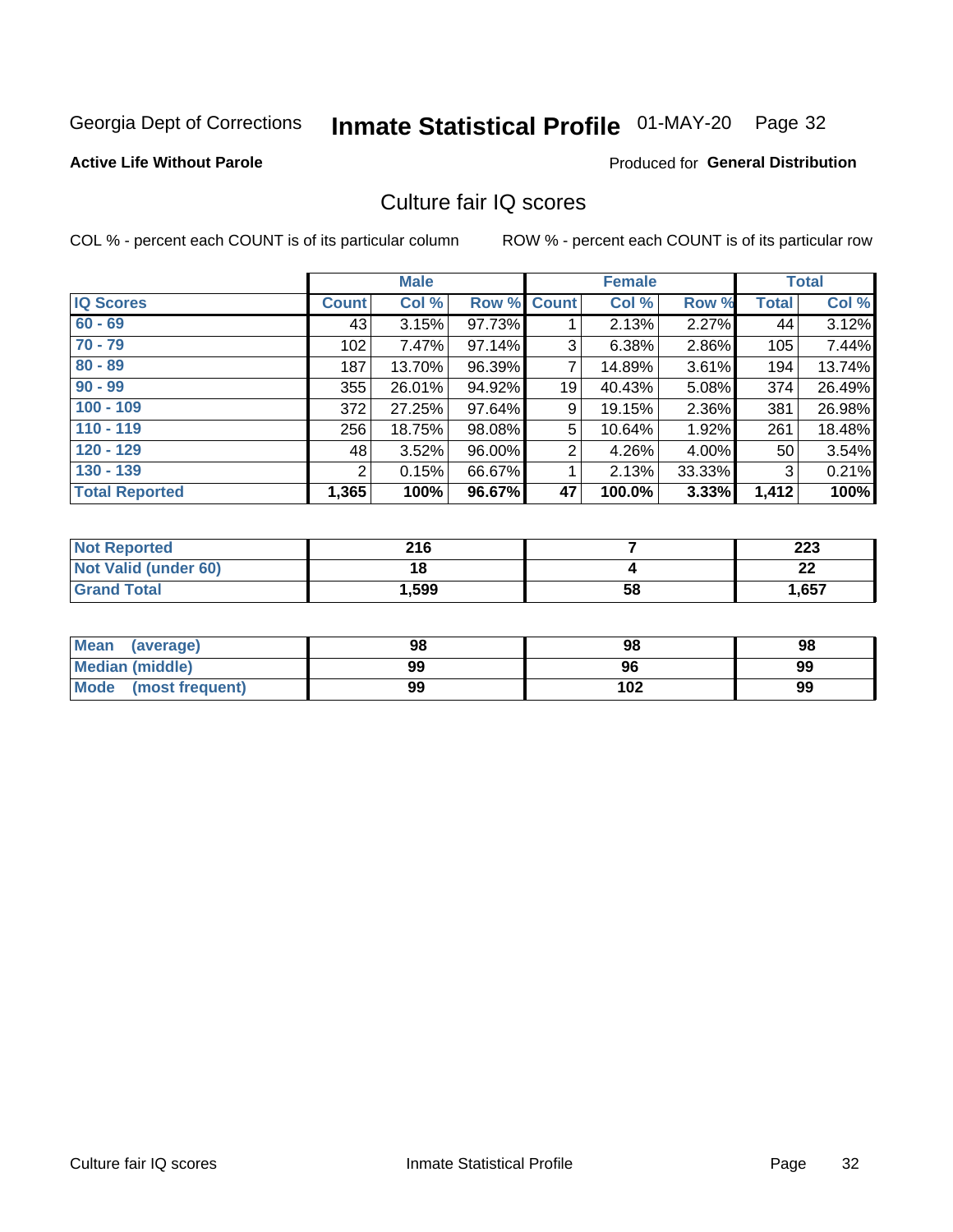# Inmate Statistical Profile 01-MAY-20 Page 33

### **Active Life Without Parole**

## Produced for General Distribution

## Wide Range Achievement Test (WRAT) reading score

COL % - percent each COUNT is of its particular column

|                           |              | <b>Male</b> |         | <b>Female</b>  |        |       | <b>Total</b> |        |
|---------------------------|--------------|-------------|---------|----------------|--------|-------|--------------|--------|
| <b>WRAT Reading Score</b> | <b>Count</b> | Col %       | Row %   | <b>Count</b>   | Col %  | Row % | <b>Total</b> | Col %  |
| 0.1 to 0.9                | 27           | 1.84%       | 100.00% |                |        |       | 27           | 1.78%  |
| 1.0 to 1.9                | 23           | 1.57%       | 100.00% |                |        |       | 23           | 1.52%  |
| 2.0 to 2.9                | 49           | 3.34%       | 96.08%  | $\overline{2}$ | 3.92%  | 3.92% | 51           | 3.36%  |
| 3.0 to 3.9                | 87           | 5.94%       | 95.60%  | 4              | 7.84%  | 4.40% | 91           | 6.00%  |
| 4.0 to 4.9                | 112          | 7.65%       | 96.55%  | 4              | 7.84%  | 3.45% | 116          | 7.65%  |
| 5.0 to 5.9                | 136          | 9.28%       | 98.55%  | $\overline{2}$ | 3.92%  | 1.45% | 138          | 9.10%  |
| 6.0 to 6.9                | 118          | 8.05%       | 98.33%  | $\overline{2}$ | 3.92%  | 1.67% | 120          | 7.92%  |
| 7.0 to 7.9                | 45           | 3.07%       | 100.00% |                |        |       | 45           | 2.97%  |
| 8.0 to 8.9                | 126          | 8.60%       | 97.67%  | 3              | 5.88%  | 2.33% | 129          | 8.51%  |
| 9.0 to 9.9                | 72           | 4.91%       | 97.30%  | $\overline{2}$ | 3.92%  | 2.70% | 74           | 4.88%  |
| 10.0 to 10.9              | 88           | 6.01%       | 98.88%  | 1              | 1.96%  | 1.12% | 89           | 5.87%  |
| 11.0 to 11.9              | 140          | 9.56%       | 95.89%  | 6              | 11.76% | 4.11% | 146          | 9.63%  |
| 12.0 to 12.9              | 389          | 26.55%      | 94.65%  | 22             | 43.14% | 5.35% | 411          | 27.11% |
| 13                        | 53           | 3.62%       | 94.64%  | 3              | 5.88%  | 5.36% | 56           | 3.69%  |
| <b>Total Reported</b>     | 1,465        | 100%        | 96.64%  | 51             | 100%   | 3.36% | 1,516        | 100%   |

| <b>Not Reported</b>   | .<br>34 ا |    | 141   |
|-----------------------|-----------|----|-------|
| <b>Total</b><br>Grand | 599, ا    | 58 | .,657 |

| <b>Mean</b><br>(average)       | גי כ<br>o. / I     | 9.88 | 8.75 |
|--------------------------------|--------------------|------|------|
| Median (middle)                | י ה<br><u> ม.∠</u> | 11.9 | 9.2  |
| <b>Mode</b><br>(most frequent) | 12.9               | 12.9 | 12.9 |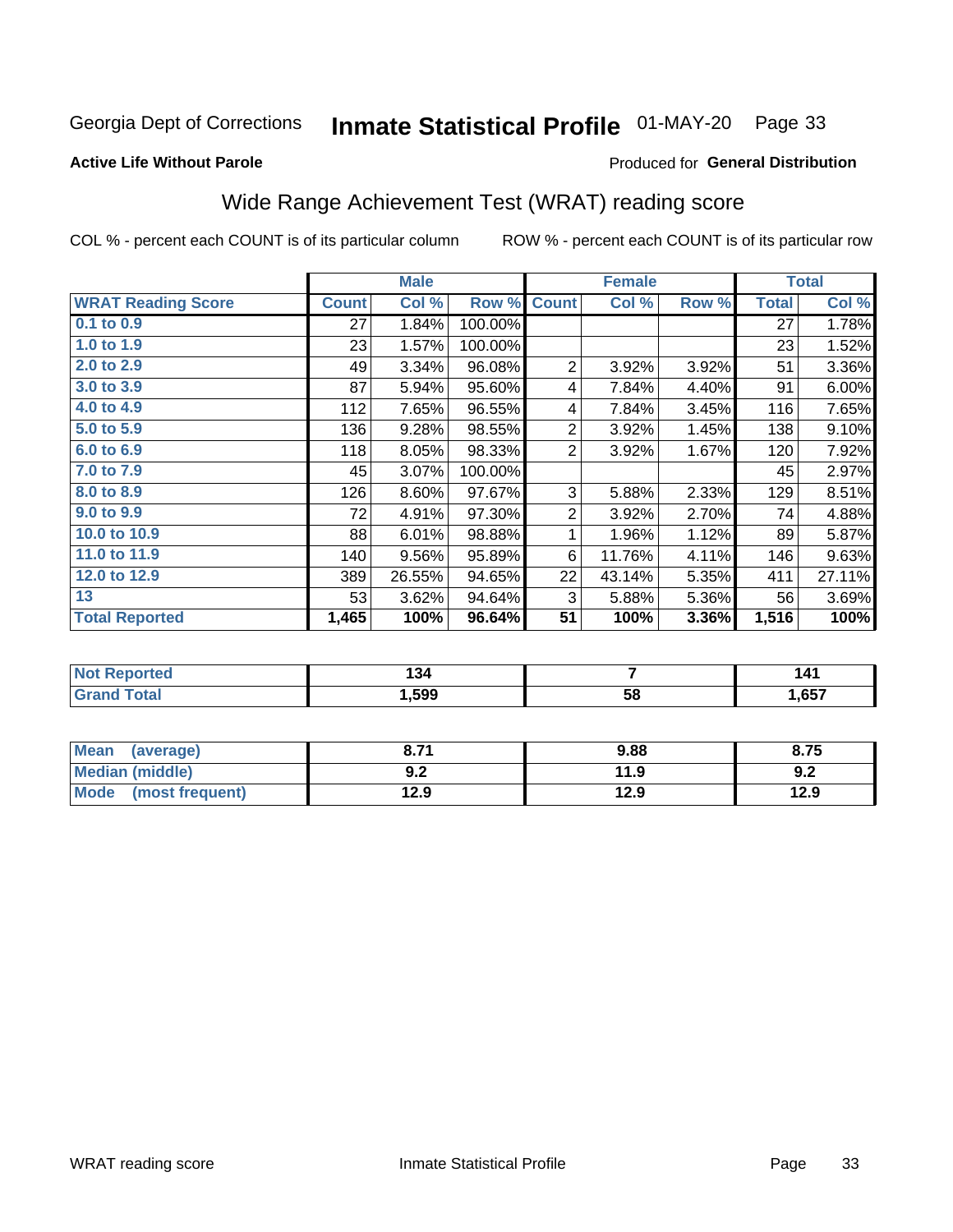# Inmate Statistical Profile 01-MAY-20 Page 34

### **Active Life Without Parole**

## Produced for General Distribution

## Wide Range Achievement Test (WRAT) math score

COL % - percent each COUNT is of its particular column

|                              |              | <b>Male</b> |         |                | <b>Female</b> |        |              | <b>Total</b> |
|------------------------------|--------------|-------------|---------|----------------|---------------|--------|--------------|--------------|
| <b>WRAT Mathematic Score</b> | <b>Count</b> | Col %       | Row %   | <b>Count</b>   | Col %         | Row %  | <b>Total</b> | Col %        |
| 0.1 to 0.9                   | 5            | 0.34%       | 100.00% |                |               |        | 5            | 0.33%        |
| 1.0 to 1.9                   | 12           | 0.82%       | 100.00% |                |               |        | 12           | 0.79%        |
| 2.0 to 2.9                   | 35           | 2.39%       | 97.22%  | 1              | 1.96%         | 2.78%  | 36           | 2.37%        |
| 3.0 to 3.9                   | 78           | 5.32%       | 97.50%  | $\overline{2}$ | 3.92%         | 2.50%  | 80           | 5.28%        |
| 4.0 to 4.9                   | 165          | 11.26%      | 97.06%  | 5              | 9.80%         | 2.94%  | 170          | 11.21%       |
| 5.0 to 5.9                   | 208          | 14.20%      | 97.65%  | 5              | 9.80%         | 2.35%  | 213          | 14.05%       |
| 6.0 to 6.9                   | 310          | 21.16%      | 97.18%  | 9              | 17.65%        | 2.82%  | 319          | 21.04%       |
| 7.0 to 7.9                   | 133          | 9.08%       | 96.38%  | 5              | 9.80%         | 3.62%  | 138          | 9.10%        |
| 8.0 to 8.9                   | 148          | 10.10%      | 98.01%  | 3              | 5.88%         | 1.99%  | 151          | $9.96\%$     |
| 9.0 to 9.9                   | 109          | 7.44%       | 95.61%  | 5              | 9.80%         | 4.39%  | 114          | 7.52%        |
| 10.0 to 10.9                 | 32           | 2.18%       | 100.00% |                |               |        | 32           | 2.11%        |
| 11.0 to 11.9                 | 49           | 3.34%       | 96.08%  | $\overline{2}$ | 3.92%         | 3.92%  | 51           | 3.36%        |
| 12.0 to 12.9                 | 175          | 11.95%      | 93.09%  | 13             | 25.49%        | 6.91%  | 188          | 12.40%       |
| 13                           | 6            | 0.41%       | 85.71%  | 1              | 1.96%         | 14.29% | 7            | 0.46%        |
| <b>Total Reported</b>        | 1,465        | 100%        | 96.64%  | 51             | 100%          | 3.36%  | 1,516        | 100%         |

| ≺eportea              | 194  |    | I 4   |
|-----------------------|------|----|-------|
| 'otal<br>$\mathbf{v}$ | ,599 | 58 | .,657 |

| <b>Mean</b><br>(average)       | 7.34 | 8.40 | 7.38 |
|--------------------------------|------|------|------|
| <b>Median (middle)</b>         | 6.9  |      | 6.9  |
| <b>Mode</b><br>(most frequent) | l2.9 | 12.9 | 12.9 |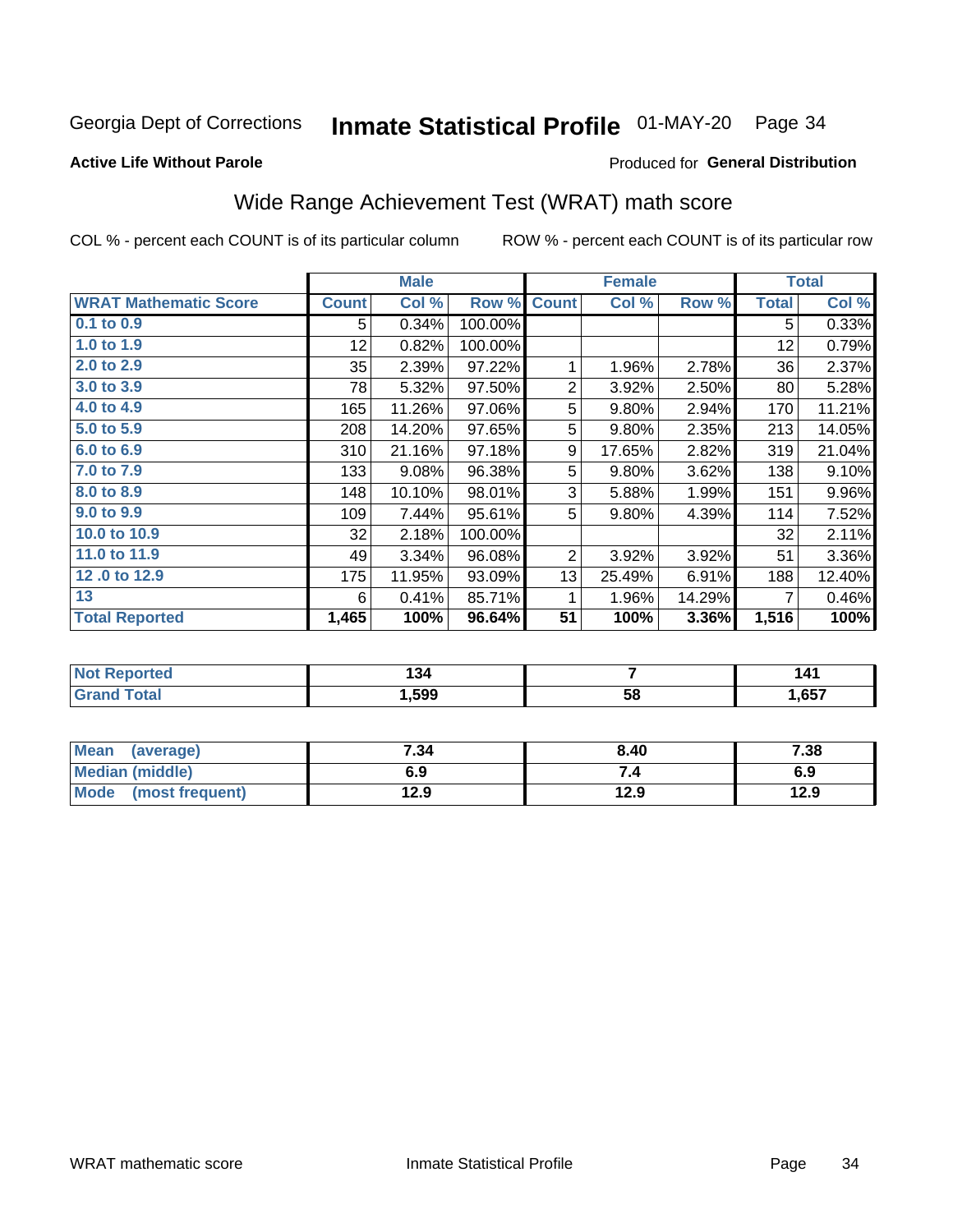#### Inmate Statistical Profile 01-MAY-20 Page 35

### **Active Life Without Parole**

### Produced for General Distribution

## Wide Range Achievement Test (WRAT) spelling score

COL % - percent each COUNT is of its particular column

|                            |              | <b>Male</b> |         | <b>Female</b>  |                |       | <b>Total</b> |        |
|----------------------------|--------------|-------------|---------|----------------|----------------|-------|--------------|--------|
| <b>WRAT Spelling Score</b> | <b>Count</b> | Col %       | Row %   | <b>Count</b>   | Col %          | Row % | <b>Total</b> | Col %  |
| $0.1$ to $0.9$             | 26           | 1.78%       | 100.00% |                |                |       | 26           | 1.72%  |
| 1.0 to 1.9                 | 37           | 2.53%       | 100.00% |                |                |       | 37           | 2.44%  |
| 2.0 to 2.9                 | 61           | 4.17%       | 96.83%  | $\overline{2}$ | 3.92%          | 3.17% | 63           | 4.16%  |
| 3.0 to 3.9                 | 86           | 5.88%       | 97.73%  | 2              | 3.92%          | 2.27% | 88           | 5.81%  |
| 4.0 to 4.9                 | 86           | 5.88%       | 97.73%  | $\overline{2}$ | 3.92%          | 2.27% | 88           | 5.81%  |
| 5.0 to 5.9                 | 150          | 10.25%      | 99.34%  | 1              | 1.96%          | 0.66% | 151          | 9.97%  |
| 6.0 to 6.9                 | 128          | 8.75%       | 98.46%  | $\overline{2}$ | 3.92%          | 1.54% | 130          | 8.59%  |
| 7.0 to 7.9                 | 132          | 9.02%       | 97.78%  | 3              | 5.88%          | 2.22% | 135          | 8.92%  |
| 8.0 to 8.9                 | 130          | 8.89%       | 97.74%  | 3              | 5.88%          | 2.26% | 133          | 8.78%  |
| 9.0 to 9.9                 | 81           | 5.54%       | 100.00% |                |                |       | 81           | 5.35%  |
| 10.0 to 10.9               | 74           | 5.06%       | 100.00% |                |                |       | 74           | 4.89%  |
| 11.0 to 11.9               | 102          | 6.97%       | 93.58%  | 7              | 13.73%         | 6.42% | 109          | 7.20%  |
| 12.0 to 12.9               | 340          | 23.24%      | 92.39%  | 28             | 54.90%         | 7.61% | 368          | 24.31% |
| 13                         | 30           | 2.05%       | 96.77%  | 1              | 1.96%          | 3.23% | 31           | 2.05%  |
| <b>Total Reported</b>      | 1,463        | 100%        | 96.63%  | 51             | 100%           | 3.37% | 1,514        | 100%   |
|                            |              |             |         |                |                |       |              |        |
| Not Donortod               |              | 12C         |         |                | $\overline{ }$ |       |              | 4A2    |

|       | .<br>סכו |    | ידי<br>__              |
|-------|----------|----|------------------------|
| _____ | .599     | 58 | $\sim$ $\sim$<br>ו כס. |

| Mean (average)         | 8.25 | 10.55 | 8.33 |
|------------------------|------|-------|------|
| <b>Median (middle)</b> | 8.3  | 12.7  | ი.ა  |
| Mode (most frequent)   | 12.9 | 12.9  | 12.9 |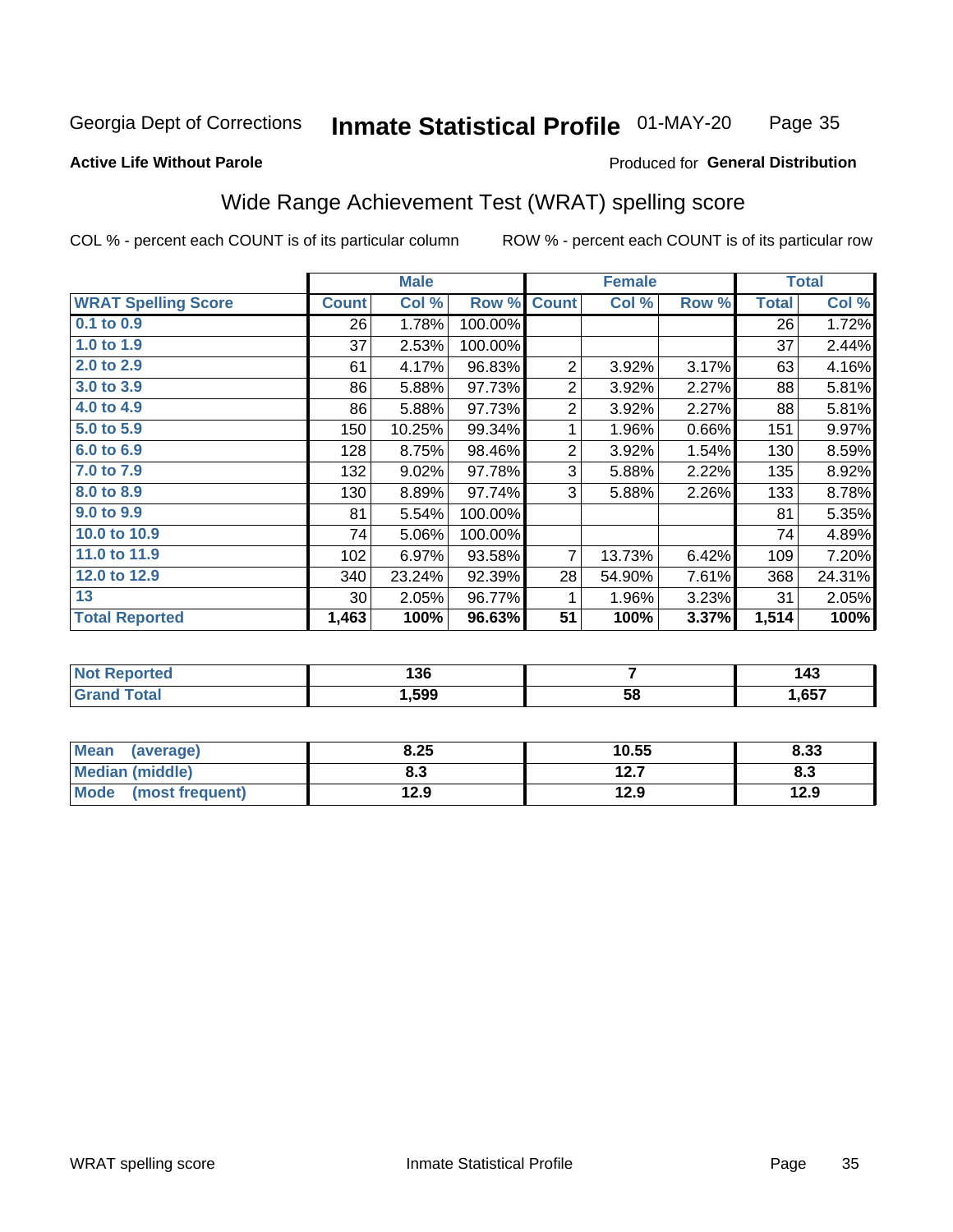# Inmate Statistical Profile 01-MAY-20 Page 36

### **Active Life Without Parole**

## **Produced for General Distribution**

## Current / last mental health treatment level

COL % - percent each COUNT is of its particular column

|                                    |              | <b>Male</b> |         |              | <b>Female</b> |        |              | <b>Total</b> |
|------------------------------------|--------------|-------------|---------|--------------|---------------|--------|--------------|--------------|
| <b>Mental Health Treatment Lev</b> | <b>Count</b> | Col %       | Row %   | <b>Count</b> | Col %         | Row %  | <b>Total</b> | Col %        |
| 1 No problem at current time       | 278          | 38.99%      | 96.19%  | 11           | 21.57%        | 3.81%  | 289          | 37.83%       |
| 2 Receiving outpatient             | 347          | 48.67%      | 89.90%  | 39           | 76.47%        | 10.10% | 386          | 50.52%       |
| <b>Treatment</b>                   |              |             |         |              |               |        |              |              |
| 3 Inpatient, moderate              | 66           | 9.26%       | 98.51%  |              | 1.96%         | 1.49%  | 67           | 8.77%        |
| <b>Treatment</b>                   |              |             |         |              |               |        |              |              |
| 4 Inpatient, intensive             | 22           | 3.09%       | 100.00% |              |               |        | 22           | 2.88%        |
| Treatment                          |              |             |         |              |               |        |              |              |
| <b>Total Evaluated</b>             | 713          | 100%        | 93.32%  | 51           | 100%          | 6.68%  | 764          | 100%         |

| Never had MH evaluation | 886    |    | 893  |
|-------------------------|--------|----|------|
| <b>Total</b>            | .599.، | 58 | ,657 |

| <b>Median (middle)</b>         | <b>Receiving outpatient</b><br>treatment | <b>Receiving outpatient</b><br>treatment | <b>Receiving</b><br>outpatient<br>treatment |  |
|--------------------------------|------------------------------------------|------------------------------------------|---------------------------------------------|--|
| <b>Mode</b><br>(most frequent) | <b>Receiving outpatient</b><br>treatment | <b>Receiving outpatient</b><br>treatment | <b>Receiving</b><br>outpatient<br>treatment |  |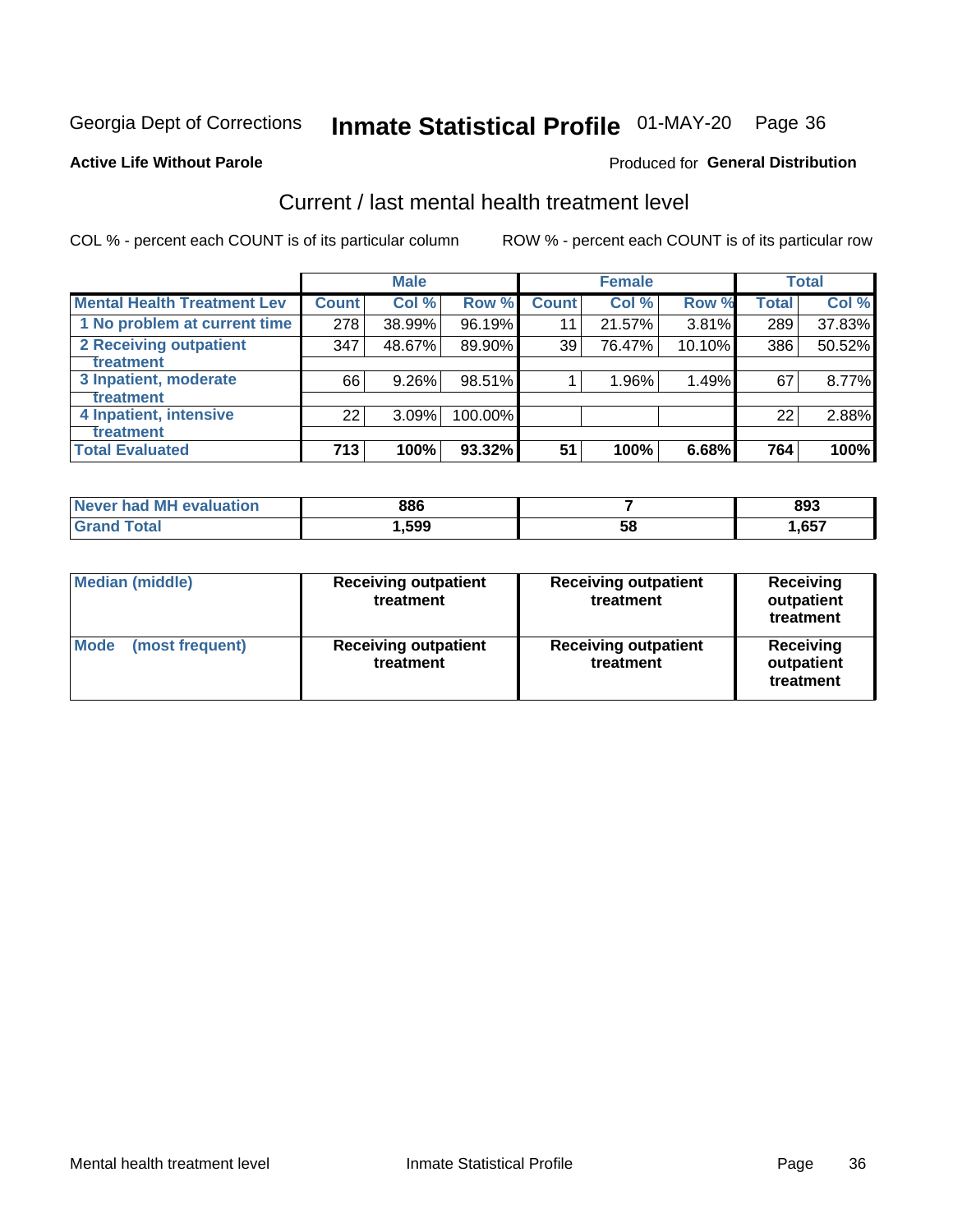#### Inmate Statistical Profile 01-MAY-20 Page 37

## **Active Life Without Parole**

## Produced for General Distribution

## PULHESDWIT medical scale - 'P' overall condition ('P'hysical)

COL % - percent each COUNT is of its particular column

|                                  |                | <b>Male</b> |             |    | <b>Female</b> |       |              | <b>Total</b> |
|----------------------------------|----------------|-------------|-------------|----|---------------|-------|--------------|--------------|
| 'P' Overall Condition            | <b>Count</b>   | Col %       | Row % Count |    | Col %         | Row % | <b>Total</b> | Col %        |
| 1 No medical illness             | 1,122          | 75.96%      | 97.31%      | 31 | 53.45%        | 2.69% | 1,153        | 75.11%       |
| 2 Well-controlled chronic        | 317            | 21.46%      | 92.42%      | 26 | 44.83%        | 7.58% | 343          | 22.35%       |
| <b>illness</b>                   |                |             |             |    |               |       |              |              |
| 3 Poorly-controlled chronic      | 35             | $2.37\%$    | 97.22%      |    | 1.72%         | 2.78% | 36           | 2.35%        |
| <b>illness</b>                   |                |             |             |    |               |       |              |              |
| 4 Significant problems requiring | 2 <sub>1</sub> | 0.14%       | 100.00%     |    |               |       | 2            | 0.13%        |
| special housing                  |                |             |             |    |               |       |              |              |
| 5 Terminal illness, < 6 months   |                | 0.07%       | 100.00%     |    |               |       |              | 0.07%        |
| to live                          |                |             |             |    |               |       |              |              |
| <b>Total Reported</b>            | 1,477          | 100%        | 96.22%      | 58 | 100%          | 3.78% | 1,535        | 100.0%       |

| тео   | ៱៱៱<br>14L |    | 0 ^ ^<br>175 |
|-------|------------|----|--------------|
| _____ | 599, ا     | ၁၀ | ,657         |

|  |  | Mode (most frequent) | 1 No medical illness | 1 No medical illness | 1 No medical<br>illness |
|--|--|----------------------|----------------------|----------------------|-------------------------|
|--|--|----------------------|----------------------|----------------------|-------------------------|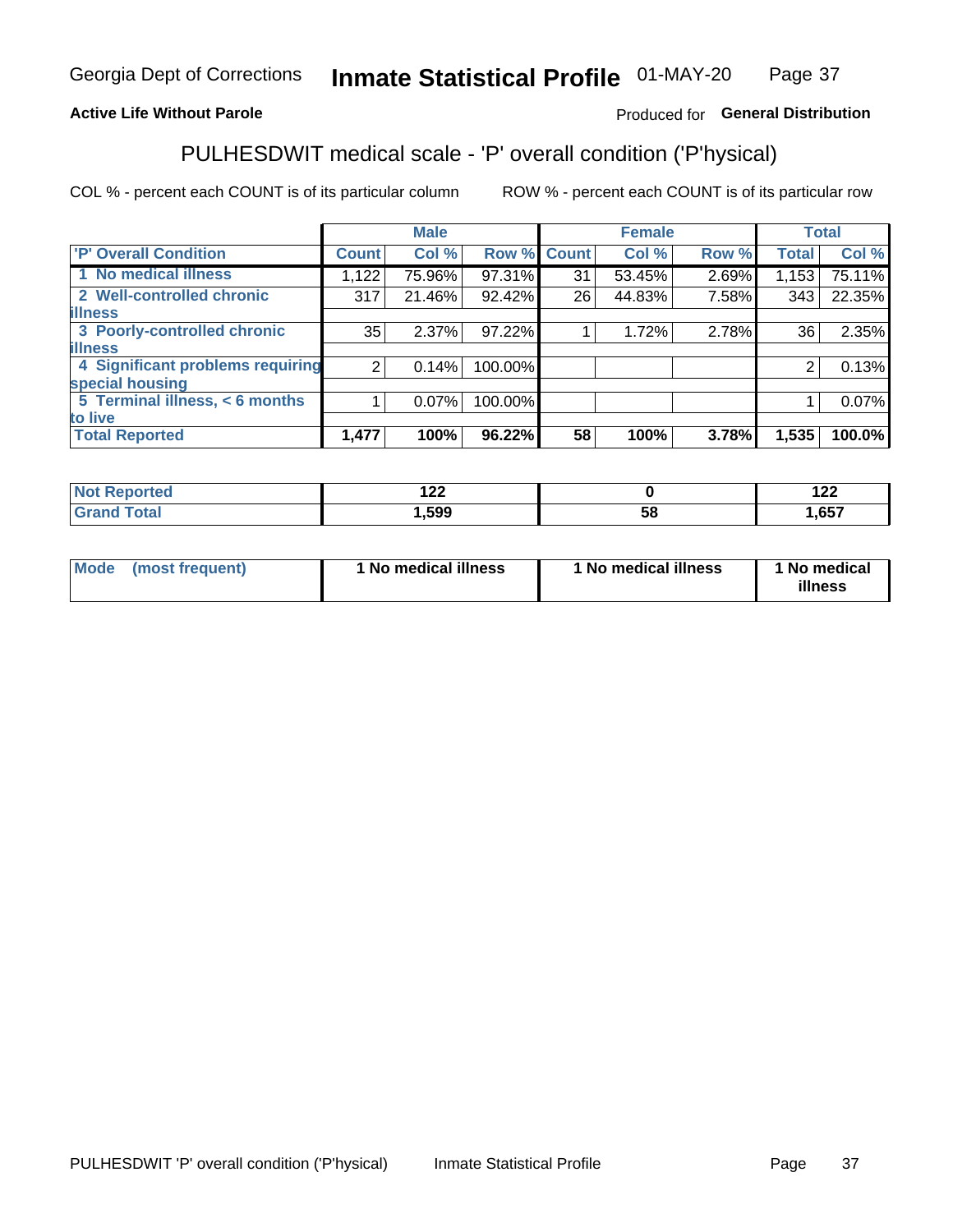## **Active Life Without Parole**

## Produced for General Distribution

# PULHESDWIT medical scale - 'U' upper body

COL % - percent each COUNT is of its particular column

|                              |                 | <b>Male</b> |           |              | <b>Female</b> |       |              | <b>Total</b> |
|------------------------------|-----------------|-------------|-----------|--------------|---------------|-------|--------------|--------------|
| <b>U' Upper Body</b>         | <b>Count</b>    | Col %       | Row %     | <b>Count</b> | Col %         | Row % | <b>Total</b> | Col %        |
| 1 Upper bones, joints,       | 1,381           | 93.69%      | 96.24%    | 54           | 93.10%        | 3.76% | 1,435        | 93.67%       |
| muscles all OK               |                 |             |           |              |               |       |              |              |
| 2 One or both arms minimally | 78              | 5.29%       | $95.12\%$ | 4            | 6.90%         | 4.88% | 82           | 5.35%        |
| <b>limited</b>               |                 |             |           |              |               |       |              |              |
| 3 One or both arms           | 12 <sub>1</sub> | 0.81%       | 100.00%   |              |               |       | 12           | 0.78%        |
| <b>moderately limited</b>    |                 |             |           |              |               |       |              |              |
| 4 One arm disabled,          | 3               | 0.20%       | 100.00%   |              |               |       | 3            | 0.20%        |
| paralyzed, or amputated      |                 |             |           |              |               |       |              |              |
| <b>Total Reported</b>        | 1,474           | 100%        | 96.21%    | 58           | 100%          | 3.79% | 1,532        | 100%         |

| <b>Not Reported</b> | ィクに<br>ื้ |    | 1 7 E<br>12J |
|---------------------|-----------|----|--------------|
| <b>Total</b>        | ,599      | 58 | ,657         |

| Mode | (most frequent) | 1 Upper bones, joints,<br>muscles all OK | 1 Upper bones, joints,<br>muscles all OK | 1 Upper bones,<br>ljoints, muscles all<br>OK |
|------|-----------------|------------------------------------------|------------------------------------------|----------------------------------------------|
|------|-----------------|------------------------------------------|------------------------------------------|----------------------------------------------|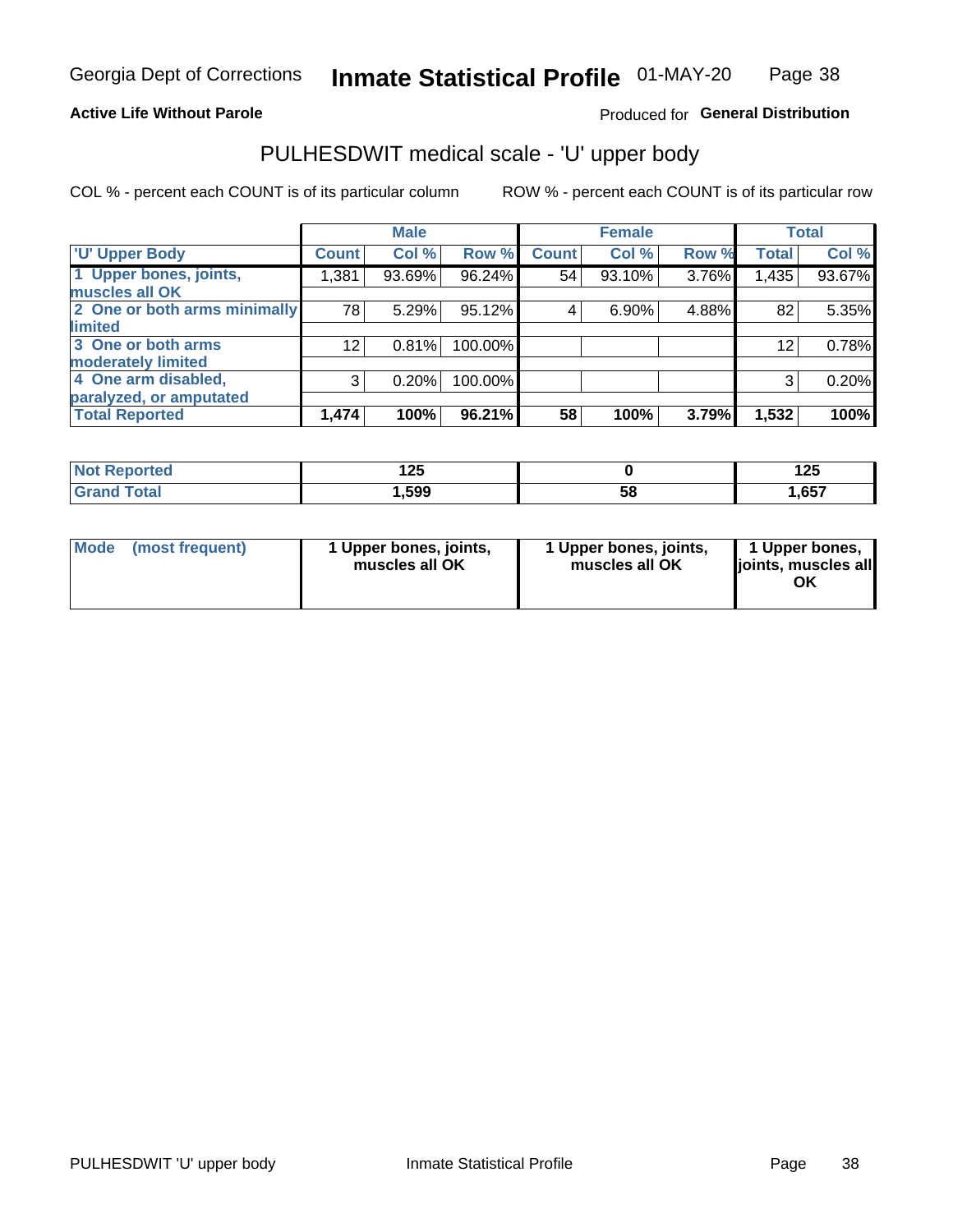## **Active Life Without Parole**

### Produced for General Distribution

## PULHESDWIT medical scale - 'L' lower body

COL % - percent each COUNT is of its particular column

|                                |              | <b>Male</b> |         |              | <b>Female</b> |       |              | <b>Total</b> |
|--------------------------------|--------------|-------------|---------|--------------|---------------|-------|--------------|--------------|
| 'L' Lower Body                 | <b>Count</b> | Col %       | Row %   | <b>Count</b> | Col %         | Row % | <b>Total</b> | Col %        |
| 1 Lower bones, joints,         | 1,272        | 86.30%      | 96.15%  | 51           | 87.93%        | 3.85% | 1,323        | 86.36%       |
| muscles all OK                 |              |             |         |              |               |       |              |              |
| 2 One or both legs minimally   | 173          | 11.74%      | 96.11%  | ⇁            | 12.07%        | 3.89% | 180          | 11.75%       |
| limited                        |              |             |         |              |               |       |              |              |
| 3 One or both legs             | 23           | 1.56%       | 100.00% |              |               |       | 23           | 1.50%        |
| moderately limited             |              |             |         |              |               |       |              |              |
| 4 One leg disabled, paralyzed, | 5            | 0.34%       | 100.00% |              |               |       | 5            | 0.33%        |
| or amputated                   |              |             |         |              |               |       |              |              |
| 5 Both legs disabled,          |              | 0.07%       | 100.00% |              |               |       |              | 0.07%        |
| paralyzed, or amputated        |              |             |         |              |               |       |              |              |
| <b>Total Reported</b>          | 1,474        | 100%        | 96.21%  | 58           | 100%          | 3.79% | 1,532        | 100.0%       |

| <b>Not Reported</b> | 1 つに<br>1 Z.J |    | ィヘビ<br>12J |
|---------------------|---------------|----|------------|
| <b>Grand Total</b>  | 599, ا        | ວັ | .,657      |

| Mode | (most frequent) | 1 Lower bones, joints,<br>muscles all OK | 1 Lower bones, joints,<br>muscles all OK | 1 Lower bones,<br>joints, muscles all<br>ΟK |
|------|-----------------|------------------------------------------|------------------------------------------|---------------------------------------------|
|------|-----------------|------------------------------------------|------------------------------------------|---------------------------------------------|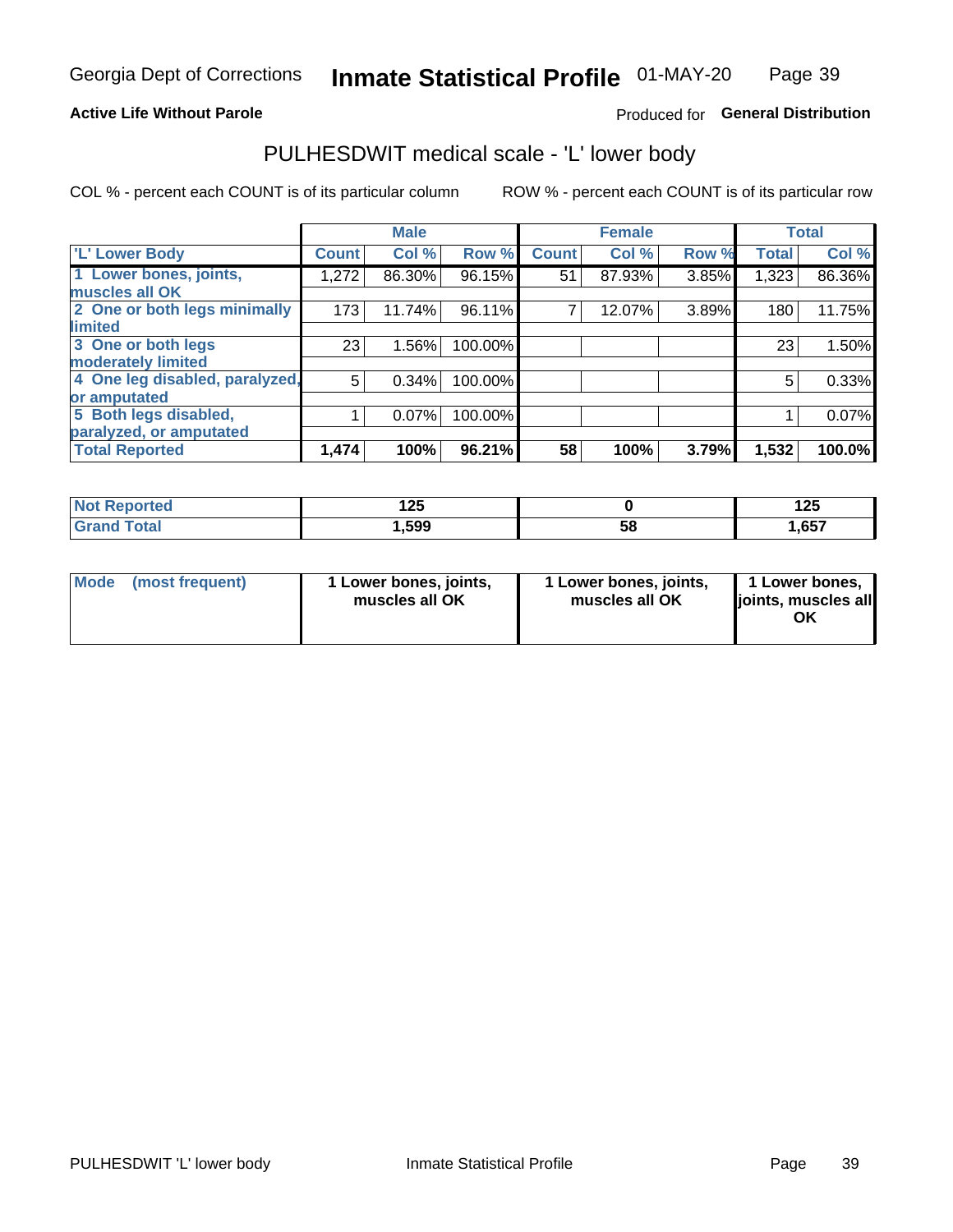### **Active Life Without Parole**

Produced for General Distribution

## PULHESDWIT medical scale - 'H' hearing

COL % - percent each COUNT is of its particular column

|                                |              | <b>Male</b> |             |    | <b>Female</b> |       | <b>Total</b> |        |
|--------------------------------|--------------|-------------|-------------|----|---------------|-------|--------------|--------|
| <b>H' Hearing</b>              | <b>Count</b> | Col %       | Row % Count |    | Col %         | Row % | <b>Total</b> | Col %  |
| 1 Normal hearing both ears     | 1,453        | 98.84%      | 96.29%      | 56 | 100.00%       | 3.71% | 1,509        | 98.89% |
| 2 Some loss in one ear with    | 12           | 0.82%       | 100.00%     |    |               |       | 12           | 0.79%  |
| other OK, or mild loss in both |              |             |             |    |               |       |              |        |
| 3 Total loss in one ear with   | 3            | 0.20%       | 100.00%     |    |               |       | 3            | 0.20%  |
| mild loss in other             |              |             |             |    |               |       |              |        |
| 4 Severe loss in both ears     | 2            | 0.14%       | 100.00%     |    |               |       |              | 0.13%  |
| <b>Total Reported</b>          | 1,470        | 100%        | 96.33%      | 56 | 100%          | 3.67% | 1,526        | 100.0% |

| ported     | 129  |           | ג פ  |
|------------|------|-----------|------|
| <b>NO1</b> | ---  |           | וטו  |
| $\sim$     | ,599 | - 0<br>Эō | ,657 |

|  | Mode (most frequent) | 1 Normal hearing both ears 1 Normal hearing both ears 1 Normal hearing |  | both ears |
|--|----------------------|------------------------------------------------------------------------|--|-----------|
|--|----------------------|------------------------------------------------------------------------|--|-----------|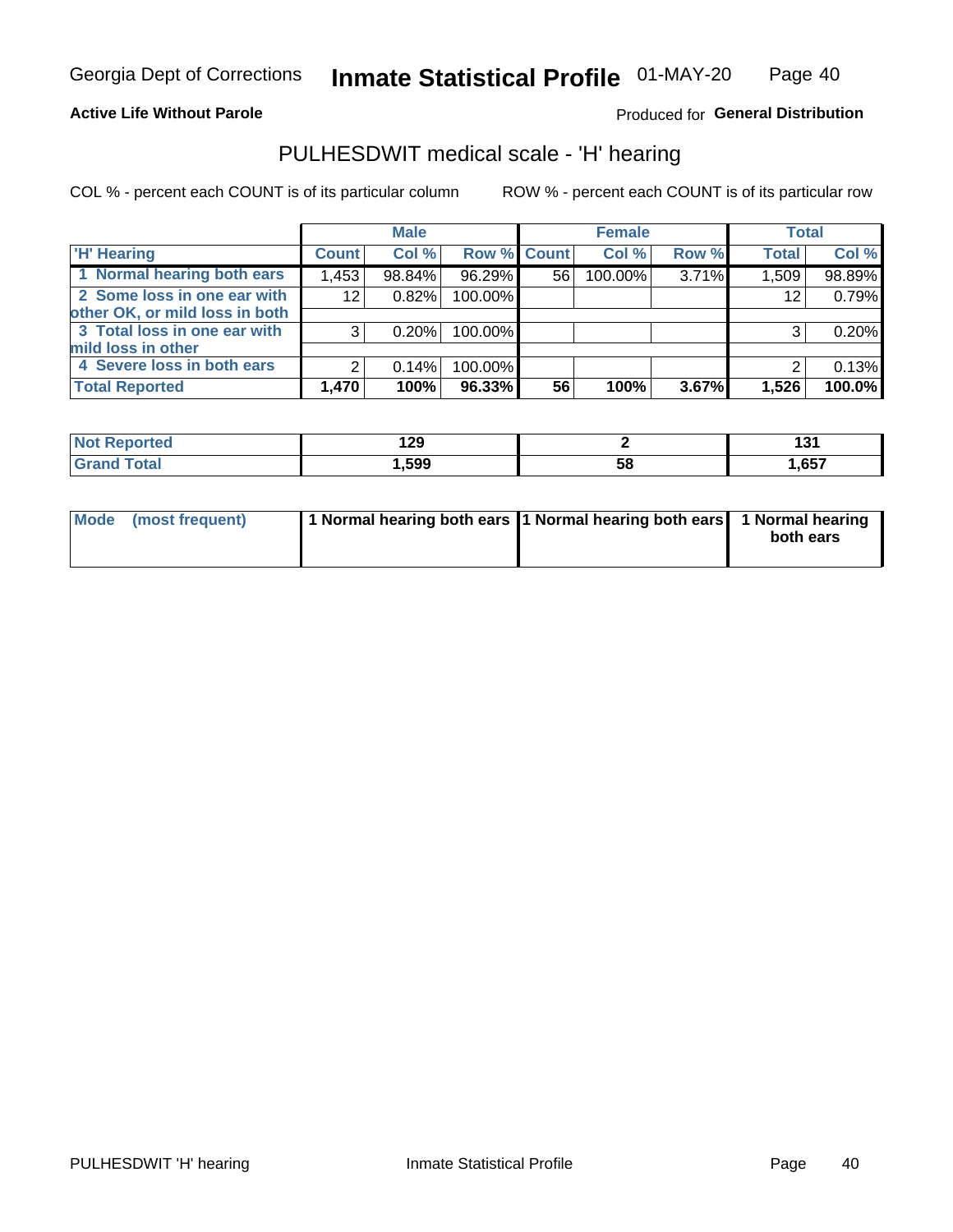### **Active Life Without Parole**

## Produced for General Distribution

## PULHESDWIT medical scale - 'E' vision

COL % - percent each COUNT is of its particular column

|                                 |              | <b>Male</b> |         |              | <b>Female</b> |       |              | <b>Total</b> |
|---------------------------------|--------------|-------------|---------|--------------|---------------|-------|--------------|--------------|
| 'E' Vision                      | <b>Count</b> | Col %       | Row %   | <b>Count</b> | Col %         | Row % | <b>Total</b> | Col %        |
| 1 Correctable to 20/40 in both  | 1,065        | 74.53%      | 97.08%  | 32           | 56.14%        | 2.92% | 1,097        | 73.82%       |
| eyes                            |              |             |         |              |               |       |              |              |
| 2 Correctable to 20/70 in one   | 303          | 21.20%      | 92.38%  | 25           | 43.86%        | 7.62% | 328          | 22.07%       |
| eye, may be blind in other      |              |             |         |              |               |       |              |              |
| 3 Correctable to 20/200 in one  | 53           | 3.71%       | 100.00% |              |               |       | 53           | 3.57%        |
| eye, may be blind in other      |              |             |         |              |               |       |              |              |
| 4 One eye not correctable to    |              | 0.49%       | 100.00% |              |               |       |              | 0.47%        |
| 20/200, other may be blind      |              |             |         |              |               |       |              |              |
| 5 Blind in both eyes, requiring |              | 0.07%       | 100.00% |              |               |       |              | 0.07%        |
| special housing                 |              |             |         |              |               |       |              |              |
| <b>Total Reported</b>           | 1,429        | 100%        | 96.16%  | 57           | 100%          | 3.84% | 1,486        | 100%         |

| <b>Reported</b><br>NOT<br>$\cdots$ | 170<br>. . v |    | .<br>. |
|------------------------------------|--------------|----|--------|
| <b>Total</b><br><b>COMMENT</b>     | ,599         | 58 | 1,657  |

| Mode (most frequent) | 1 Correctable to 20/40 in both<br>eves | 1 Correctable to 20/40 in   1 Correctable to  <br>both eyes | 20/40 in both eyes |  |
|----------------------|----------------------------------------|-------------------------------------------------------------|--------------------|--|
|                      |                                        |                                                             |                    |  |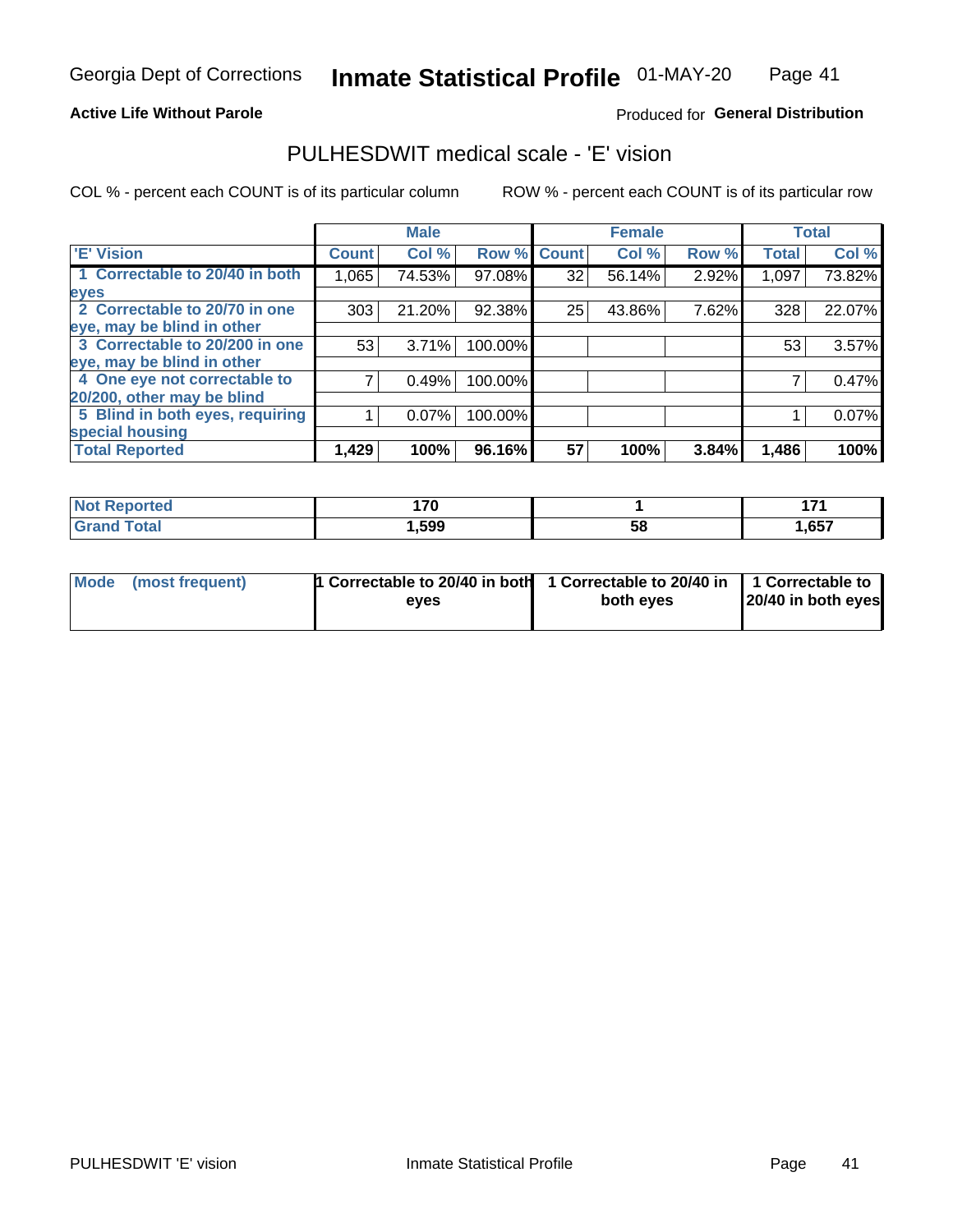### **Active Life Without Parole**

## Produced for General Distribution

## PULHESDWIT medical scale - 'S' pSychiatric

COL % - percent each COUNT is of its particular column

|                                        |              | <b>Male</b> |         |             | <b>Female</b> |        |              | <b>Total</b> |
|----------------------------------------|--------------|-------------|---------|-------------|---------------|--------|--------------|--------------|
| 'S' pSychiatric                        | <b>Count</b> | Col %       |         | Row % Count | Col %         | Row %  | <b>Total</b> | Col %        |
| 1 No impairment or disorders           | 1,222        | 82.23%      | 98.63%  | 17          | 32.69%        | 1.37%  | 1,239        | 80.56%       |
| 2 Stable, or in remission, or          | 210          | 14.13%      | 86.07%  | 34          | 65.38%        | 13.93% | 244          | 15.86%       |
| mild impairment or retardation         |              |             |         |             |               |        |              |              |
| 3 Requires moderate inpatient          | 41           | 2.76%       | 97.62%  |             | 1.92%         | 2.38%  | 42           | 2.73%        |
| treatment                              |              |             |         |             |               |        |              |              |
| 4 Requires intensive inpatient         | 12           | 0.81%       | 100.00% |             |               |        | 12           | 0.78%        |
| <b>treatment</b>                       |              |             |         |             |               |        |              |              |
| <b>5 Requires Crisis Stabilization</b> |              | 0.07%       | 100.00% |             |               |        |              | 0.07%        |
| Unit (CSU) inpatient care              |              |             |         |             |               |        |              |              |
| <b>Total Reported</b>                  | 1,486        | 100%        | 96.62%  | 52          | 100%          | 3.38%  | 1,538        | 100%         |

| <b>Not Reported</b>          | 442<br>. |    | 440<br>. |
|------------------------------|----------|----|----------|
| <b>Total</b><br><b>Srand</b> | ,599     | 58 | 1,657    |

| Mode (most frequent) | <b>1 No impairment or disorders</b> 2 Stable, or in remission, 11 No impairment or |                       |           |
|----------------------|------------------------------------------------------------------------------------|-----------------------|-----------|
|                      |                                                                                    | or mild impairment or | disorders |
|                      |                                                                                    | retardation           |           |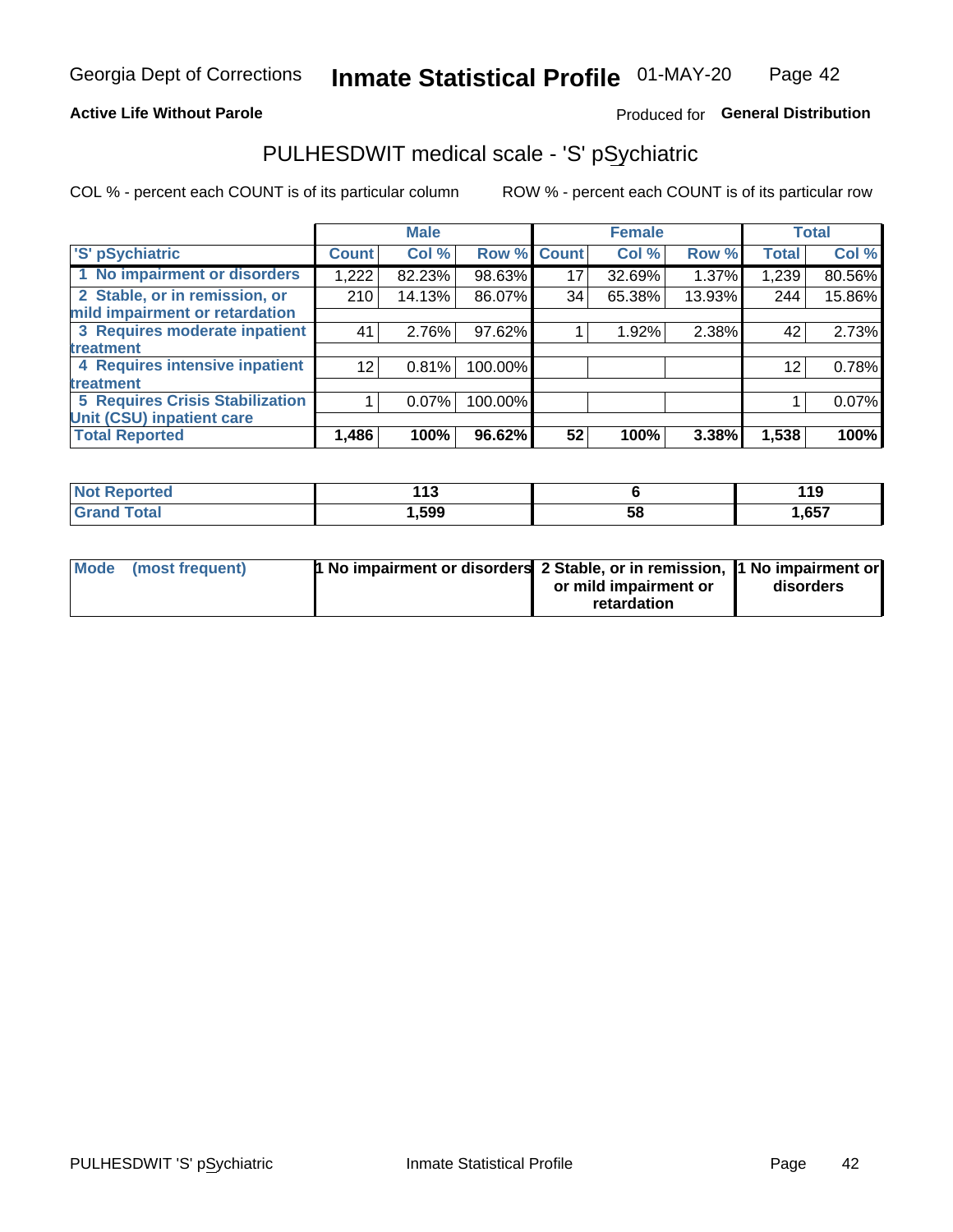### **Active Life Without Parole**

## Produced for General Distribution

## PULHESDWIT medical scale - 'D' dental

COL % - percent each COUNT is of its particular column

|                                 |              | <b>Male</b> |         |              | <b>Female</b> |       |              | <b>Total</b> |
|---------------------------------|--------------|-------------|---------|--------------|---------------|-------|--------------|--------------|
| <b>D'</b> Dental                | <b>Count</b> | Col %       | Row %   | <b>Count</b> | Col %         | Row % | <b>Total</b> | Col %        |
| 1 Minimal routine dental health | 1,046        | 75.96%      | 95.44%  | 50           | 94.34%        | 4.56% | 1,096        | 76.64%       |
| <b>needs</b>                    |              |             |         |              |               |       |              |              |
| 2 Moderate cavities and/or gum  | 287          | 20.84%      | 99.31%  | 2            | 3.77%         | 0.69% | 289          | 20.21%       |
| disease                         |              |             |         |              |               |       |              |              |
| 3 Extensive gum disease         | 43           | 3.12%       | 97.73%  |              | 1.89%         | 2.27% | 44           | 3.08%        |
| and/or widespread decay         |              |             |         |              |               |       |              |              |
| 4 Urgent need for dental        |              | $0.07\%$    | 100.00% |              |               |       |              | 0.07%        |
| <b>services</b>                 |              |             |         |              |               |       |              |              |
| <b>Total Reported</b>           | 1,377        | 100%        | 96.29%  | 53           | 100%          | 3.71% | 1,430        | 100%         |

| prted    | ົາລາ |    | <b>007</b> |
|----------|------|----|------------|
| NOT RADO | LLL  |    | 44 I       |
| $\cdots$ |      |    |            |
| Total    | ,599 | 58 | ,657       |

| <b>Mode</b> | (most frequent) | <b>Minimal routine dental</b><br>health needs | 1 Minimal routine dental   1 Minimal routine  <br>health needs | dental health<br>needs |
|-------------|-----------------|-----------------------------------------------|----------------------------------------------------------------|------------------------|
|-------------|-----------------|-----------------------------------------------|----------------------------------------------------------------|------------------------|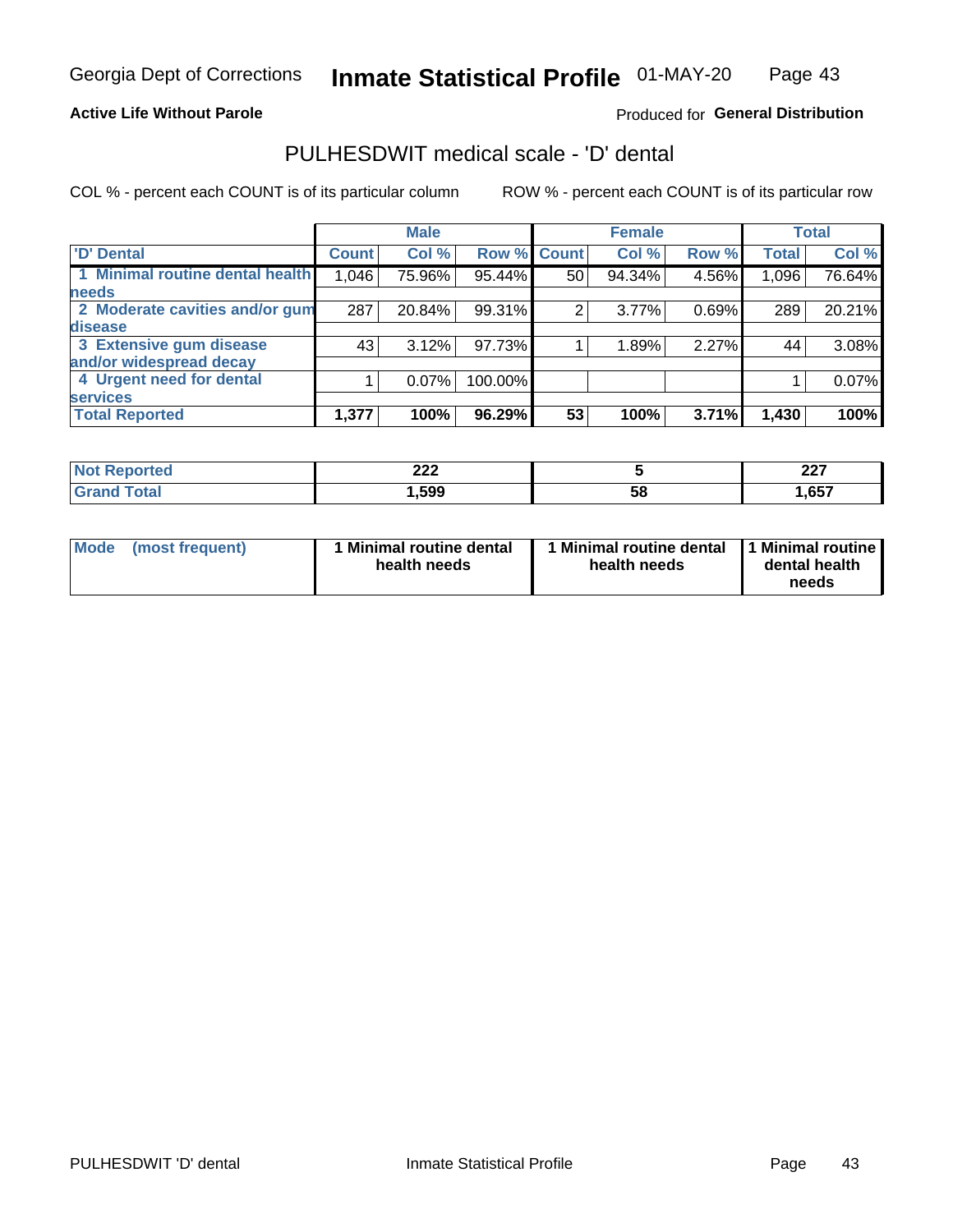### **Active Life Without Parole**

### Produced for General Distribution

## PULHESDWIT medical scale - 'W' work ability

COL % - percent each COUNT is of its particular column

|                                 |                    | <b>Male</b> |         |             | <b>Female</b> |       |              | <b>Total</b> |
|---------------------------------|--------------------|-------------|---------|-------------|---------------|-------|--------------|--------------|
| <b>W' work ability</b>          | Count <sup>'</sup> | Col %       |         | Row % Count | Col %         | Row % | <b>Total</b> | Col %        |
| 1 Unrestricted work or activity | 1,224              | 83.04%      | 96.53%  | 44          | 75.86%        | 3.47% | 1,268        | 82.77%       |
| 2 Minor restrictions on type of | 194                | 13.16%      | 93.27%  | 14          | 24.14%        | 6.73% | 208          | 13.58%       |
| <b>work</b>                     |                    |             |         |             |               |       |              |              |
| 3 Moderate restrictions on type | 38                 | 2.58%       | 100.00% |             |               |       | 38           | 2.48%        |
| lof work                        |                    |             |         |             |               |       |              |              |
| 4 Major restrictions on type of | 11                 | 0.75%       | 100.00% |             |               |       | 11           | 0.72%        |
| <b>work</b>                     |                    |             |         |             |               |       |              |              |
| 5 Cannot work under any         |                    | 0.47%       | 100.00% |             |               |       |              | 0.46%        |
| <b>circumstances</b>            |                    |             |         |             |               |       |              |              |
| <b>Total Reported</b>           | 1,474              | 100%        | 96.21%  | 58          | 100%          | 3.79% | 1,532        | 100.0%       |

| ັກorted      | 1つに<br>14J |   | 12E<br>14J |
|--------------|------------|---|------------|
| <b>Total</b> | 599, ا     | ວ | 1,657      |

| Mode            | 1 Unrestricted work or | 1 Unrestricted work or | 1 Unrestricted   |
|-----------------|------------------------|------------------------|------------------|
| (most frequent) | activity               | activity               | work or activity |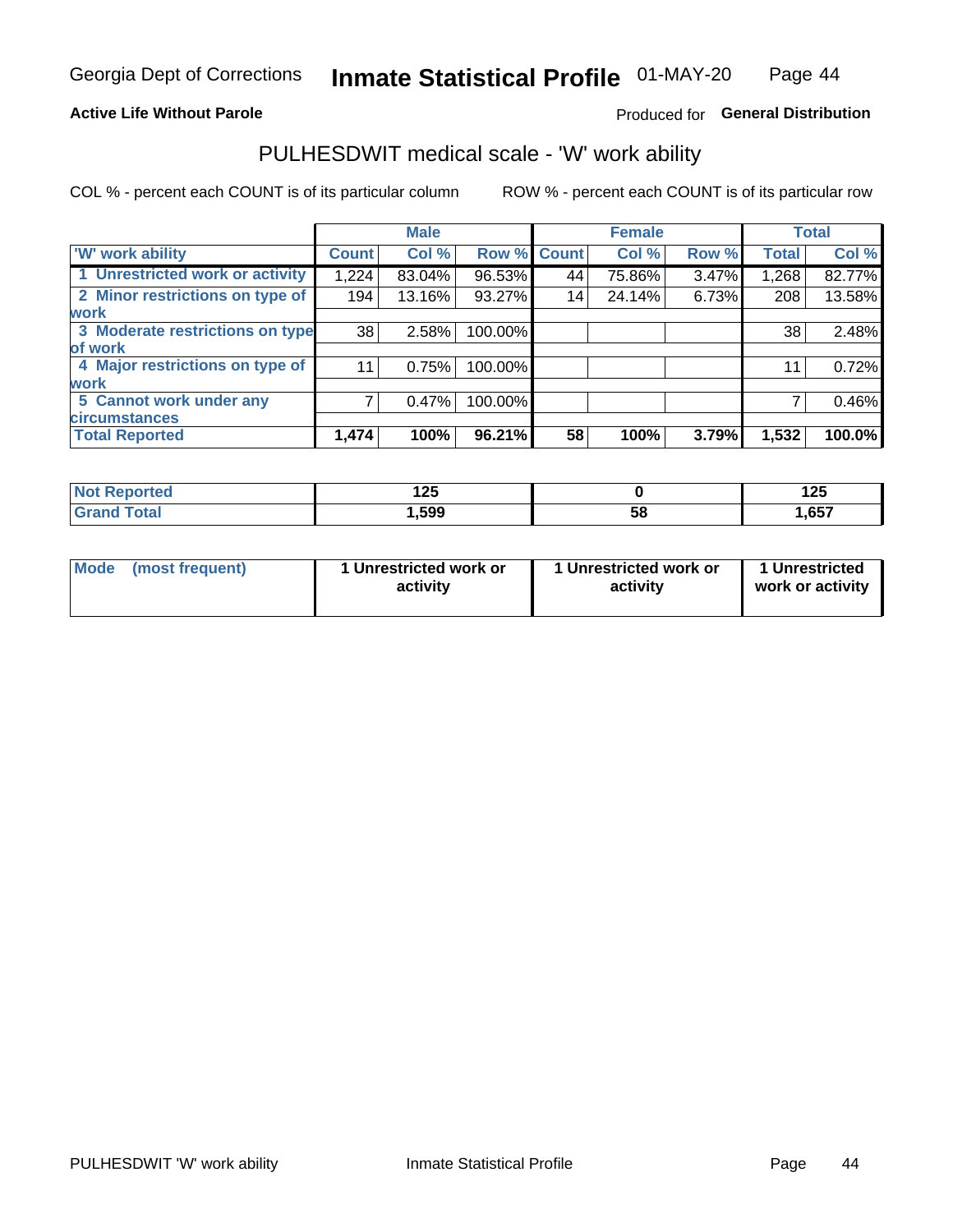## **Active Life Without Parole**

Produced for General Distribution

## PULHESDWIT medical scale - 'I' impairment

COL % - percent each COUNT is of its particular column ROW % - percent each COUNT is of its particular row

|                                   |              | <b>Male</b> |             |    | <b>Female</b> |       |              | <b>Total</b> |
|-----------------------------------|--------------|-------------|-------------|----|---------------|-------|--------------|--------------|
| <b>T' Impairment</b>              | <b>Count</b> | Col %       | Row % Count |    | Col %         | Row % | <b>Total</b> | Col %        |
| 1 No impairments or               | .447         | 98.37%      | 96.15%      | 58 | 100.00%       | 3.85% | 1,505        | 98.43%       |
| <b>disabilities</b>               |              |             |             |    |               |       |              |              |
| 2 Wheelchair-bound but            | 11           | 0.75%       | 100.00%     |    |               |       | 11           | 0.72%        |
| otherwise OK                      |              |             |             |    |               |       |              |              |
| <b>3 Needs low-level Assisted</b> | 2            | 0.14%       | 100.00%     |    |               |       | 2            | 0.13%        |
| Living (level I)                  |              |             |             |    |               |       |              |              |
| 4 Needs moderate Assisted         |              | 0.07%       | 100.00%     |    |               |       |              | 0.07%        |
| <b>Living (level II)</b>          |              |             |             |    |               |       |              |              |
| <b>5 Needs maximal Assisted</b>   | 10           | 0.68%       | 100.00%     |    |               |       | 10           | 0.65%        |
| <b>Living (level III)</b>         |              |             |             |    |               |       |              |              |
| <b>Total Reported</b>             | 1,471        | 100%        | 96.21%      | 58 | 100%          | 3.79% | 1,529        | 100%         |

| วrted | റാ<br>140 |    | 128   |
|-------|-----------|----|-------|
| 'ota. | 599,      | 58 | 1,657 |

| Mode | (most frequent) | 1 No impairments or<br>disabilities | 1 No impairments or<br>disabilities | 1 No impairments<br>or disabilities |
|------|-----------------|-------------------------------------|-------------------------------------|-------------------------------------|
|------|-----------------|-------------------------------------|-------------------------------------|-------------------------------------|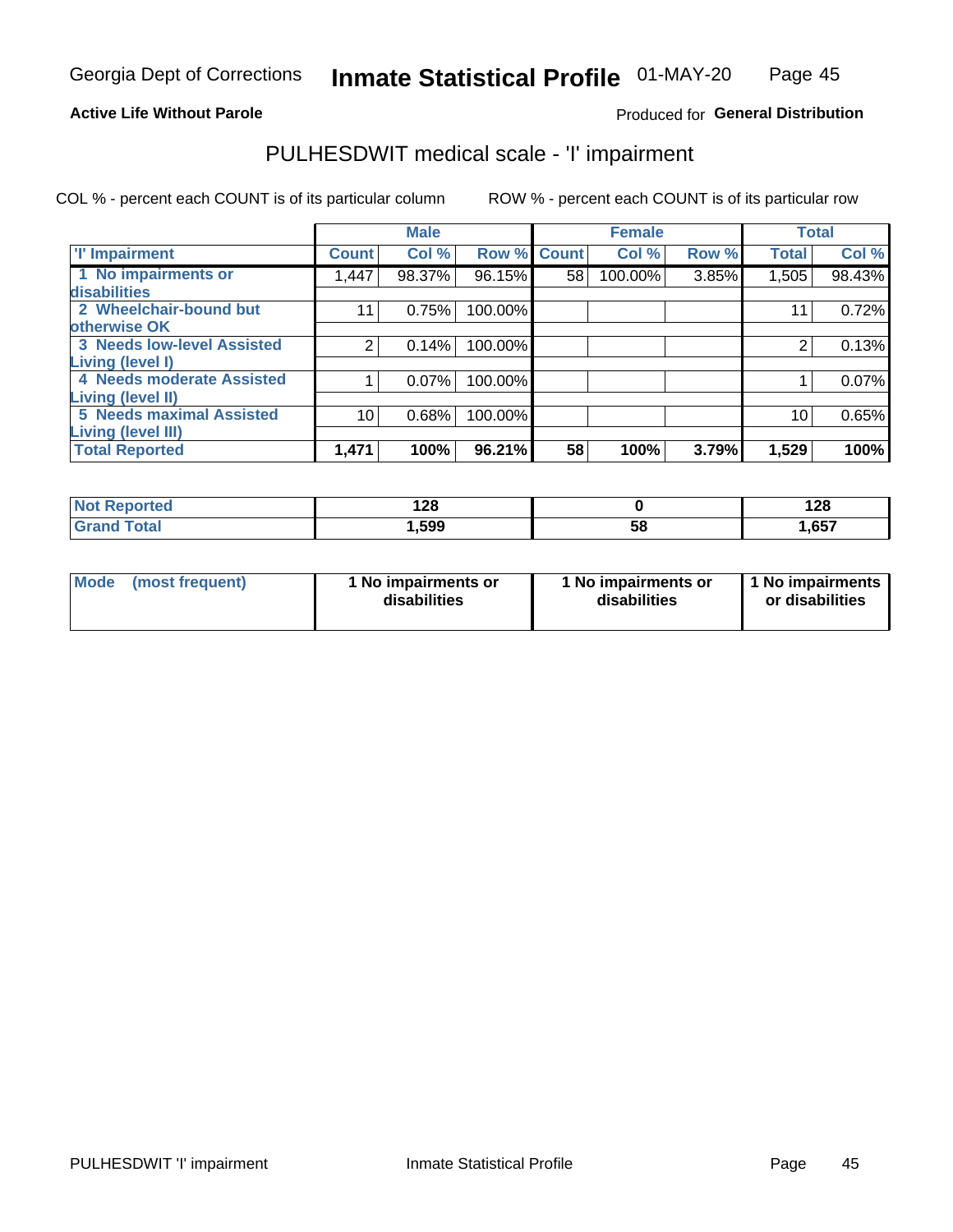### **Active Life Without Parole**

### Produced fo General Distribution

## PULHESDWIT medical scale - 'T' transportability

COL % - percent each COUNT is of its particular column

|                              |              | <b>Male</b> |         |             | <b>Female</b> |       |              | <b>Total</b> |
|------------------------------|--------------|-------------|---------|-------------|---------------|-------|--------------|--------------|
| <b>T' Transportability</b>   | <b>Count</b> | Col %       |         | Row % Count | Col %         | Row % | <b>Total</b> | Col %        |
| 1 Can be transported in any  | 1,462        | 98.78%      | 96.25%  | 57          | 100.00%       | 3.75% | 1,519        | 98.83%       |
| ordinary approved vehicle    |              |             |         |             |               |       |              |              |
| 2 Wheelchair-bound, not      | 8            | 0.54%       | 100.00% |             |               |       |              | 0.52%        |
| needing special vehicle      |              |             |         |             |               |       |              |              |
| 3 Wheelchair-bound, requires |              | 0.14%       | 100.00% |             |               |       |              | 0.13%        |
| special vehicle              |              |             |         |             |               |       |              |              |
| 5 Requires ambulance         | 8            | 0.54%       | 100.00% |             |               |       | 8            | 0.52%        |
| transport                    |              |             |         |             |               |       |              |              |
| <b>Total Reported</b>        | .480         | 100%        | 96.29%  | 57          | 100%          | 3.71% | 1,537        | 100%         |

| orted        | 440<br>. |    | 120   |
|--------------|----------|----|-------|
| <b>cotal</b> | ∣,599    | 58 | 1,657 |

| <b>Mode</b> | (most frequent) | 1 Can be transported in any 1 Can be transported in any | ordinary approved vehicle   ordinary approved vehicle   transported in any | 1 Can be<br>  ordinary approved  <br>vehicle |
|-------------|-----------------|---------------------------------------------------------|----------------------------------------------------------------------------|----------------------------------------------|
|-------------|-----------------|---------------------------------------------------------|----------------------------------------------------------------------------|----------------------------------------------|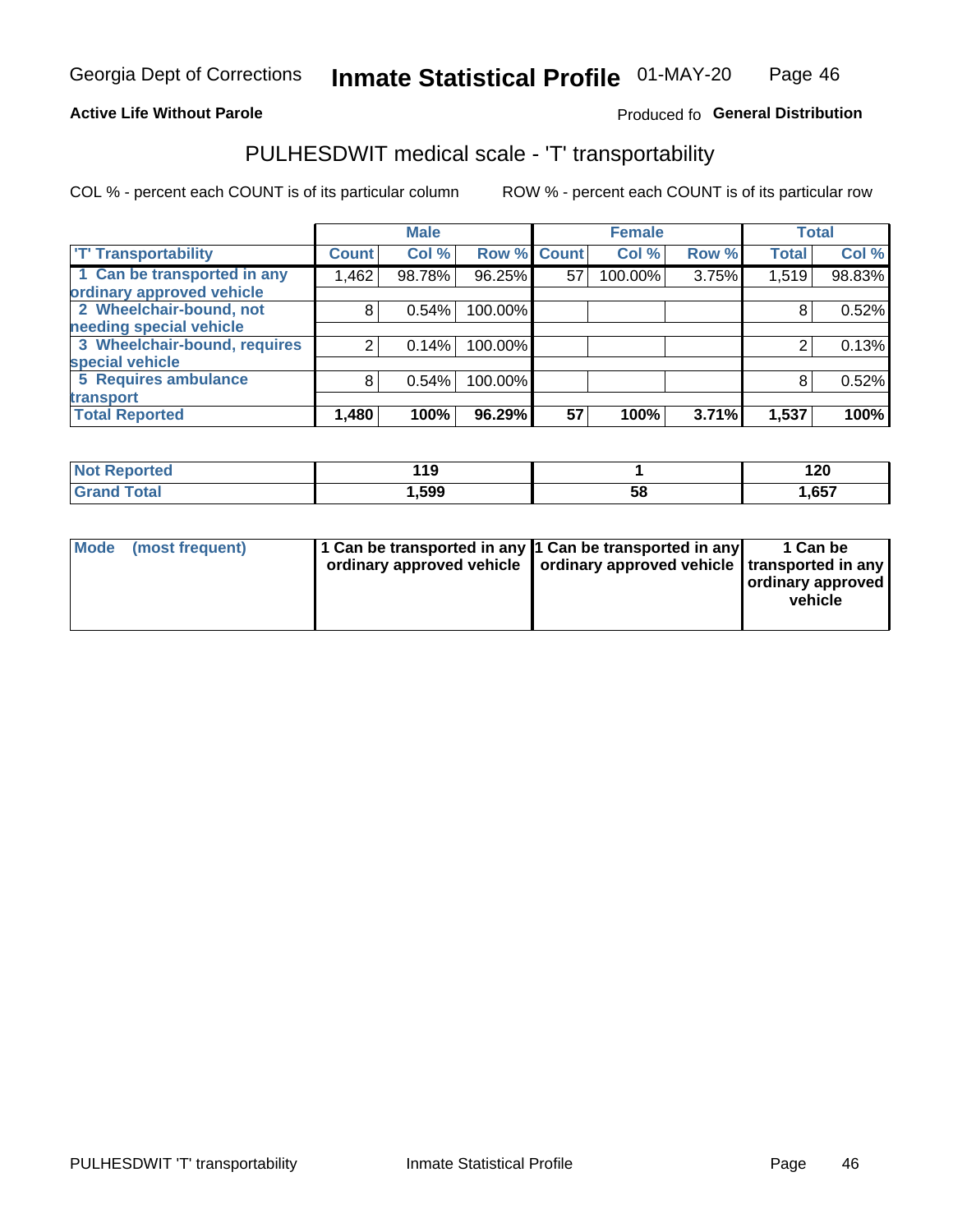# Inmate Statistical Profile 01-MAY-20 Page 47

### **Active Life Without Parole**

### **Produced for General Distribution**

## Number of prior Georgia incarcerations

COL % - percent each COUNT is of its particular column

|                                       |              | <b>Male</b> |                    |    | <b>Female</b> |          |       | <b>Total</b> |
|---------------------------------------|--------------|-------------|--------------------|----|---------------|----------|-------|--------------|
| <b>Num of Prior GA Incarcerations</b> | <b>Count</b> | Col %       | <b>Row % Count</b> |    | Col %         | Row %    | Total | Col %        |
|                                       | 813          | 50.84%      | 94.53%             | 47 | 81.03%        | 5.47%    | 860   | 51.90%       |
|                                       | 316          | 19.76%      | 98.14%             | 6  | 10.34%        | $1.86\%$ | 322   | 19.43%       |
|                                       | 200          | 12.51%      | 99.01%             | 2  | 3.45%         | 0.99%    | 202   | 12.19%       |
| 3                                     | 128          | $8.01\%$    | 98.46%             | 2  | 3.45%         | 1.54%    | 130   | 7.85%        |
|                                       | 68           | 4.25%       | 100.00%            |    |               |          | 68    | 4.10%        |
| 5                                     | 41           | 2.56%       | 100.00%            |    |               |          | 41    | 2.47%        |
| <b>More Than 5</b>                    | 33           | 2.06%       | 97.06%             |    | 1.72%         | 2.94%    | 34    | 2.05%        |
| <b>Total Reported</b>                 | 1,599        | 100%        | 96.50%             | 58 | 100%          | 3.50%    | 1,657 | 100%         |

| <b>orted</b><br><b>NI</b>       |      |    |      |
|---------------------------------|------|----|------|
| <b>otal</b><br>$\mathbf{v}$ and | ,599 | ວເ | ,657 |

| Mean (average)       | 1 1 J | .40 | 1.10 |
|----------------------|-------|-----|------|
| Median (middle)      |       |     |      |
| Mode (most frequent) |       |     |      |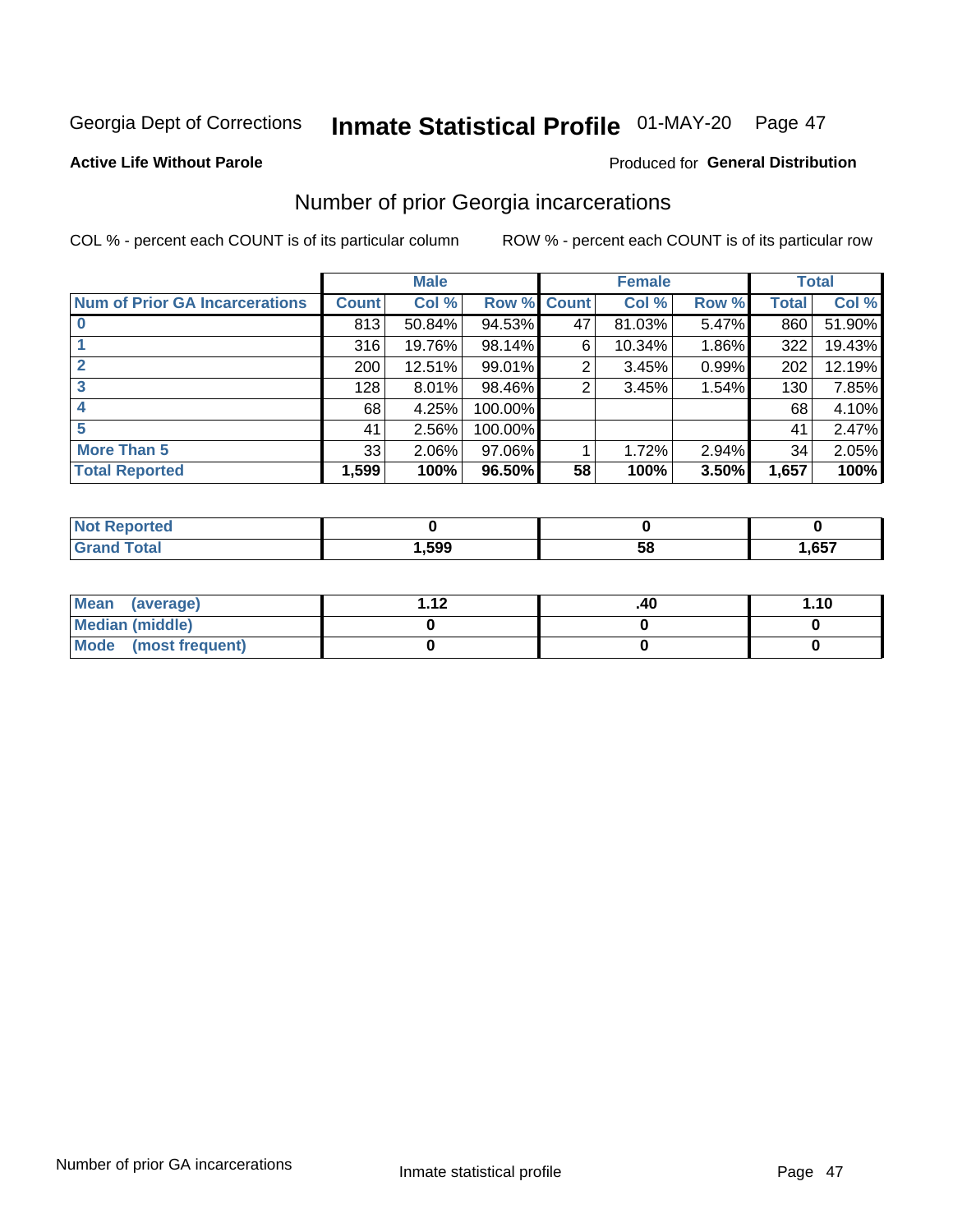## Inmate Statistical Profile 01-MAY-20 Page 48

**Active Life Without Parole** 

Produced for General Distribution

## Prison sentence in years

COL % - percent each COUNT is of its particular column

ROW % - percent each COUNT is of its particular row

|                                 |        | <b>Male</b> |             |    | <b>Female</b> |          |             | Total    |
|---------------------------------|--------|-------------|-------------|----|---------------|----------|-------------|----------|
| <b>Prison Sentence In Years</b> | Count⊺ | Col %       | Row % Count |    | Col %         | Row %    | $\tau$ otal | Col %    |
| <b>Life Without Parole</b>      | ٔ 598. | 99.94%      | $96.50\%$   | 58 | 100.00%       | $3.50\%$ | .656        | 99.94%   |
| <b>Death</b>                    |        | 0.06%       | 100.00%     |    |               |          |             | $0.06\%$ |
| <b>Total Reported</b>           | 1,599  | 100%        | 96.50%      | 58 | 100%          | $3.50\%$ | 1,657       | 100%     |

| eported      |       |    |      |
|--------------|-------|----|------|
| <b>cotal</b> | 1,599 | วด | ,657 |

### **Determinate (numeric) sentences only**

| ' Mea<br><b>Service</b> A<br>ЯМА. |  |  |  |
|-----------------------------------|--|--|--|
|                                   |  |  |  |

All sentences (including determinate), with life, life without parole, and death sentences figured at 45 years

| Me:<br>апе<br>᠇<br> | $\sim$<br>$\sim$ |  |
|---------------------|------------------|--|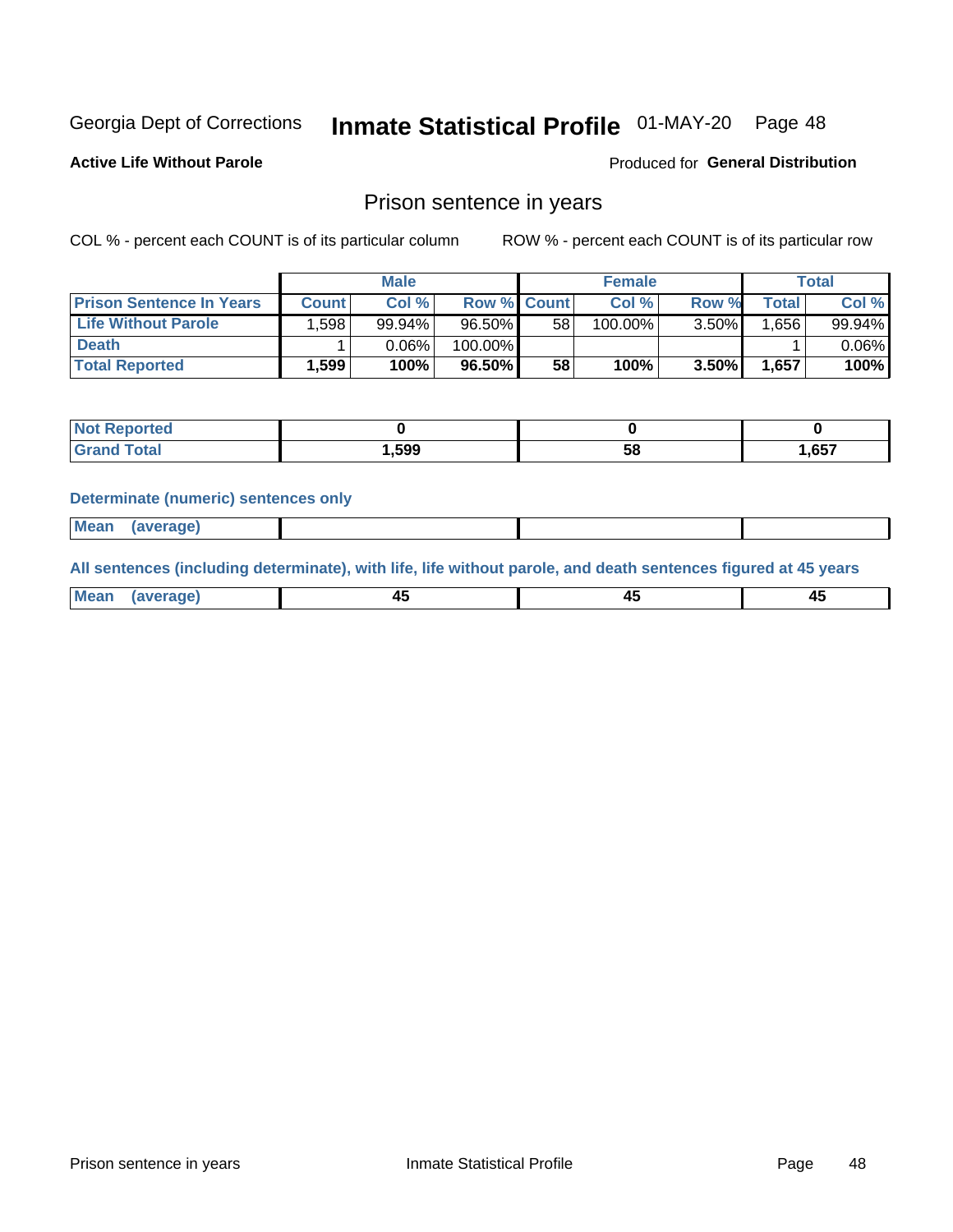#### Georgia Dept of Corrections Inmate Statistical Profile 01-MAY-20 Page 49

### **Active Life Without Parole**

### **Produced for General Distribution**

## Primary offense, broken out into felonies vs misdemeanors

COL % - percent each COUNT is of its particular column

|                                  |              | <b>Male</b> |                    |    | <b>Female</b> |          |                    | Total   |
|----------------------------------|--------------|-------------|--------------------|----|---------------|----------|--------------------|---------|
| <b>Felonies and Misdemeanors</b> | <b>Count</b> | Col%        | <b>Row % Count</b> |    | Col%          | Row %    | Total <sub>1</sub> | Col %   |
| <b>Felonies</b>                  | .583         | 100.00%     | 96.58%             | 56 | 100.00%       | $3.42\%$ | 1.639              | 100.00% |
| <b>Total Reported</b>            | .583         | 100%        | 96.58%             | 56 | $100\%$       | 3.42%    | 1,639              | 100%    |

| <b>Not Reported</b>   |       |      | 18   |
|-----------------------|-------|------|------|
| `otal<br><b>Grand</b> | Ⅰ,599 | ,585 | ,657 |

| <b>Mode</b><br>frequent)<br>nies<br>≧ (most tr.<br>. | onies<br>. | lonies<br>енл<br>____ |
|------------------------------------------------------|------------|-----------------------|
|------------------------------------------------------|------------|-----------------------|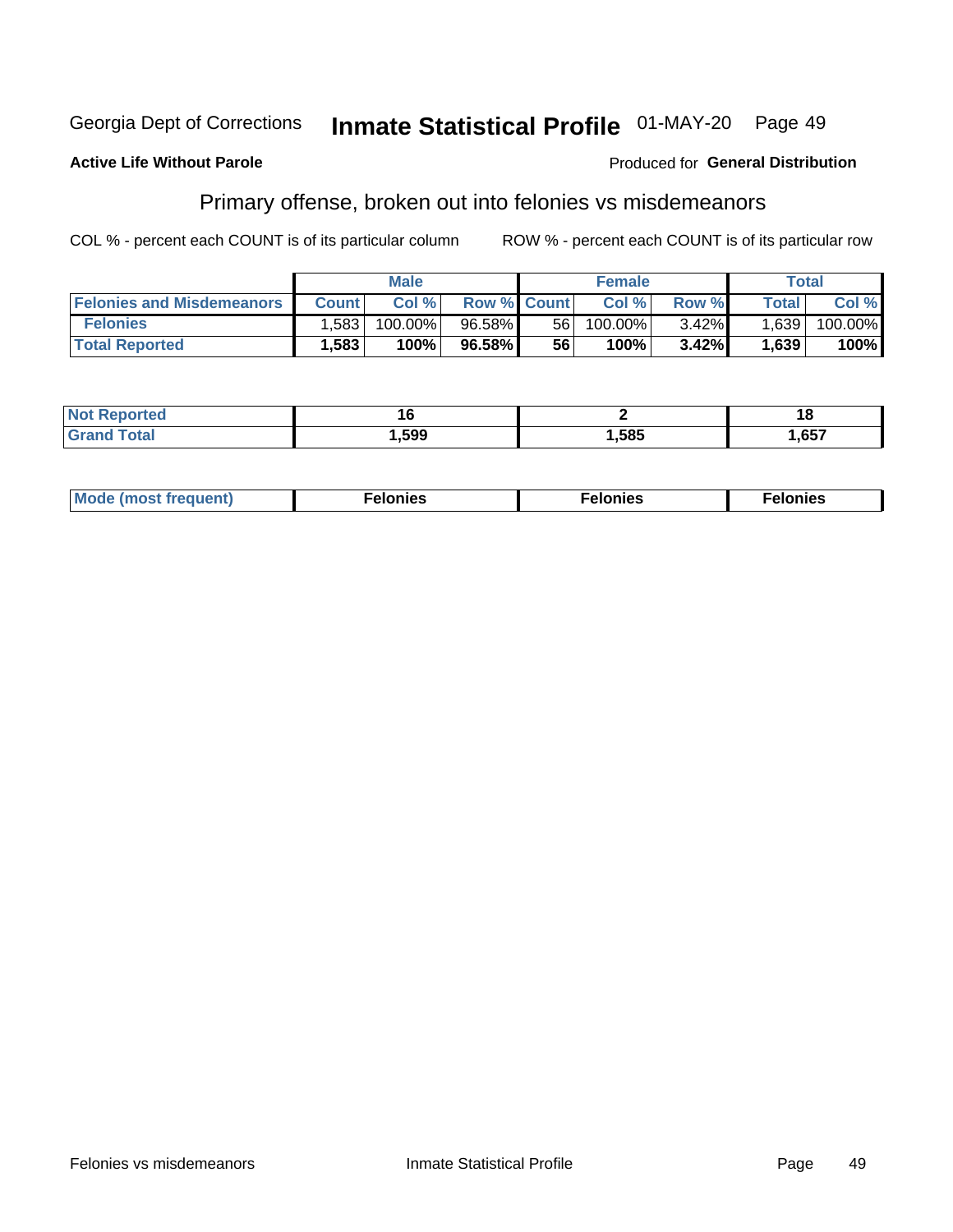#### Inmate Statistical Profile 01-MAY-20 Page 50 Georgia Dept of Corrections

### **Active Life Without Parole**

### Produced for General Distribution

## Primary offense, broken out into six broad crime categories

COL % - percent each COUNT is of its particular column

|                         |              | <b>Male</b> |           |                    | <b>Female</b> |       |              | Total  |
|-------------------------|--------------|-------------|-----------|--------------------|---------------|-------|--------------|--------|
| <b>Crime Categories</b> | <b>Count</b> | Col%        |           | <b>Row % Count</b> | Col %         | Row % | <b>Total</b> | Col %  |
| <b>Violent</b>          | .385         | 86.62%      | 96.05%    | 57                 | 98.28%        | 3.95% | 1,442        | 87.02% |
| <b>Sex Crime</b>        | 206          | 12.88%      | $99.52\%$ |                    | 1.72%         | .48%  | 207          | 12.49% |
| <b>Drug</b>             |              | .50%        | 100.00%   |                    | .00%          |       |              | .48%   |
| <b>Total Reported</b>   | 1,599        | 100%        | 96.5%     | 58                 | 100%          | 3.5%  | 1,657        | 100%   |

| --          |      |           |            |  |
|-------------|------|-----------|------------|--|
| -<br>______ | .599 | --<br>ີວເ | <b>CET</b> |  |

| Mo<br>quenti | .<br>iolent<br>ΊΙ. | --<br>olent | .<br>'ent |
|--------------|--------------------|-------------|-----------|
|              |                    |             |           |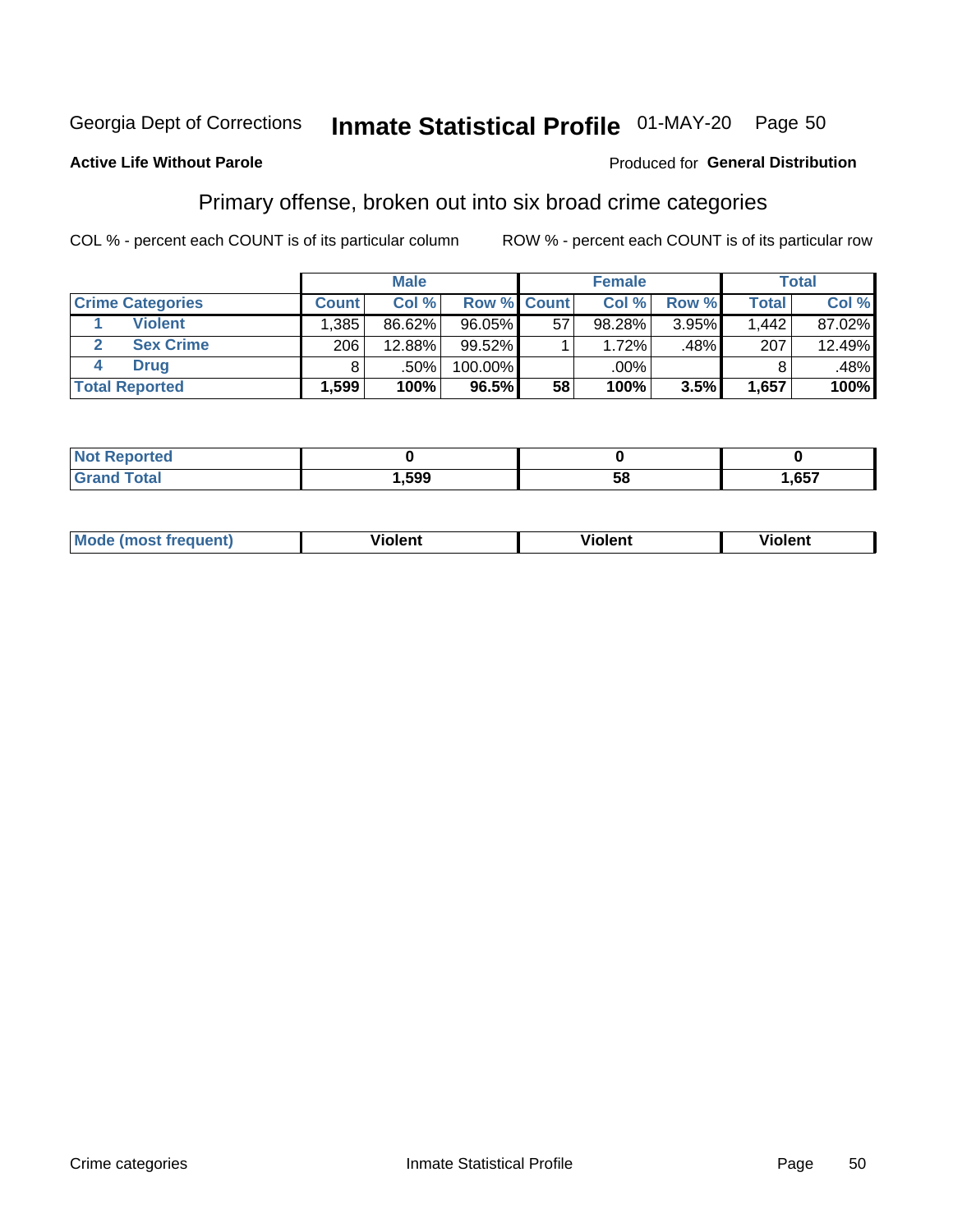# Inmate Statistical Profile 01-MAY-20 Page 51

## **Active Life Without Parole**

### **Produced for General Distribution**

## Primary offense, detailed offense code

COL % - percent each COUNT is of its particular column

|                                            |                | <b>Male</b>               |         |                 | <b>Female</b> |        |                | <b>Total</b> |
|--------------------------------------------|----------------|---------------------------|---------|-----------------|---------------|--------|----------------|--------------|
| <b>Primary Offense</b>                     | <b>Count</b>   | $\overline{\text{Col}}$ % | Row %   | <b>Count</b>    | Col %         | Row %  | <b>Total</b>   | Col %        |
| <b>Agg Sex Battery Atmpt (2099)</b>        | 1.             | .06%                      | 100.00% |                 |               |        | 1              | $.06\%$      |
| <b>Aggrav Assault (1302)</b>               | 2              | .13%                      | 66.67%  | 1               | 1.72%         | 33.33% | 3              | .18%         |
| <b>Aggrav Battery (1305)</b>               |                | .06%                      | 100.00% |                 |               |        | 1              | $.06\%$      |
| <b>Aggrav Child Molestation (2021)</b>     | 28             | 1.75%                     | 100.00% |                 |               |        | 28             | 1.69%        |
| <b>Aggrav Sexual Battery (2009)</b>        | 7              | .44%                      | 100.00% |                 |               |        | $\overline{7}$ | .42%         |
| <b>Aggrav Sodomy (2003)</b>                | 12             | .75%                      | 100.00% |                 |               |        | 12             | .72%         |
| <b>Armed Robbery (1902)</b>                | 162            | 10.13%                    | 99.39%  | 1.              | 1.72%         | .61%   | 163            | 9.84%        |
| <b>Child Molestation (2019)</b>            | 5              | .31%                      | 100.00% |                 |               |        | 5              | $.30\%$      |
| <b>False Imprisonment (1308)</b>           |                | .06%                      | 100.00% |                 |               |        | 1              | .06%         |
| <b>Hijacking Motor Vehicle (1911)</b>      | 1              | .06%                      | 100.00% |                 |               |        | 1              | $.06\%$      |
| Kidnapping (1311)                          | 94             | 5.88%                     | 100.00% |                 |               |        | 94             | 5.67%        |
| <b>Murder (1101)</b>                       | 1,121          | 70.11%                    | 95.32%  | 55              | 94.83%        | 4.68%  | 1,176          | 70.97%       |
| <b>Poss Of Firearm Dur Crime</b><br>(2910) | 2              | .13%                      | 100.00% |                 |               |        | 2              | .12%         |
| Poss W Int Dist Cocaine (4050)             | 1              | .06%                      | 100.00% |                 |               |        | 1              | $.06\%$      |
| <b>Rape (2001)</b>                         | 153            | 9.57%                     | 99.35%  | $\mathbf 1$     | 1.72%         | .65%   | 154            | 9.29%        |
| S/D Cocaine (4021)                         |                | .06%                      | 100.00% |                 |               |        |                | $.06\%$      |
| S/D Cont Sub Public (4017)                 | 1              | .06%                      | 100.00% |                 |               |        | 1              | $.06\%$      |
| S/D Cont Sub School (4018)                 | 1              | .06%                      | 100.00% |                 |               |        | 1              | $.06\%$      |
| <b>Traf Cocaine 401+ Gm (4103)</b>         | $\overline{2}$ | .13%                      | 100.00% |                 |               |        | $\overline{2}$ | .12%         |
| Traf Methamph 28-199 Gm<br>(4140)          | 1              | .06%                      | 100.00% |                 |               |        | 1              | $.06\%$      |
| Traf Narcotic 29+ Gm (4113)                |                | .06%                      | 100.00% |                 |               |        |                | $.06\%$      |
| <b>Traffick Sexual Servitude (1331)</b>    |                | .06%                      | 100.00% |                 |               |        |                | .06%         |
| <b>Total Rported</b>                       | 1,599          | 100%                      | 96.5%   | $\overline{58}$ | 100%          | 3.5%   | 1,657          | 100%         |

| Reported<br><b>Not</b>   |      |    |       |
|--------------------------|------|----|-------|
| Total<br>C <sub>uc</sub> | ,599 | 58 | 1,657 |

| Mode (most frequent) | 1101 Murder | 1101 Murder | 1101 Murder |
|----------------------|-------------|-------------|-------------|
|----------------------|-------------|-------------|-------------|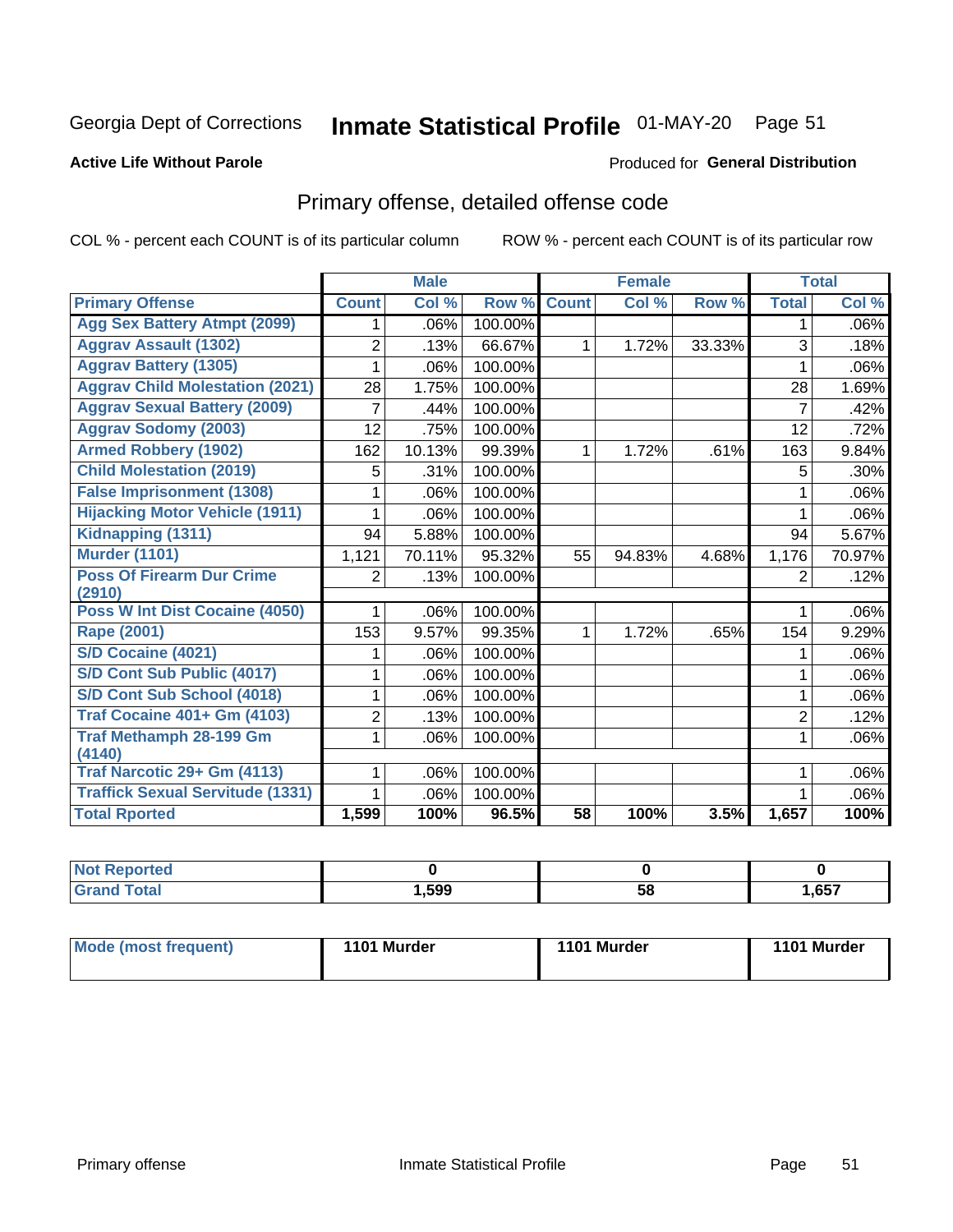# Inmate Statistical Profile 01-MAY-20 Page 52

### **Active Life Without Parole**

### Produced for General Distribution

## County of conviction of primary offense

COL % - percent each COUNT is of its particular column

|                               |                         |                | <b>Male</b> |         |                | <b>Female</b> |        |                | <b>Total</b> |
|-------------------------------|-------------------------|----------------|-------------|---------|----------------|---------------|--------|----------------|--------------|
| <b>County of Conviction</b>   |                         | <b>Count</b>   | Col%        | Row %   | <b>Count</b>   | Col %         | Row %  | <b>Total</b>   | Col %        |
| 000<br><b>Unknown</b>         |                         | 16             | 1.00%       | 88.89%  | $\overline{2}$ | 3.45%         | 11.11% | 18             | 1.09%        |
| <b>Appling County</b><br>001  |                         | 4              | .25%        | 100.00% |                |               |        | 4              | .24%         |
| 002                           | <b>Atkinson County</b>  | 4              | .25%        | 100.00% |                |               |        | 4              | .24%         |
| <b>Bacon County</b><br>003    |                         | 5              | .31%        | 100.00% |                |               |        | 5              | .30%         |
| <b>Baker County</b><br>004    |                         | $\mathbf{1}$   | .06%        | 100.00% |                |               |        | $\mathbf{1}$   | .06%         |
| <b>Baldwin County</b><br>005  |                         | 4              | .25%        | 100.00% |                |               |        | 4              | .24%         |
| <b>Banks County</b><br>006    |                         | 3              | .19%        | 100.00% |                |               |        | 3              | .18%         |
| <b>Barrow County</b><br>007   |                         | $\overline{7}$ | .44%        | 100.00% |                |               |        | $\overline{7}$ | .42%         |
| <b>Bartow County</b><br>008   |                         | 9              | .56%        | 90.00%  | 1              | 1.72%         | 10.00% | 10             | .60%         |
| <b>Ben Hill County</b><br>009 |                         | 8              | .50%        | 100.00% |                |               |        | 8              | .48%         |
| <b>Berrien County</b><br>010  |                         | $\overline{2}$ | .13%        | 100.00% |                |               |        | $\overline{2}$ | .12%         |
| <b>Bibb County</b><br>011     |                         | 45             | 2.81%       | 95.74%  | $\overline{2}$ | 3.45%         | 4.26%  | 47             | 2.84%        |
| <b>Bleckley County</b><br>012 |                         | $\mathbf{1}$   | .06%        | 100.00% |                |               |        | $\mathbf{1}$   | .06%         |
| <b>Brantley County</b><br>013 |                         | $\overline{2}$ | .13%        | 100.00% |                |               |        | $\overline{2}$ | .12%         |
| <b>Brooks County</b><br>014   |                         | $\overline{2}$ | .13%        | 100.00% |                |               |        | $\overline{2}$ | .12%         |
| <b>Bryan County</b><br>015    |                         | $\mathbf{1}$   | .06%        | 100.00% |                |               |        | $\mathbf{1}$   | .06%         |
| <b>Bulloch County</b><br>016  |                         | 7              | .44%        | 87.50%  | 1              | 1.72%         | 12.50% | 8              | .48%         |
| <b>Burke County</b><br>017    |                         | 13             | .81%        | 100.00% |                |               |        | 13             | .78%         |
| <b>Butts County</b><br>018    |                         | 4              | .25%        | 100.00% |                |               |        | 4              | .24%         |
| <b>Calhoun County</b><br>019  |                         | 3              | .19%        | 100.00% |                |               |        | $\overline{3}$ | .18%         |
| <b>Camden County</b><br>020   |                         | 6              | .38%        | 100.00% |                |               |        | 6              | .36%         |
| <b>Candler County</b><br>021  |                         | 3              | .19%        | 100.00% |                |               |        | 3              | .18%         |
| <b>Carroll County</b><br>022  |                         | 5              | .31%        | 100.00% |                |               |        | 5              | .30%         |
| <b>Catoosa County</b><br>023  |                         | 4              | .25%        | 80.00%  | 1              | 1.72%         | 20.00% | 5              | .30%         |
| 025                           | <b>Chatham County</b>   | 67             | 4.19%       | 97.10%  | $\overline{2}$ | 3.45%         | 2.90%  | 69             | 4.16%        |
| 027                           | <b>Chattooga County</b> | $\mathbf{1}$   | .06%        | 100.00% |                |               |        | 1              | .06%         |
| 028                           | <b>Cherokee County</b>  | 10             | .63%        | 100.00% |                |               |        | 10             | .60%         |
| <b>Clarke County</b><br>029   |                         | 26             | 1.63%       | 96.30%  | 1              | 1.72%         | 3.70%  | 27             | 1.63%        |
| <b>Clay County</b><br>030     |                         | $\overline{2}$ | .13%        | 100.00% |                |               |        | $\overline{2}$ | .12%         |
| <b>Clayton County</b><br>031  |                         | 72             | 4.50%       | 93.51%  | 5              | 8.62%         | 6.49%  | 77             | 4.65%        |
| <b>Clinch County</b><br>032   |                         | $\mathbf{1}$   | .06%        | 100.00% |                |               |        | 1              | .06%         |
| 033<br><b>Cobb County</b>     |                         | 73             | 4.57%       | 97.33%  | 2              | 3.45%         | 2.67%  | 75             | 4.53%        |
| <b>Coffee County</b><br>034   |                         | 10             | .63%        | 83.33%  | $\overline{2}$ | 3.45%         | 16.67% | 12             | .72%         |
| <b>Colquitt County</b><br>035 |                         | 3              | .19%        | 100.00% |                |               |        | 3              | .18%         |
| 036                           | <b>Columbia County</b>  | 9              | .56%        | 81.82%  | $\overline{2}$ | 3.45%         | 18.18% | 11             | .66%         |
| <b>Cook County</b><br>037     |                         | 5              | .31%        | 100.00% |                |               |        | 5              | .30%         |
| <b>Coweta County</b><br>038   |                         | 9              | .56%        | 100.00% |                |               |        | 9              | .54%         |
| <b>Crisp County</b><br>040    |                         | $\overline{7}$ | .44%        | 100.00% |                |               |        | $\overline{7}$ | .42%         |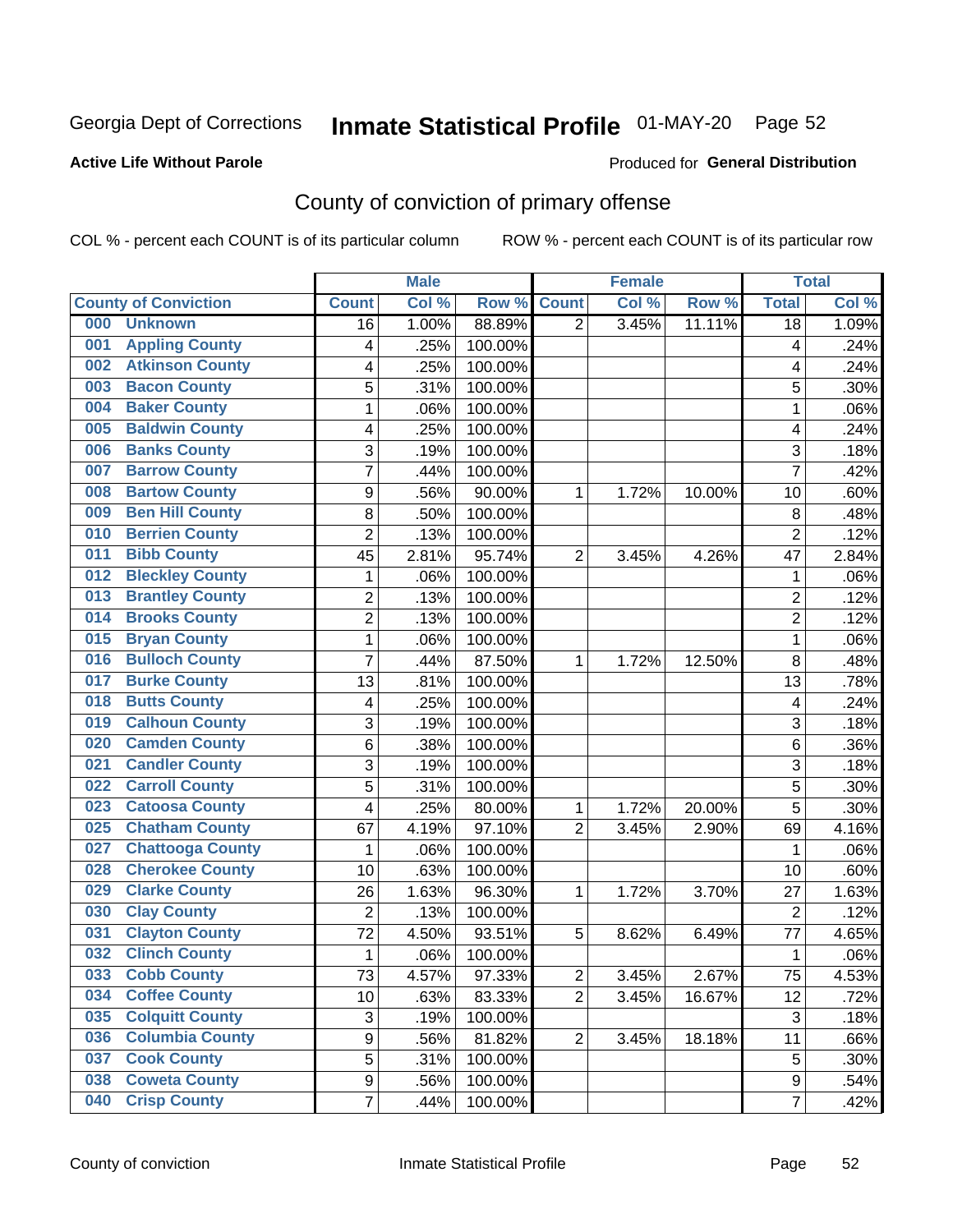# Inmate Statistical Profile 01-MAY-20 Page 53

### **Active Life Without Parole**

### Produced for General Distribution

## County of conviction of primary offense

COL % - percent each COUNT is of its particular column

|     |                             |                  | <b>Male</b> |         |                | <b>Female</b> |        |                | <b>Total</b> |
|-----|-----------------------------|------------------|-------------|---------|----------------|---------------|--------|----------------|--------------|
|     | <b>County of Conviction</b> | <b>Count</b>     | Col %       | Row %   | <b>Count</b>   | Col %         | Row %  | <b>Total</b>   | Col %        |
| 041 | <b>Dade County</b>          | 1                | .06%        | 100.00% |                |               |        | 1              | .06%         |
| 042 | <b>Dawson County</b>        | $\overline{2}$   | .13%        | 100.00% |                |               |        | $\overline{2}$ | .12%         |
| 043 | <b>Decatur County</b>       | 6                | .38%        | 100.00% |                |               |        | 6              | .36%         |
| 044 | <b>Dekalb County</b>        | 146              | 9.13%       | 97.33%  | 4              | 6.90%         | 2.67%  | 150            | 9.05%        |
| 046 | <b>Dooly County</b>         | $\overline{2}$   | .13%        | 100.00% |                |               |        | $\overline{2}$ | .12%         |
| 047 | <b>Dougherty County</b>     | 30               | 1.88%       | 96.77%  | 1              | 1.72%         | 3.23%  | 31             | 1.87%        |
| 048 | <b>Douglas County</b>       | 38               | 2.38%       | 95.00%  | $\overline{2}$ | 3.45%         | 5.00%  | 40             | 2.41%        |
| 049 | <b>Early County</b>         | $\mathbf 2$      | .13%        | 100.00% |                |               |        | $\overline{2}$ | .12%         |
| 051 | <b>Effingham County</b>     | 7                | .44%        | 100.00% |                |               |        | $\overline{7}$ | .42%         |
| 052 | <b>Elbert County</b>        | $\overline{2}$   | .13%        | 66.67%  | 1              | 1.72%         | 33.33% | 3              | .18%         |
| 053 | <b>Emanuel County</b>       | 12               | .75%        | 100.00% |                |               |        | 12             | .72%         |
| 056 | <b>Fayette County</b>       | $\boldsymbol{9}$ | .56%        | 100.00% |                |               |        | 9              | .54%         |
| 057 | <b>Floyd County</b>         | 34               | 2.13%       | 97.14%  | $\mathbf{1}$   | 1.72%         | 2.86%  | 35             | 2.11%        |
| 058 | <b>Forsyth County</b>       | 4                | .25%        | 80.00%  | 1              | 1.72%         | 20.00% | 5              | .30%         |
| 059 | <b>Franklin County</b>      | 6                | .38%        | 85.71%  | 1              | 1.72%         | 14.29% | $\overline{7}$ | .42%         |
| 060 | <b>Fulton County</b>        | 218              | 13.63%      | 98.64%  | 3              | 5.17%         | 1.36%  | 221            | 13.34%       |
| 061 | <b>Gilmer County</b>        | $\overline{2}$   | .13%        | 100.00% |                |               |        | $\overline{2}$ | .12%         |
| 063 | <b>Glynn County</b>         | 22               | 1.38%       | 100.00% |                |               |        | 22             | 1.33%        |
| 064 | <b>Gordon County</b>        | 7                | .44%        | 100.00% |                |               |        | $\overline{7}$ | .42%         |
| 065 | <b>Grady County</b>         | 3                | .19%        | 100.00% |                |               |        | 3              | .18%         |
| 066 | <b>Greene County</b>        | $\overline{2}$   | .13%        | 100.00% |                |               |        | $\overline{2}$ | .12%         |
| 067 | <b>Gwinnett County</b>      | 70               | 4.38%       | 94.59%  | 4              | 6.90%         | 5.41%  | 74             | 4.47%        |
| 068 | <b>Habersham County</b>     | $\overline{4}$   | .25%        | 100.00% |                |               |        | 4              | .24%         |
| 069 | <b>Hall County</b>          | 23               | 1.44%       | 85.19%  | 4              | 6.90%         | 14.81% | 27             | 1.63%        |
| 070 | <b>Hancock County</b>       | 4                | .25%        | 100.00% |                |               |        | 4              | .24%         |
| 071 | <b>Haralson County</b>      | 5                | .31%        | 100.00% |                |               |        | 5              | .30%         |
| 072 | <b>Harris County</b>        | $\overline{2}$   | .13%        | 100.00% |                |               |        | $\overline{2}$ | .12%         |
| 073 | <b>Hart County</b>          | 3                | .19%        | 100.00% |                |               |        | $\overline{3}$ | .18%         |
| 075 | <b>Henry County</b>         | 18               | 1.13%       | 94.74%  | $\mathbf{1}$   | 1.72%         | 5.26%  | 19             | 1.15%        |
| 076 | <b>Houston County</b>       | 26               | 1.63%       | 100.00% |                |               |        | 26             | 1.57%        |
| 077 | <b>Irwin County</b>         | $\overline{2}$   | .13%        | 100.00% |                |               |        | $\overline{2}$ | .12%         |
| 078 | <b>Jackson County</b>       | 11               | .69%        | 100.00% |                |               |        | 11             | .66%         |
| 079 | <b>Jasper County</b>        | $\mathbf{1}$     | .06%        | 100.00% |                |               |        | $\mathbf{1}$   | .06%         |
| 080 | <b>Jeff Davis County</b>    | 1                | .06%        | 100.00% |                |               |        | $\mathbf{1}$   | .06%         |
| 081 | <b>Jefferson County</b>     | 6                | .38%        | 100.00% |                |               |        | 6              | .36%         |
| 082 | <b>Jenkins County</b>       | $\overline{2}$   | .13%        | 100.00% |                |               |        | $\overline{2}$ | .12%         |
| 083 | <b>Johnson County</b>       | $\mathbf 1$      | .06%        | 100.00% |                |               |        | $\mathbf 1$    | .06%         |
| 084 | <b>Jones County</b>         | $\mathbf 1$      | .06%        | 50.00%  | 1              | 1.72%         | 50.00% | $\overline{2}$ | .12%         |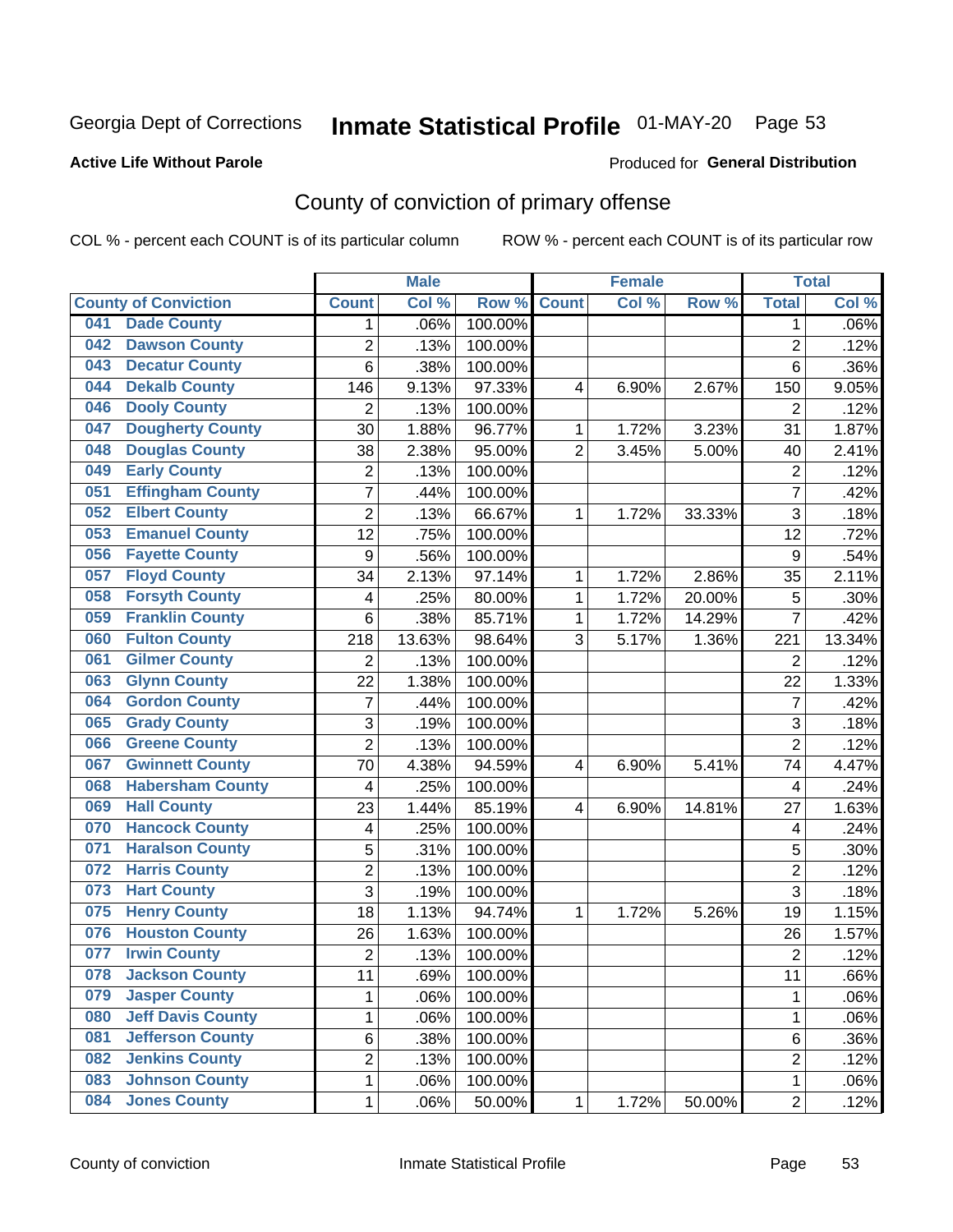# Inmate Statistical Profile 01-MAY-20 Page 54

### **Active Life Without Parole**

## **Produced for General Distribution**

## County of conviction of primary offense

COL % - percent each COUNT is of its particular column

|                                        |                | <b>Male</b> |         |                | <b>Female</b> |          |                | <b>Total</b> |
|----------------------------------------|----------------|-------------|---------|----------------|---------------|----------|----------------|--------------|
| <b>County of Conviction</b>            | <b>Count</b>   | Col %       | Row %   | <b>Count</b>   | Col %         | Row %    | <b>Total</b>   | Col %        |
| <b>Lamar County</b><br>085             | 1              | .06%        | 100.00% |                |               |          | 1              | $.06\%$      |
| <b>Lanier County</b><br>086            | $\overline{2}$ | .13%        | 100.00% |                |               |          | $\overline{2}$ | .12%         |
| <b>Laurens County</b><br>087           | 4              | .25%        | 100.00% |                |               |          | 4              | .24%         |
| <b>Lee County</b><br>088               | 4              | .25%        | 100.00% |                |               |          | 4              | .24%         |
| <b>Liberty County</b><br>089           | 7              | .44%        | 100.00% |                |               |          | 7              | .42%         |
| <b>Long County</b><br>091              | 5              | .31%        | 100.00% |                |               |          | 5              | .30%         |
| <b>Lowndes County</b><br>092           | 8              | .50%        | 100.00% |                |               |          | 8              | .48%         |
| <b>Lumpkin County</b><br>093           | 1              | .06%        | 100.00% |                |               |          | $\mathbf{1}$   | .06%         |
| <b>Madison County</b><br>095           | 3              | .19%        | 100.00% |                |               |          | 3              | .18%         |
| <b>Marion County</b><br>096            | 1              | .06%        | 100.00% |                |               |          | $\mathbf{1}$   | .06%         |
| <b>Mcduffie County</b><br>097          | 3              | .19%        | 100.00% |                |               |          | 3              | .18%         |
| <b>Meriwether County</b><br>099        | $\overline{2}$ | .13%        | 100.00% |                |               |          | $\overline{2}$ | .12%         |
| <b>Miller County</b><br>100            | 1              | .06%        | 100.00% |                |               |          | $\mathbf{1}$   | .06%         |
| <b>Mitchell County</b><br>101          | 3              | .19%        | 100.00% |                |               |          | 3              | .18%         |
| <b>Monroe County</b><br>102            | 7              | .44%        | 100.00% |                |               |          | $\overline{7}$ | .42%         |
| <b>Morgan County</b><br>104            | 1              | .06%        | 100.00% |                |               |          | $\mathbf{1}$   | .06%         |
| <b>Murray County</b><br>105            | 5              | .31%        | 100.00% |                |               |          | 5              | .30%         |
| <b>Muscogee County</b><br>106          | 47             | 2.94%       | 97.92%  | 1              | 1.72%         | 2.08%    | 48             | 2.90%        |
| <b>Newton County</b><br>107            | 16             | 1.00%       | 88.89%  | $\overline{2}$ | 3.45%         | 11.11%   | 18             | 1.09%        |
| <b>Oconee County</b><br>108            | 1              | .06%        | 100.00% |                |               |          | 1              | .06%         |
| <b>Oglethorpe County</b><br>109        | 2              | .13%        | 100.00% |                |               |          | $\overline{2}$ | .12%         |
| <b>Paulding County</b><br>110          | 6              | .38%        | 100.00% |                |               |          | 6              | .36%         |
| <b>Peach County</b><br>111             | 4              | .25%        | 100.00% |                |               |          | 4              | .24%         |
| <b>Pickens County</b><br>112           | $\overline{2}$ | .13%        | 100.00% |                |               |          | $\overline{2}$ | .12%         |
| <b>Pierce County</b><br>113            | 2              | .13%        | 100.00% |                |               |          | $\overline{2}$ | .12%         |
| <b>Pike County</b><br>$\overline{114}$ | 3              | .19%        | 60.00%  | $\overline{2}$ | 3.45%         | 40.00%   | 5              | .30%         |
| <b>Polk County</b><br>115              | 5              | .31%        | 100.00% |                |               |          | 5              | .30%         |
| <b>Pulaski County</b><br>116           | 1              | .06%        | 100.00% |                |               |          | 1              | .06%         |
| <b>Putnam County</b><br>117            | 7              | .44%        | 100.00% |                |               |          | 7              | .42%         |
| <b>Rabun County</b><br>119             | 1              | .06%        | 100.00% |                |               |          | $\mathbf{1}$   | .06%         |
| <b>Randolph County</b><br>120          | $\overline{2}$ | .13%        | 100.00% |                |               |          | $\overline{2}$ | .12%         |
| <b>Richmond County</b><br>121          | 78             | 4.88%       | 96.30%  | 3              | 5.17%         | $3.70\%$ | 81             | 4.89%        |
| <b>Rockdale County</b><br>122          | 10             | .63%        | 100.00% |                |               |          | 10             | .60%         |
| <b>Seminole County</b><br>$125$        | $\overline{2}$ | .13%        | 100.00% |                |               |          | $\overline{2}$ | .12%         |
| <b>Spalding County</b><br>126          | 14             | .88%        | 100.00% |                |               |          | 14             | .84%         |
| <b>Stephens County</b><br>127          | 3              | .19%        | 100.00% |                |               |          | 3              | .18%         |
| <b>Stewart County</b><br>128           | 1              | .06%        | 100.00% |                |               |          | 1              | .06%         |
| <b>Sumter County</b><br>129            | 5              | .31%        | 100.00% |                |               |          | 5              | .30%         |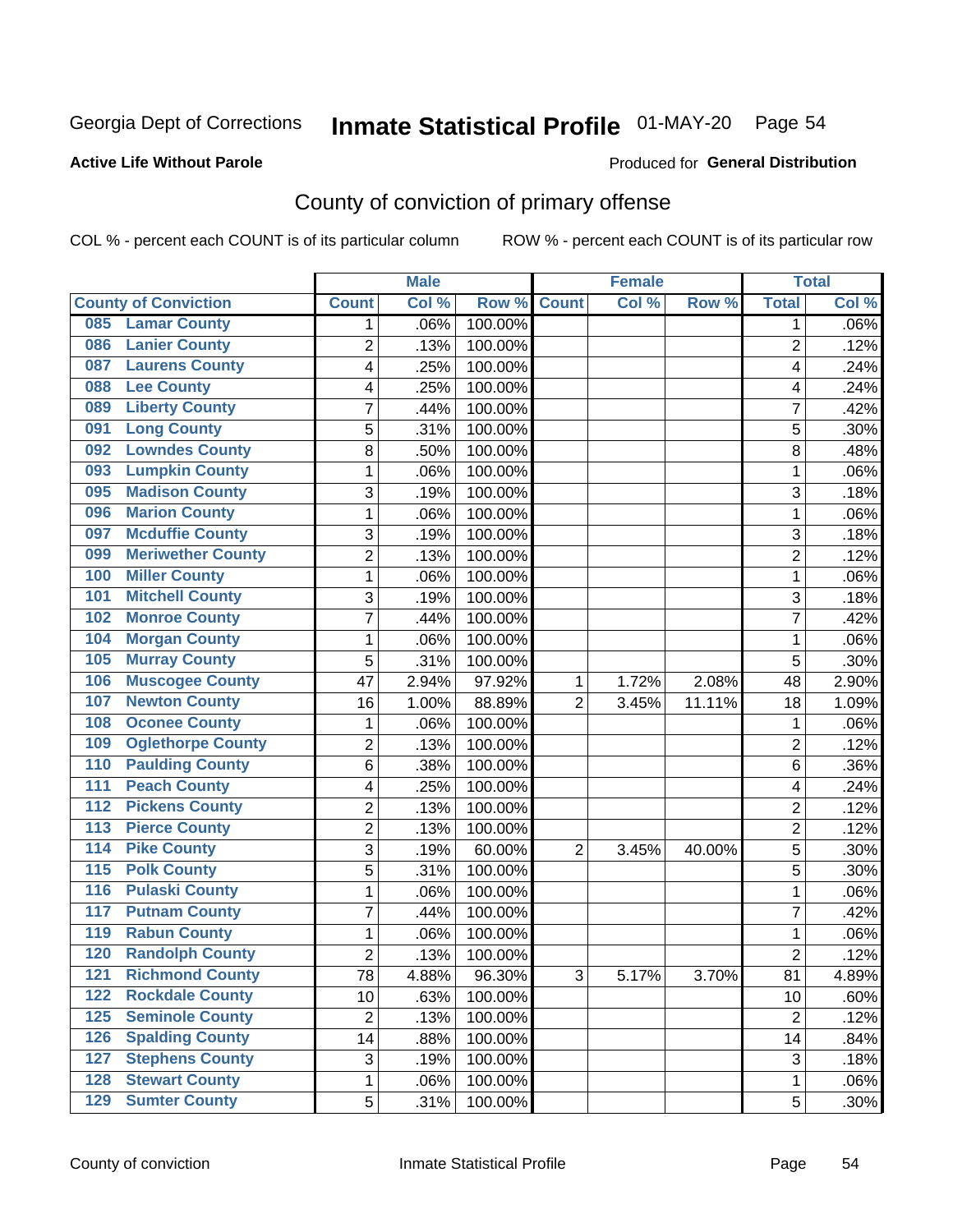# Inmate Statistical Profile 01-MAY-20 Page 55

### **Active Life Without Parole**

### Produced for General Distribution

## County of conviction of primary offense

COL % - percent each COUNT is of its particular column

|                                 |                | <b>Male</b> |         |                 | <b>Female</b> |        |                | <b>Total</b> |
|---------------------------------|----------------|-------------|---------|-----------------|---------------|--------|----------------|--------------|
| <b>County of Conviction</b>     | <b>Count</b>   | Col %       | Row %   | <b>Count</b>    | Col %         | Row %  | <b>Total</b>   | Col %        |
| <b>Taliaferro County</b><br>131 | 1              | .06%        | 100.00% |                 |               |        | 1              | .06%         |
| <b>Tattnall County</b><br>132   | 3              | .19%        | 75.00%  | 1               | 1.72%         | 25.00% | 4              | .24%         |
| <b>Taylor County</b><br>133     | 1              | .06%        | 100.00% |                 |               |        | 1              | .06%         |
| <b>Terrell County</b><br>135    | 3              | .19%        | 100.00% |                 |               |        | 3              | .18%         |
| <b>Thomas County</b><br>136     | 6              | .38%        | 100.00% |                 |               |        | 6              | .36%         |
| <b>Tift County</b><br>137       | 9              | .56%        | 100.00% |                 |               |        | 9              | .54%         |
| <b>Toombs County</b><br>138     | 10             | .63%        | 100.00% |                 |               |        | 10             | .60%         |
| <b>Towns County</b><br>139      | 1              | .06%        | 100.00% |                 |               |        | 1              | .06%         |
| <b>Treutlen County</b><br>140   | 5              | .31%        | 100.00% |                 |               |        | 5              | .30%         |
| <b>Troup County</b><br>141      | 10             | .63%        | 90.91%  | 1               | 1.72%         | 9.09%  | 11             | .66%         |
| <b>Turner County</b><br>142     | $\overline{2}$ | .13%        | 100.00% |                 |               |        | $\overline{2}$ | .12%         |
| <b>Twiggs County</b><br>143     | 1              | .06%        | 100.00% |                 |               |        | 1              | .06%         |
| <b>Upson County</b><br>145      | 5              | .31%        | 100.00% |                 |               |        | 5              | .30%         |
| <b>Walker County</b><br>146     | 9              | .56%        | 90.00%  | 1               | 1.72%         | 10.00% | 10             | .60%         |
| <b>Walton County</b><br>147     | 20             | 1.25%       | 100.00% |                 |               |        | 20             | 1.21%        |
| <b>Ware County</b><br>148       | 16             | 1.00%       | 100.00% |                 |               |        | 16             | .97%         |
| <b>Warren County</b><br>149     | 3              | .19%        | 75.00%  | 1               | 1.72%         | 25.00% | 4              | .24%         |
| <b>Washington County</b><br>150 | 6              | .38%        | 100.00% |                 |               |        | 6              | .36%         |
| <b>Wayne County</b><br>151      | 12             | .75%        | 100.00% |                 |               |        | 12             | .72%         |
| <b>White County</b><br>154      | 1              | .06%        | 100.00% |                 |               |        | 1              | .06%         |
| <b>Whitfield County</b><br>155  | 13             | .81%        | 92.86%  | 1               | 1.72%         | 7.14%  | 14             | .84%         |
| <b>Wilkes County</b><br>157     | 2              | .13%        | 100.00% |                 |               |        | $\overline{2}$ | .12%         |
| <b>Worth County</b><br>159      | 1              | .06%        | 100.00% |                 |               |        |                | .06%         |
| <b>Total Rported</b>            | 1,599          | 100%        | 96.5%   | $\overline{58}$ | 100%          | 3.5%   | 1,657          | 100%         |

| τeα |      |    |      |
|-----|------|----|------|
|     | ,599 | 58 | ,657 |

| <b>Mode (most frequent)</b> | <b>Fulton County</b> | <b>Clayton County</b> | <b>Fulton County</b> |
|-----------------------------|----------------------|-----------------------|----------------------|
|-----------------------------|----------------------|-----------------------|----------------------|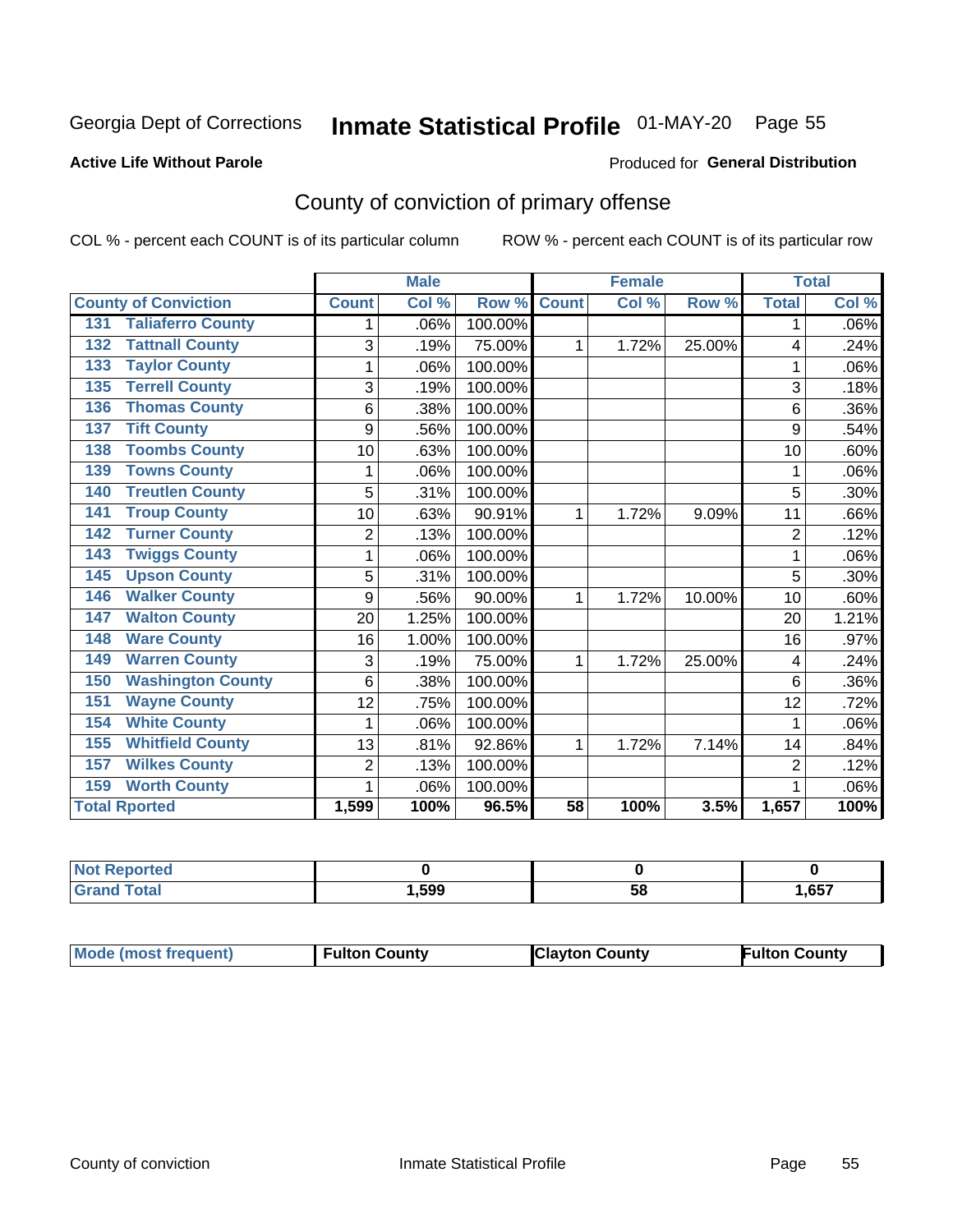## Georgia Dept of Corrections **Active Life Without Parole**

# Inmate Statistical Profile 01-MAY-20 Page 56

Produced for General Distribution

# Circuit of conviction of primary offense

COL % - percent each COUNT is of its particular column ROW % - percent each COUNT is of its particular row

|                         |                                 |                | <b>Male</b> |         |                          | <b>Female</b> |        |                 | <b>Total</b> |
|-------------------------|---------------------------------|----------------|-------------|---------|--------------------------|---------------|--------|-----------------|--------------|
|                         | <b>Circuit of Conviction</b>    | <b>Count</b>   | Col %       | Row %   | <b>Count</b>             | Col %         | Row %  | <b>Total</b>    | Col %        |
| 1                       | <b>Alapaha Circuit</b>          | 14             | .88%        | 100.00% |                          |               |        | 14              | .85%         |
| $\overline{2}$          | <b>Alcovy Circuit</b>           | 36             | 2.27%       | 94.74%  | $\overline{2}$           | 3.57%         | 5.26%  | 38              | 2.32%        |
| $\overline{\mathbf{3}}$ | <b>Atlanta Circuit</b>          | 218            | 13.77%      | 98.64%  | 3                        | 5.36%         | 1.36%  | 221             | 13.48%       |
| 4                       | <b>Atlantic Circuit</b>         | 16             | 1.01%       | 94.12%  | $\mathbf 1$              | 1.79%         | 5.88%  | 17              | 1.04%        |
| 5                       | <b>Augusta Circuit</b>          | 100            | 6.32%       | 95.24%  | 5                        | 8.93%         | 4.76%  | 105             | 6.41%        |
| $\overline{6}$          | <b>Blue Ridge Circuit</b>       | 10             | .63%        | 100.00% |                          |               |        | 10              | .61%         |
| 7                       | <b>Brunswick Circuit</b>        | 45             | 2.84%       | 100.00% |                          |               |        | 45              | 2.75%        |
| 8                       | <b>Chattahoochee Circuit</b>    | 51             | 3.22%       | 98.08%  | 1                        | 1.79%         | 1.92%  | 52              | 3.17%        |
| $\overline{9}$          | <b>Cherokee Circuit</b>         | 16             | 1.01%       | 94.12%  | 1                        | 1.79%         | 5.88%  | 17              | 1.04%        |
| 10                      | <b>Clayton Circuit</b>          | 72             | 4.55%       | 93.51%  | $\sqrt{5}$               | 8.93%         | 6.49%  | 77              | 4.70%        |
| $\overline{11}$         | <b>Cobb Circuit</b>             | 73             | 4.61%       | 97.33%  | $\overline{c}$           | 3.57%         | 2.67%  | 75              | 4.58%        |
| 12                      | <b>Conasauga Circuit</b>        | 18             | 1.14%       | 94.74%  | $\mathbf{1}$             | 1.79%         | 5.26%  | 19              | 1.16%        |
| 13                      | <b>Cordele Circuit</b>          | 17             | 1.07%       | 100.00% |                          |               |        | 17              | 1.04%        |
| $\overline{14}$         | <b>Coweta Circuit</b>           | 26             | 1.64%       | 96.30%  | $\mathbf{1}$             | 1.79%         | 3.70%  | 27              | 1.65%        |
| $\overline{15}$         | <b>Dougherty Circuit</b>        | 30             | 1.90%       | 96.77%  | $\mathbf 1$              | 1.79%         | 3.23%  | 31              | 1.89%        |
| 16                      | <b>Dublin Circuit</b>           | 11             | .69%        | 100.00% |                          |               |        | 11              | .67%         |
| 17                      | <b>Eastern Circuit</b>          | 67             | 4.23%       | 97.10%  | $\overline{2}$           | 3.57%         | 2.90%  | 69              | 4.21%        |
| 18                      | <b>Flint Circuit</b>            | 18             | 1.14%       | 94.74%  | $\mathbf{1}$             | 1.79%         | 5.26%  | 19              | 1.16%        |
| 19                      | <b>Griffin Circuit</b>          | 31             | 1.96%       | 93.94%  | $\overline{2}$           | 3.57%         | 6.06%  | 33              | 2.01%        |
| $\overline{20}$         | <b>Gwinnett Circuit</b>         | 70             | 4.42%       | 94.59%  | 4                        | 7.14%         | 5.41%  | 74              | 4.51%        |
| $\overline{21}$         | <b>Houston Circuit</b>          | 26             | 1.64%       | 100.00% |                          |               |        | 26              | 1.59%        |
| $\overline{22}$         | <b>Lookout Mountain Circuit</b> | 15             | .95%        | 88.24%  | $\overline{2}$           | 3.57%         | 11.76% | 17              | 1.04%        |
| 23                      | <b>Macon Circuit</b>            | 49             | 3.10%       | 96.08%  | $\overline{2}$           | 3.57%         | 3.92%  | 51              | 3.11%        |
| $\overline{24}$         | <b>Middle Circuit</b>           | 37             | 2.34%       | 100.00% |                          |               |        | 37              | 2.26%        |
| $\overline{25}$         | <b>Mountain Circuit</b>         | 8              | .51%        | 100.00% |                          |               |        | 8               | .49%         |
| 26                      | <b>Northeastern Circuit</b>     | 25             | 1.58%       | 86.21%  | $\overline{\mathcal{A}}$ | 7.14%         | 13.79% | 29              | 1.77%        |
| $\overline{27}$         | <b>Northern Circuit</b>         | 16             | 1.01%       | 88.89%  | $\overline{c}$           | 3.57%         | 11.11% | 18              | 1.10%        |
| 28                      | <b>Ocmulgee Circuit</b>         | 20             | 1.26%       | 95.24%  | $\mathbf{1}$             | 1.79%         | 4.76%  | 21              | 1.28%        |
| 29                      | <b>Oconee Circuit</b>           | $\overline{2}$ | .13%        | 100.00% |                          |               |        | $\overline{2}$  | .12%         |
| 30                      | <b>Ogeechee Circuit</b>         | 16             | 1.01%       | 94.12%  | 1                        | 1.79%         | 5.88%  | 17              | 1.04%        |
| $\overline{31}$         | <b>Pataula Circuit</b>          | 12             | .76%        | 100.00% |                          |               |        | 12              | .73%         |
| 32                      | <b>Piedmont Circuit</b>         | 21             | 1.33%       | 100.00% |                          |               |        | 21              | 1.28%        |
| 33                      | <b>Rome Circuit</b>             | 34             | 2.15%       | 97.14%  | $\mathbf{1}$             | 1.79%         | 2.86%  | 35              | 2.14%        |
| 34                      | <b>South Georgia Circuit</b>    | 16             | 1.01%       | 100.00% |                          |               |        | 16              | .98%         |
| 35                      | <b>Southern Circuit</b>         | 19             | 1.20%       | 100.00% |                          |               |        | 19              | 1.16%        |
| 36                      | <b>Southwestern Circuit</b>     | 10             | .63%        | 100.00% |                          |               |        | 10              | .61%         |
| 37                      | <b>Stone Mountain Circuit</b>   | 146            | 9.22%       | 97.33%  | 4                        | 7.14%         | 2.67%  | 150             | 9.15%        |
| 38                      | <b>Tallapoosa Circuit</b>       | 10             | .63%        | 100.00% |                          |               |        | 10              | .61%         |
| 39                      | <b>Tifton Circuit</b>           | 14             | .88%        | 100.00% |                          |               |        | 14              | .85%         |
| 40                      | <b>Toombs Circuit</b>           | 9              | .57%        | 90.00%  | $\mathbf{1}$             | 1.79%         | 10.00% | 10 <sub>1</sub> | .61%         |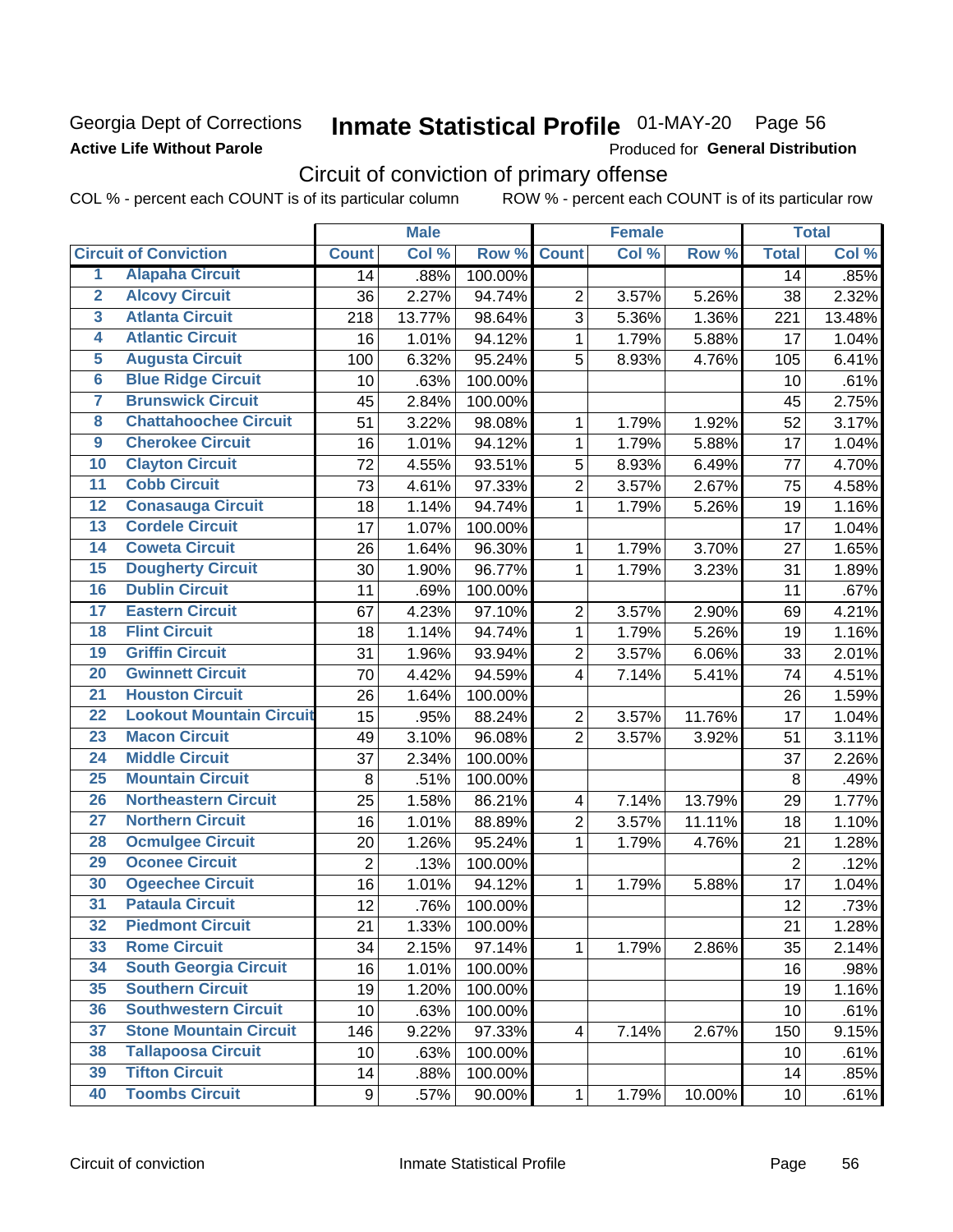## Georgia Dept of Corrections **Active Life Without Parole**

# Inmate Statistical Profile 01-MAY-20 Page 57

Produced for General Distribution

## Circuit of conviction of primary offense

COL % - percent each COUNT is of its particular column ROW % - percent each COUNT is of its particular row

|    |                                  |              | <b>Male</b>    |         |                | <b>Female</b> |        |              | <b>Total</b>   |
|----|----------------------------------|--------------|----------------|---------|----------------|---------------|--------|--------------|----------------|
|    | <b>Circuit of Conviction</b>     | <b>Count</b> | Col %          | Row %   | <b>Count</b>   | Col %         | Row %  | <b>Total</b> | Col %          |
| 41 | <b>Waycross Circuit</b>          | 35           | 2.21%          | 94.59%  | 2              | 3.57%         | 5.41%  | 37           | 2.26%          |
| 42 | <b>Western Circuit</b>           | 27           | 1.71%          | 96.43%  |                | 1.79%         | 3.57%  | 28           | 1.71%          |
| 43 | <b>Rockdale Circuit</b>          | 10           | .63%           | 100.00% |                |               |        | 10           | .61%           |
| 44 | <b>Douglas Circuit</b>           | 38           | 2.40%          | 95.00%  | $\overline{2}$ | 3.57%         | 5.00%  | 40           | 2.44%          |
| 45 | <b>Appalachian Circuit</b>       | 4            | .25%           | 100.00% |                |               |        | 4            | .24%           |
| 46 | <b>Enotah Circuit</b>            | 3            | .19%           | 100.00% |                |               |        | 3            | .18%           |
| 47 | <b>Bell-Forsyth J.C.</b>         | 4            | .25%           | 80.00%  |                | 1.79%         | 20.00% | 5            | .31%           |
| 48 | <b>Towaliga Judicial Circuit</b> | 12           | .76%           | 100.00% |                |               |        | 12           | .73%           |
| 49 | <b>Paulding Circuit</b>          | 6            | .38%           | 100.00% |                |               |        | 6            | .37%           |
|    | <b>Total Rported</b>             | 1,583        | 100%           | 96.58%  | 56             | 100%          | 3.42%  | 1,639        | 100%           |
|    | <b>Not Reported</b>              |              | 16             |         |                | $\mathbf{2}$  |        |              | 18             |
|    | <b>Grand Total</b>               |              | 1,599          |         |                | 58            |        |              | 1,657          |
|    | <b>Mode (most frequent)</b>      |              | <b>Atlanta</b> |         |                | Augusta       |        |              | <b>Atlanta</b> |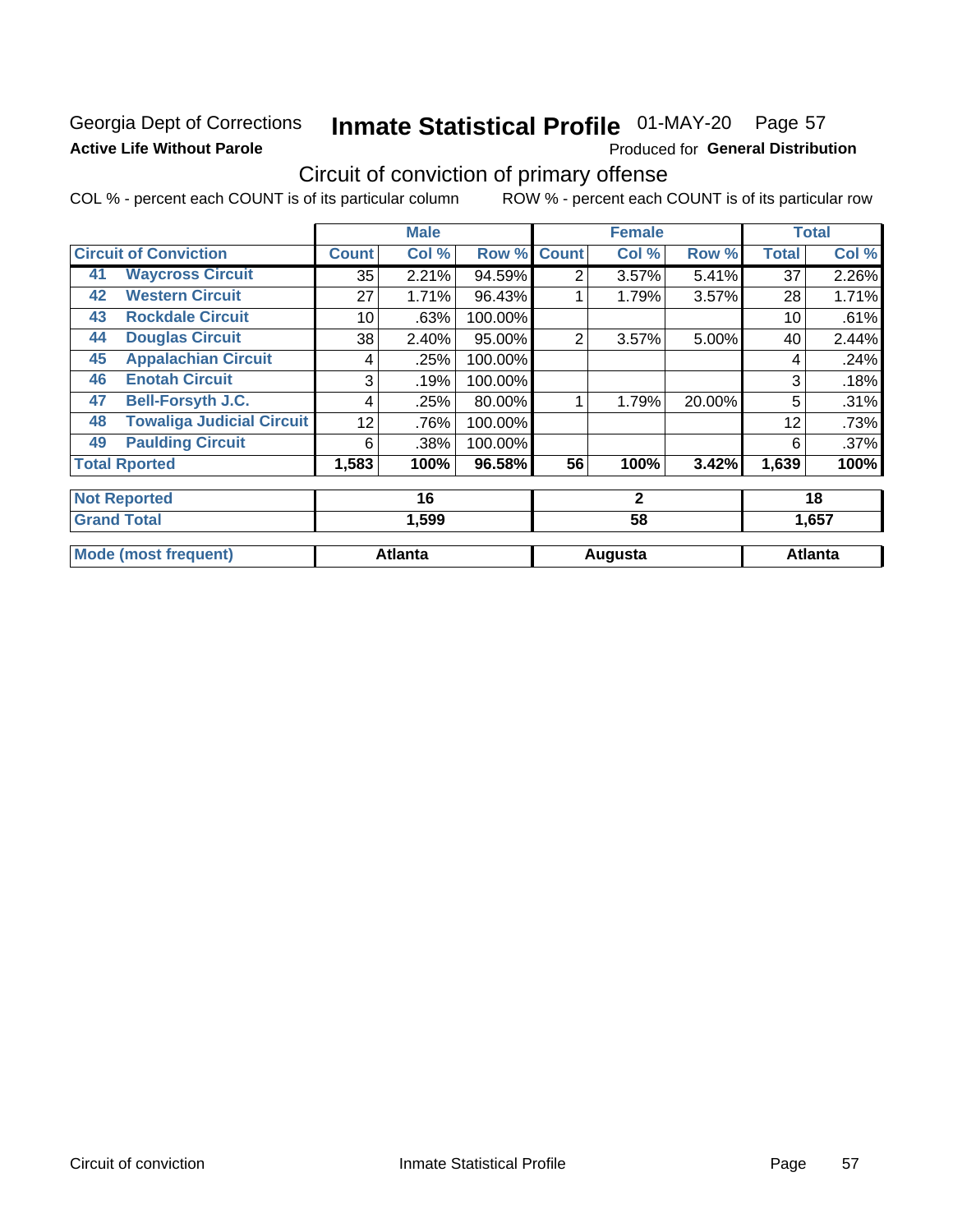## **Active Life Without Parole**

### Produced for General Distribution

## Years served (jail + prison) in this incarceration

COL % - percent each COUNT is of its particular column

|                        |                 | <b>Male</b> |         |                 | <b>Female</b> |       |                 | <b>Total</b> |
|------------------------|-----------------|-------------|---------|-----------------|---------------|-------|-----------------|--------------|
| <b>Years Served</b>    | <b>Count</b>    | Col %       | Row %   | <b>Count</b>    | Col %         | Row % | <b>Total</b>    | Col %        |
| Less than one year     | 34              | 2.13%       | 100.00% |                 |               |       | $\overline{34}$ | 2.05%        |
| 1 to 1.99 years        | 58              | 3.63%       | 96.67%  | $\overline{c}$  | 3.45%         | 3.33% | 60              | 3.62%        |
| 2 to 2.99 years        | 89              | 5.57%       | 95.70%  | 4               | 6.90%         | 4.30% | 93              | 5.61%        |
| 3 to 3.99 years        | 112             | 7.00%       | 96.55%  | 4               | 6.90%         | 3.45% | 116             | 7.00%        |
| 4 to 4.99 years        | 126             | 7.88%       | 95.45%  | 6               | 10.34%        | 4.55% | 132             | 7.97%        |
| 5 to 5.99 years        | 123             | 7.69%       | 95.35%  | 6               | 10.34%        | 4.65% | 129             | 7.79%        |
| 6 to 6.99 years        | 108             | 6.75%       | 94.74%  | 6               | 10.34%        | 5.26% | 114             | 6.88%        |
| 7 to 7.99 years        | 112             | 7.00%       | 93.33%  | 8               | 13.79%        | 6.67% | 120             | 7.24%        |
| <b>8 to 8.99 years</b> | 96              | 6.00%       | 95.05%  | 5               | 8.62%         | 4.95% | 101             | 6.10%        |
| 9 to 9.99 years        | 89              | 5.57%       | 94.68%  | 5               | 8.62%         | 5.32% | 94              | 5.67%        |
| 10 to 10.99 years      | 57              | 3.56%       | 100.00% |                 |               |       | 57              | 3.44%        |
| 11 to 11.99 years      | 43              | 2.69%       | 97.73%  | 1               | 1.72%         | 2.27% | 44              | 2.66%        |
| 12 to 12.99 years      | 48              | 3.00%       | 97.96%  | 1               | 1.72%         | 2.04% | 49              | 2.96%        |
| 13 to 13.99 years      | 26              | 1.63%       | 92.86%  | $\overline{2}$  | 3.45%         | 7.14% | 28              | 1.69%        |
| 14 to 14.99 years      | 31              | 1.94%       | 96.88%  | 1               | 1.72%         | 3.13% | 32              | 1.93%        |
| 15 to 15.99 years      | 33              | 2.06%       | 100.00% |                 |               |       | 33              | 1.99%        |
| 16 to 16.99 years      | 34              | 2.13%       | 97.14%  | 1               | 1.72%         | 2.86% | 35              | 2.11%        |
| 17 to 17.99 years      | 41              | 2.56%       | 91.11%  | 4               | 6.90%         | 8.89% | 45              | 2.72%        |
| 18 to 18.99 years      | 35              | 2.19%       | 100.00% |                 |               |       | 35              | 2.11%        |
| 19 to 19.99 years      | 45              | 2.81%       | 100.00% |                 |               |       | 45              | 2.72%        |
| 20 to 20.99 years      | 36              | 2.25%       | 100.00% |                 |               |       | 36              | 2.17%        |
| 21 to 21.99 years      | 29              | 1.81%       | 96.67%  | 1               | 1.72%         | 3.33% | 30              | 1.81%        |
| 22 to 22.99 years      | 47              | 2.94%       | 97.92%  | 1               | 1.72%         | 2.08% | 48              | 2.90%        |
| 23 to 23.99 years      | 40              | 2.50%       | 100.00% |                 |               |       | 40              | 2.41%        |
| 24 to 24.99 years      | 26              | 1.63%       | 100.00% |                 |               |       | 26              | 1.57%        |
| 25 to 25.99 years      | 25              | 1.56%       | 100.00% |                 |               |       | 25              | 1.51%        |
| 26 to 26.99 years      | 22              | 1.38%       | 100.00% |                 |               |       | 22              | 1.33%        |
| 27 to 27.99 years      | 5               | 0.31%       | 100.00% |                 |               |       | 5               | 0.30%        |
| 28 to 28.99 years      | 3               | 0.19%       | 100.00% |                 |               |       | 3               | 0.18%        |
| 29 to 29.99 years      | 4               | 0.25%       | 100.00% |                 |               |       | 4               | 0.24%        |
| Thirty + years         | $\overline{22}$ | 1.38%       | 100.00% |                 |               |       | $\overline{22}$ | 1.33%        |
| <b>Total Reported</b>  | 1,599           | 100%        | 96.50%  | $\overline{58}$ | 100%          | 3.50% | 1,657           | 100.0%       |

| <b>Not Reported</b>     |                 |                 |                 |
|-------------------------|-----------------|-----------------|-----------------|
| <b>Grand Total</b>      | 1.599           | 58              | 1.657           |
|                         |                 |                 |                 |
| Mean<br>(average)       | 10.82           | 8.21            | 10.73           |
| <b>Median (middle)</b>  | 8.39            | 7.17            | 8.29            |
| Mode<br>(most frequent) | 7 to 7.99 years | 9 to 9.99 years | 7 to 7.99 years |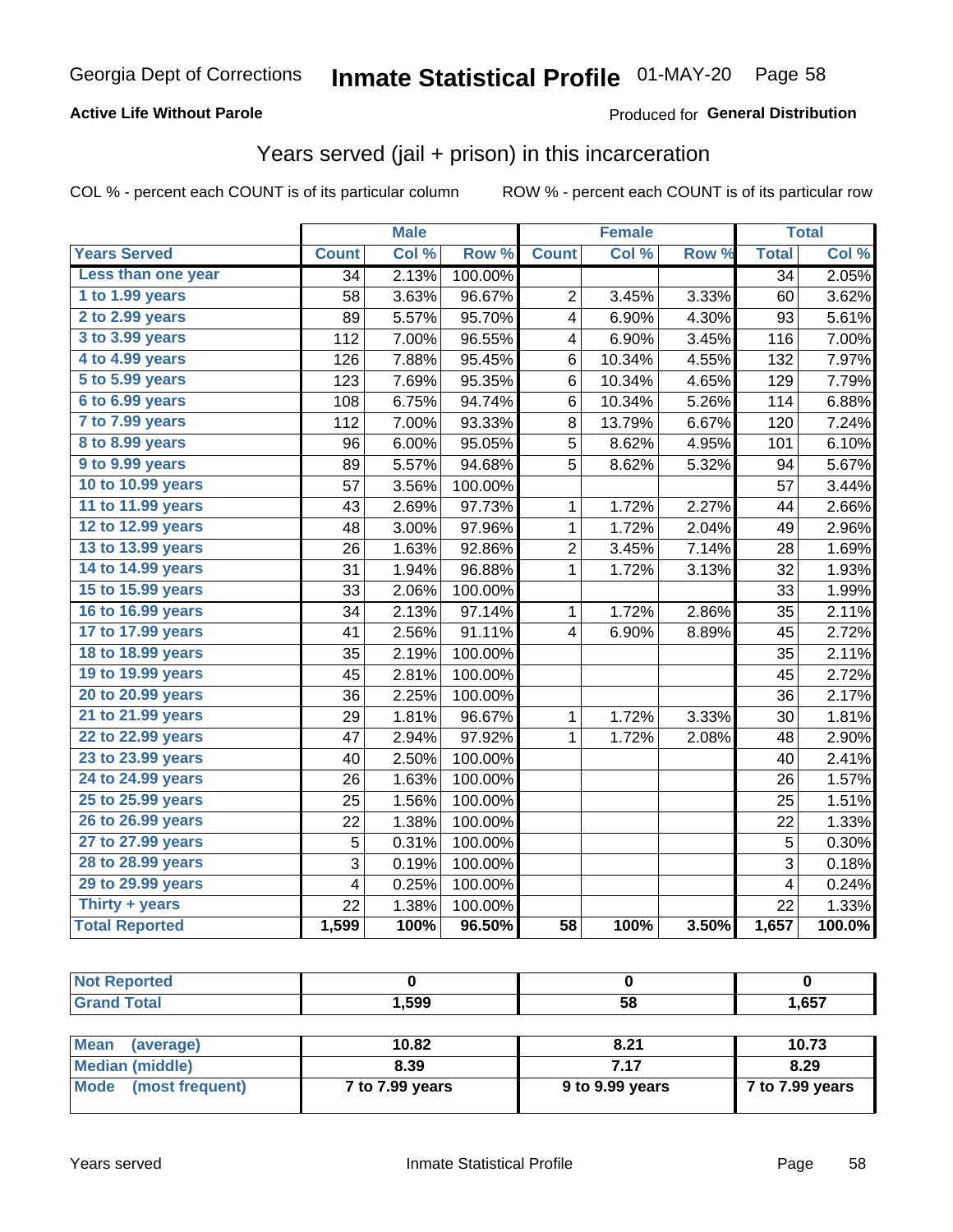# Inmate Statistical Profile 01-MAY-20 Page 59

## **Active Life Without Parole**

Produced for General Distribution

## Results of most recent HIV tests

COL % - percent each COUNT is of its particular column

|                         | <b>Male</b>     |        |        | <b>Female</b> |           |          | Total |        |
|-------------------------|-----------------|--------|--------|---------------|-----------|----------|-------|--------|
| <b>HIV Test Results</b> | <b>Count</b>    | Col %  | Row %I | <b>Count</b>  | Col %     | Row %    | Total | Col %  |
| <b>Positive</b>         | 13 <sub>1</sub> | 0.85%  | 92.86% |               | $1.89\%$  | 7.14%    | 14    | 0.89%  |
| <b>Negative</b>         | .514            | 99.15% | 96.68% | 52            | $98.11\%$ | $3.32\%$ | .566  | 99.11% |
| <b>Total Reported</b>   | .527            | 100%   | 96.65% | 53            | 100%      | 3.35%    | 1,580 | 100%   |

| <b>Not Reported</b>    | --<br>. . |    |      |
|------------------------|-----------|----|------|
| <b>Total</b><br>. Grot | 599, ا    | 58 | ,657 |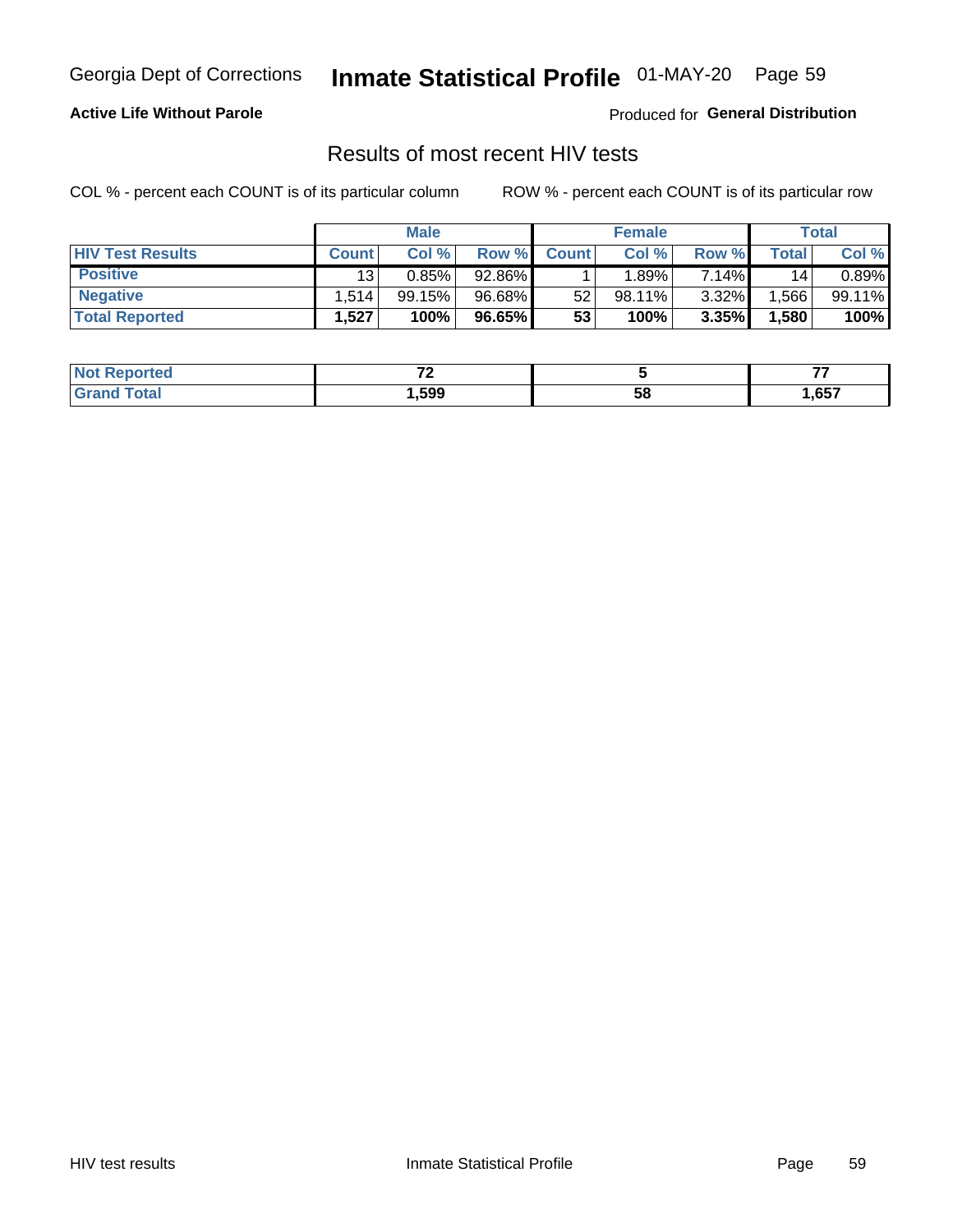## Georgia Dept of Corrections **Inmate Statistical Profile** 01-MAY-20 Page 60

## **Active Life Without Parole**

Produced for **General Distribution**

## Results of most recent tuberculosis test

COL % - percent each COUNT is of its particular column ROW % - percent each COUNT is of its particular row

|                                  |              | <b>Male</b> |           |              | <b>Female</b> |          |       | Total  |
|----------------------------------|--------------|-------------|-----------|--------------|---------------|----------|-------|--------|
| <b>Tuberculosis Test Results</b> | <b>Count</b> | Col%        | Row %     | <b>Count</b> | Col %         | Row %    | Total | Col %  |
| <b>Positive on current test</b>  | 288          | 18.29%      | $99.31\%$ |              | 3.57%         | $0.69\%$ | 290   | 17.78% |
| <b>Negative</b>                  | .287         | $81.71\%$   | 95.97%    | 54           | 96.43%        | 4.03%    | 1,341 | 82.22% |
| <b>Total Reported</b>            | 1,575        | 100%        | 96.57%    | 56           | 100%          | 3.43%    | 1,631 | 100%   |

| <b>Not Reported</b> | 44.    |    | ኅር<br>ZV |
|---------------------|--------|----|----------|
| Total               | 599. ا | 58 | ,657     |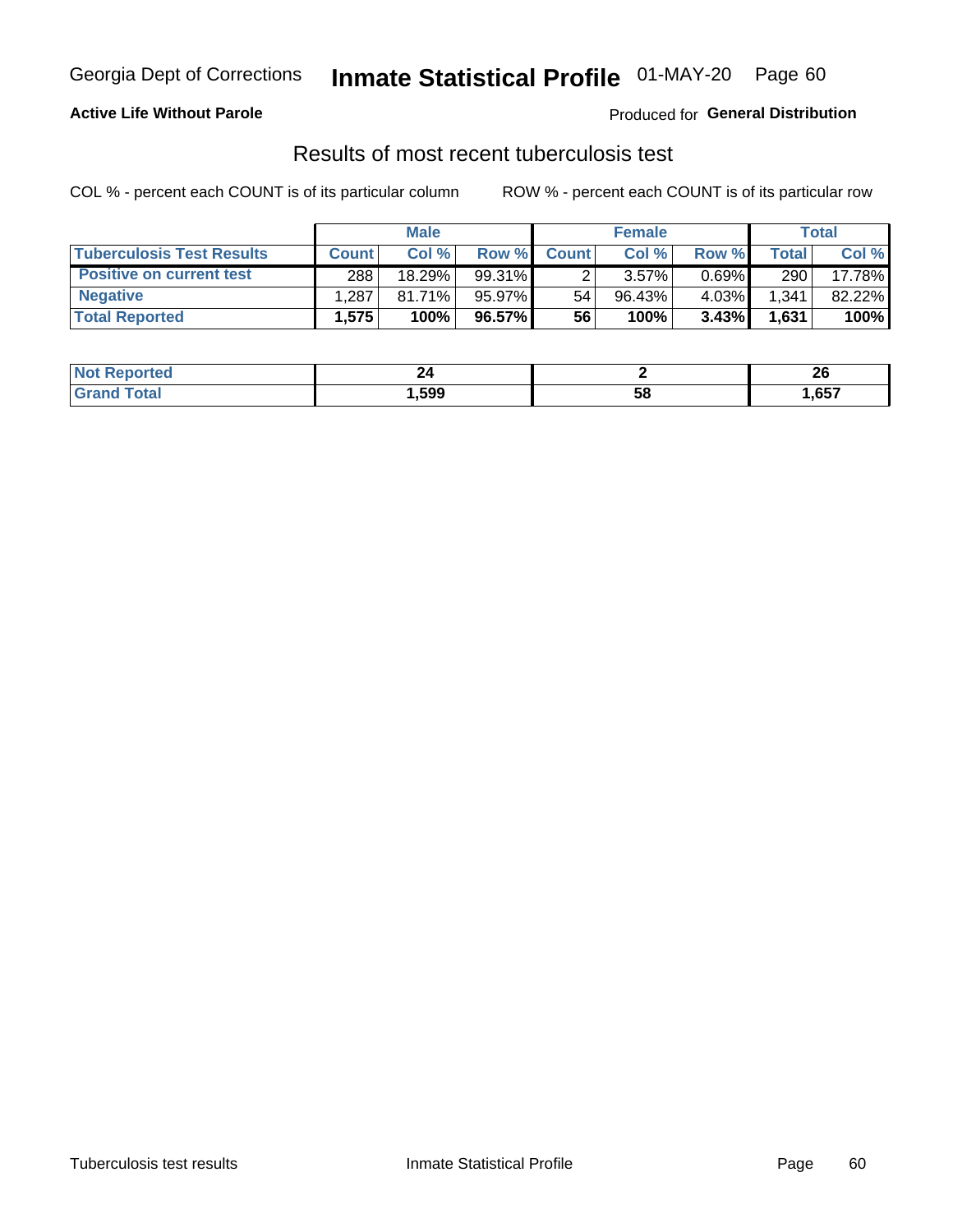## Georgia Dept of Corrections **Inmate Statistical Profile** 01-MAY-20 Page 61

## **Active Life Without Parole**

Produced for **General Distribution**

## Results of most recent syphilis test

COL % - percent each COUNT is of its particular column ROW % - percent each COUNT is of its particular row

|                                 | <b>Male</b>  |        |           | <b>Female</b> |           |        | Total       |        |
|---------------------------------|--------------|--------|-----------|---------------|-----------|--------|-------------|--------|
| <b>Syphilis Test Results</b>    | <b>Count</b> | Col%   | Row %     | <b>Count</b>  | Col %     | Row %I | $\tau$ otal | Col %  |
| <b>Positive on current test</b> | 16           | 2.72%  | $94.12\%$ |               | 9.09%     | 5.88%  | 17          | 2.84%  |
| <b>Negative</b>                 | 572          | 97.28% | 98.28%    | 10            | $90.91\%$ | 1.72%  | 582         | 97.16% |
| <b>Total Reported</b>           | 588          | 100%   | 98.16%I   | 11            | 100%      | 1.84%  | 599         | 100%   |

| <b>Not Reported</b>          | 1.011 | <br>- 1 | 1,058 |
|------------------------------|-------|---------|-------|
| <b>Total</b><br><b>Grand</b> | ,599  | 58      | ,657  |